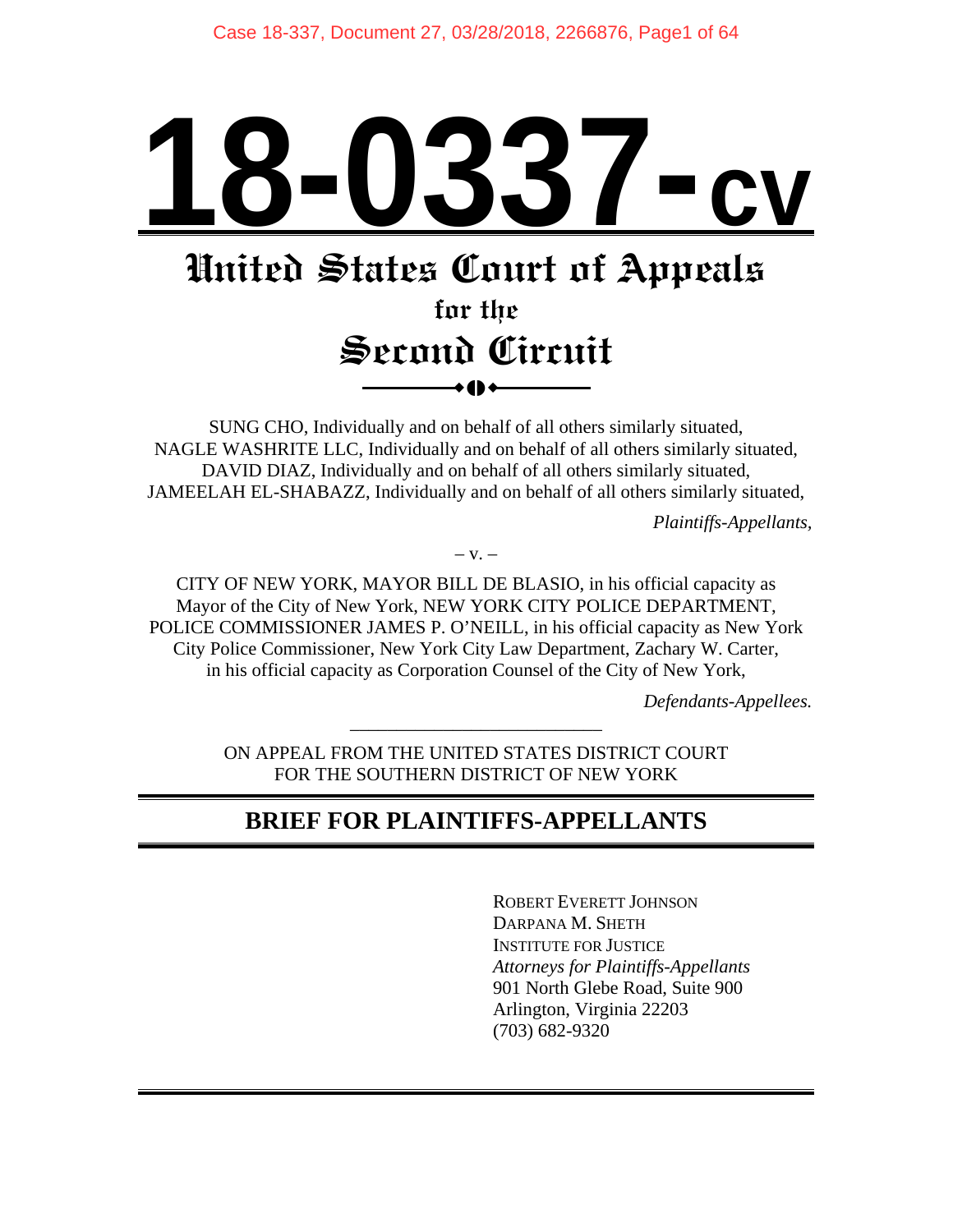## **CORPORATE DISCLOSURE STATEMENT**

 Pursuant to FRAP 26.1, Plaintiff-Appellant Nagle Washrite LLC, through its undersigned counsel, certifies that it has no parent company and that no publicly held corporation owns an interest of 10% or more.

/s/ Robert Everett Johnson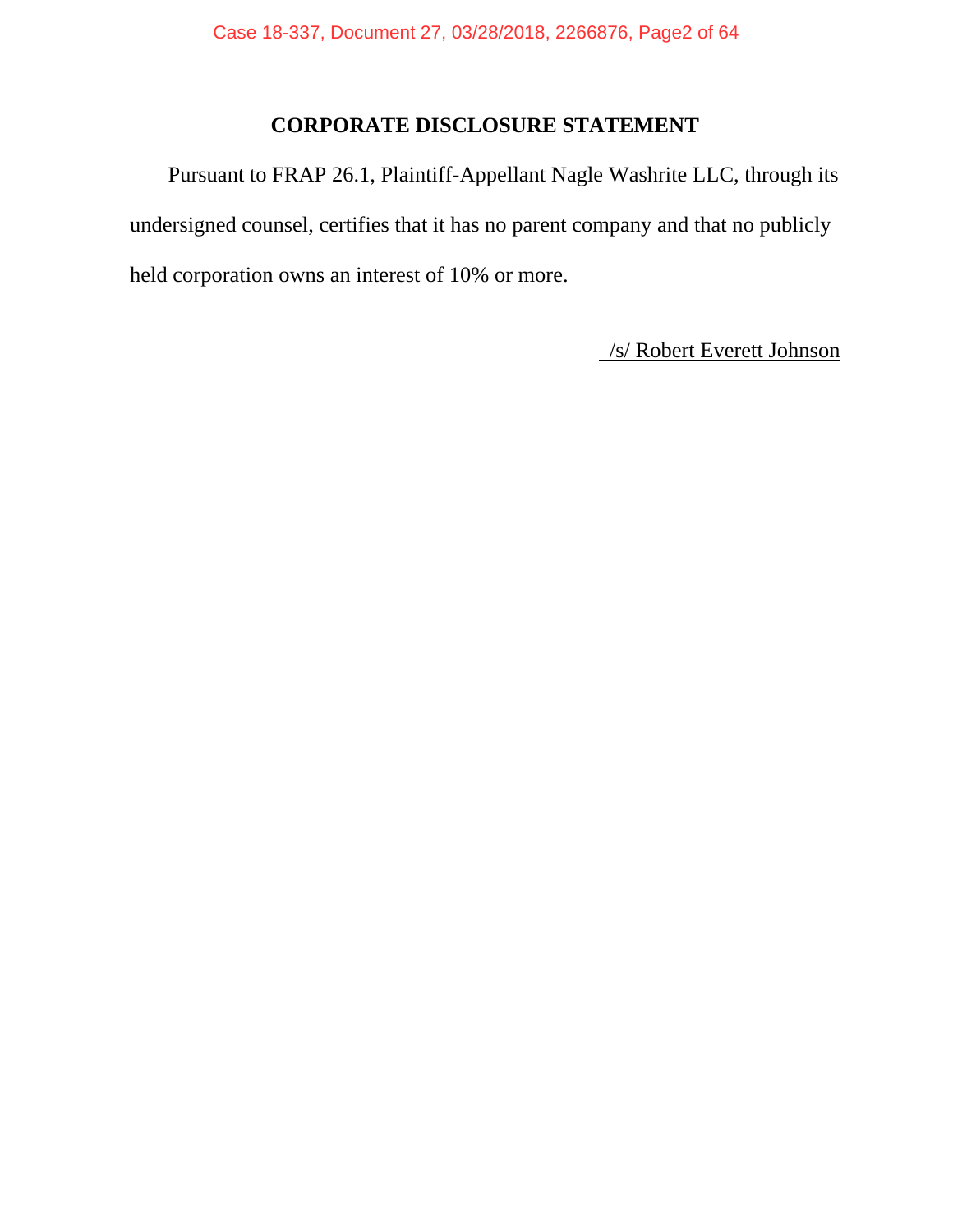## **TABLE OF CONTENTS**

## **Page**

| I.  | This Case Does Not Fall Within The Narrow Rule Articulated By The                                                                |
|-----|----------------------------------------------------------------------------------------------------------------------------------|
| II. | This Case Does Not Meet The Test Articulated By The Second Circuit                                                               |
|     | A. Plaintiffs Do Not Complain Of An Injury Caused By A State Court                                                               |
|     | 1. Plaintiffs Challenge Settlements That Were Extracted By The                                                                   |
|     | 2. The District Court's Contrary Conclusion Is Both Factually And                                                                |
|     | B. Plaintiffs Are Not "State-Court Losers," As Plaintiffs Were Never<br>In A Position To Appeal The State-Court Judgments.<br>38 |
|     | 1. A Party Qualifies As A "State-Court Loser" Only If The Party<br>Was In A Position To Appeal A State Court Judgment. 39        |
|     | 2. Plaintiffs Were Never In A Position To Appeal From The                                                                        |
|     | C. Plaintiffs Do Not Seek Review And Rejection Of A State-Court                                                                  |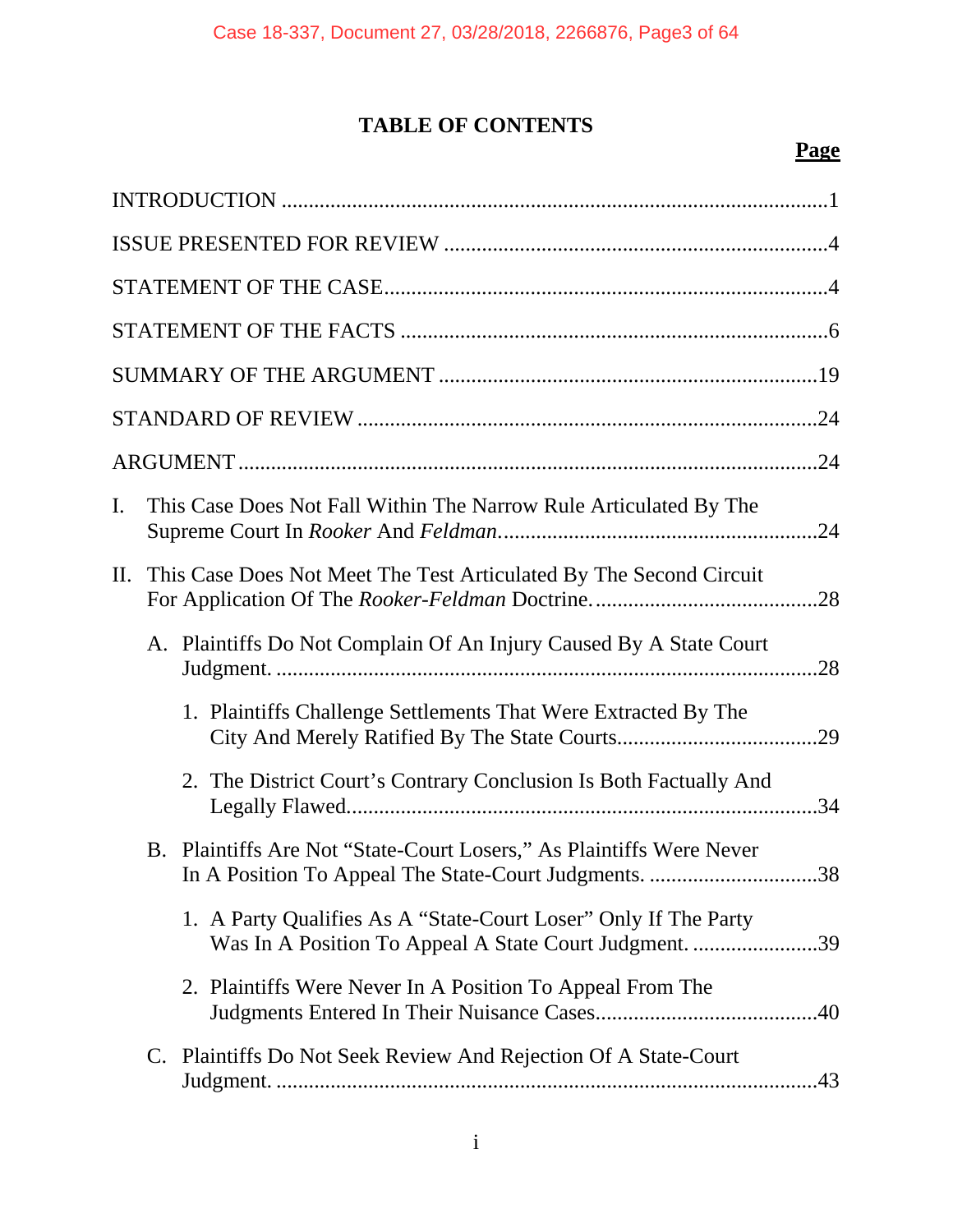| III. The Decision Below Improperly Supplants State Preclusion Doctrine |  |
|------------------------------------------------------------------------|--|
| And Inappropriately Limits The Jurisdiction Of The Federal Courts51    |  |
|                                                                        |  |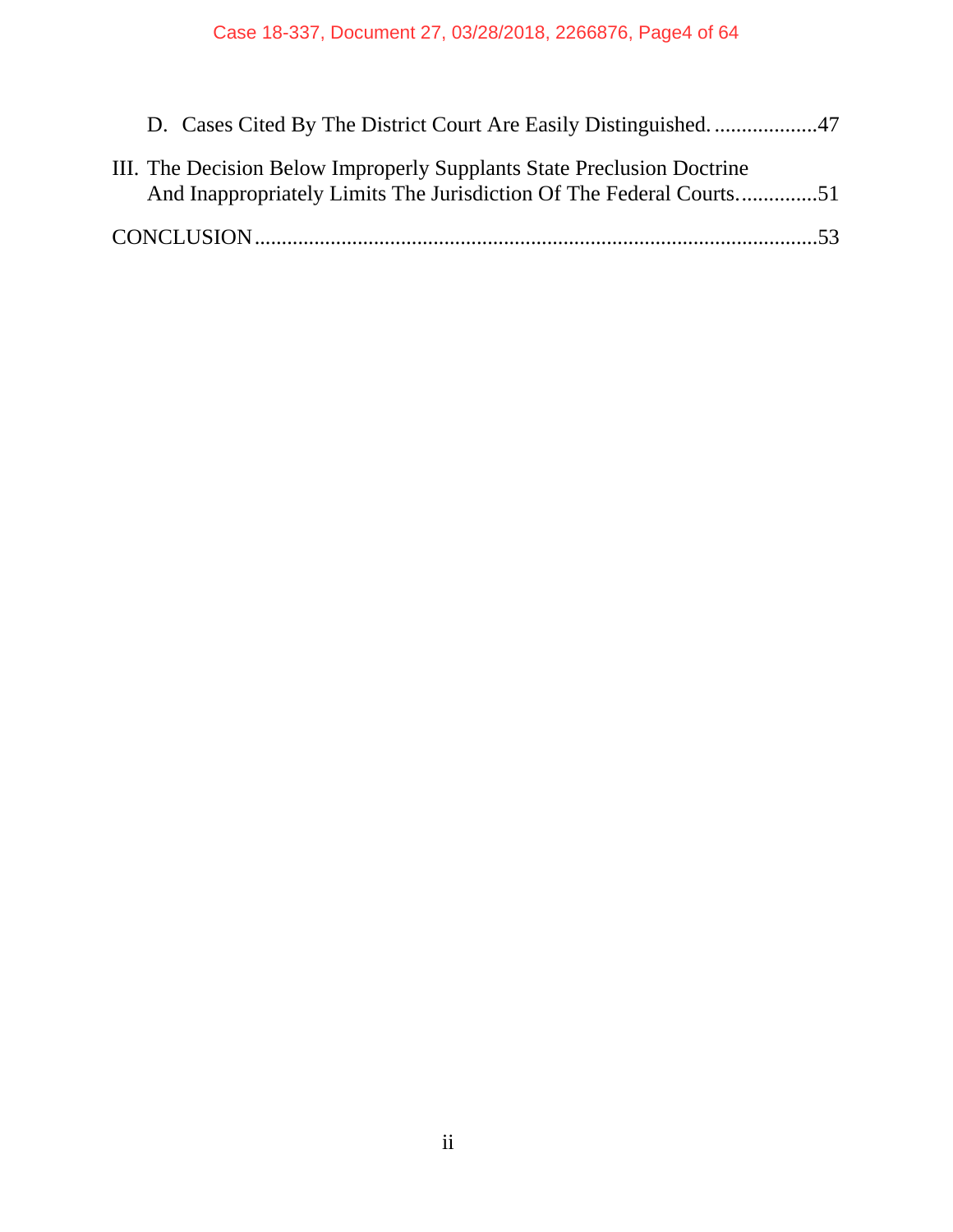## **TABLE OF AUTHORITIES**

# **Cases** Page(s) *Adams v. Vermont Office of Child Support*, \_\_ F. App'x \_\_, 2017 WL 6508671 (2d Cir. Dec. 20, 2017) ....................... 26 *Allianz Ins. Co. v. Cavagnuolo*, No. 03-cv-1636, 2004 WL 1048243 (S.D.N.Y. May 7, 2004) ............... 42, 50 *Arnett v. Arnett*, No. 13-cv-1121, 2014 WL 2573291 (D. Utah June 9, 2014) .................. 20, 32 *Ashby v. Polinsky*, 328 F. App'x 20 (2d Cir. 2009) ..................................................................... 26 *Canning v. Admin. for Children's Servs.*, 588 F. App'x 48 (2d Cir. 2014) ..................................................................... 26 *Capela v. J.G. Wentworth, LLC*, No. 09-cv-882, 2009 WL 3128003 (E.D.N.Y. Sept. 24, 2009) ........ 20, 33, 34 *City of New York v. Castro*, 160 A.D.2d 651 (N.Y. App. Div. 1990) .......................................................... 6 *City of New York v. P'ship 91, L.P.*, 277 A.D.2d 164 (N.Y. App. Div. 2000) .......................................................... 6 *Daigneault v. Judicial Branch*, 309 F. App'x 518 (2d Cir. 2009) ................................................................... 25 *Dist. of Columbia Court of Appeals v. Feldman*, 460 U.S. 462 (1983)....................................................................................... 25 *Exxon Mobil Corp. v. Saudi Basic Indus. Corp.*, 544 U.S. 280 (2005)................................................................................*passim*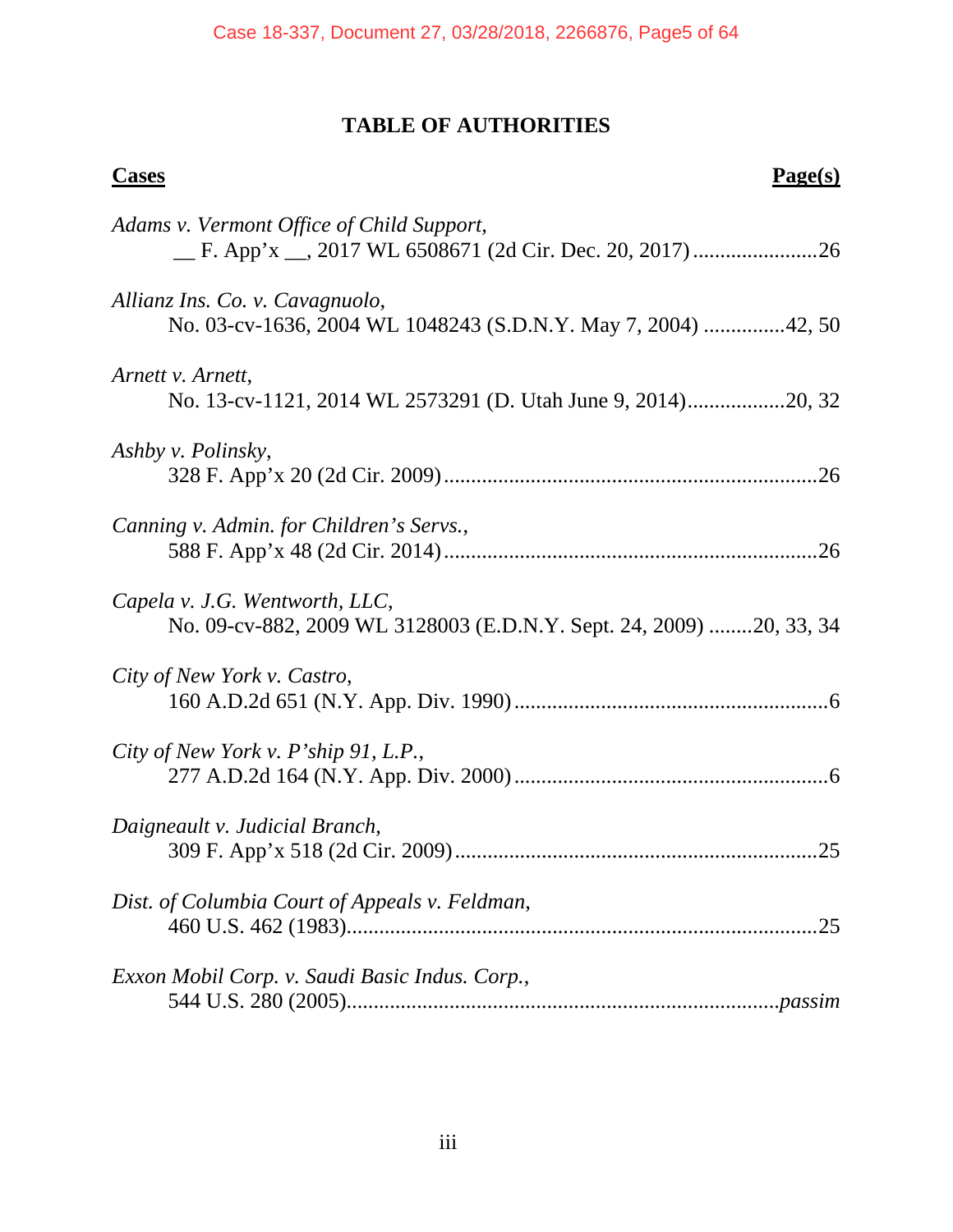## Case 18-337, Document 27, 03/28/2018, 2266876, Page6 of 64

| Fraccola v. Grow,                                        |
|----------------------------------------------------------|
| 15-cv-847, 2016 WL 344972 (N.D.N.Y. Jan. 27, 2016)47, 48 |
| Friedman v. Self Help Cmty. Servs. Inc.,                 |
| Gabriele v. Am. Home Mortg. Servicing, Inc.,             |
| Garrison v. Garrison,                                    |
| Gaudette v. Gaudette,                                    |
| Great W. Mining & Mineral Co. v. Fox Rothschild LLP,     |
| Green v. City of New York,                               |
| Green v. Mattingly,                                      |
| Hege v. Aegon USA, LLC,                                  |
| Hoblock v. Albany Cty. Bd. of Elections,                 |
| In re Chinin USA, Inc.,                                  |
| In re Joint E. and S. Dist. Asbestos Litig.,             |
| Iqbal v. Patel,                                          |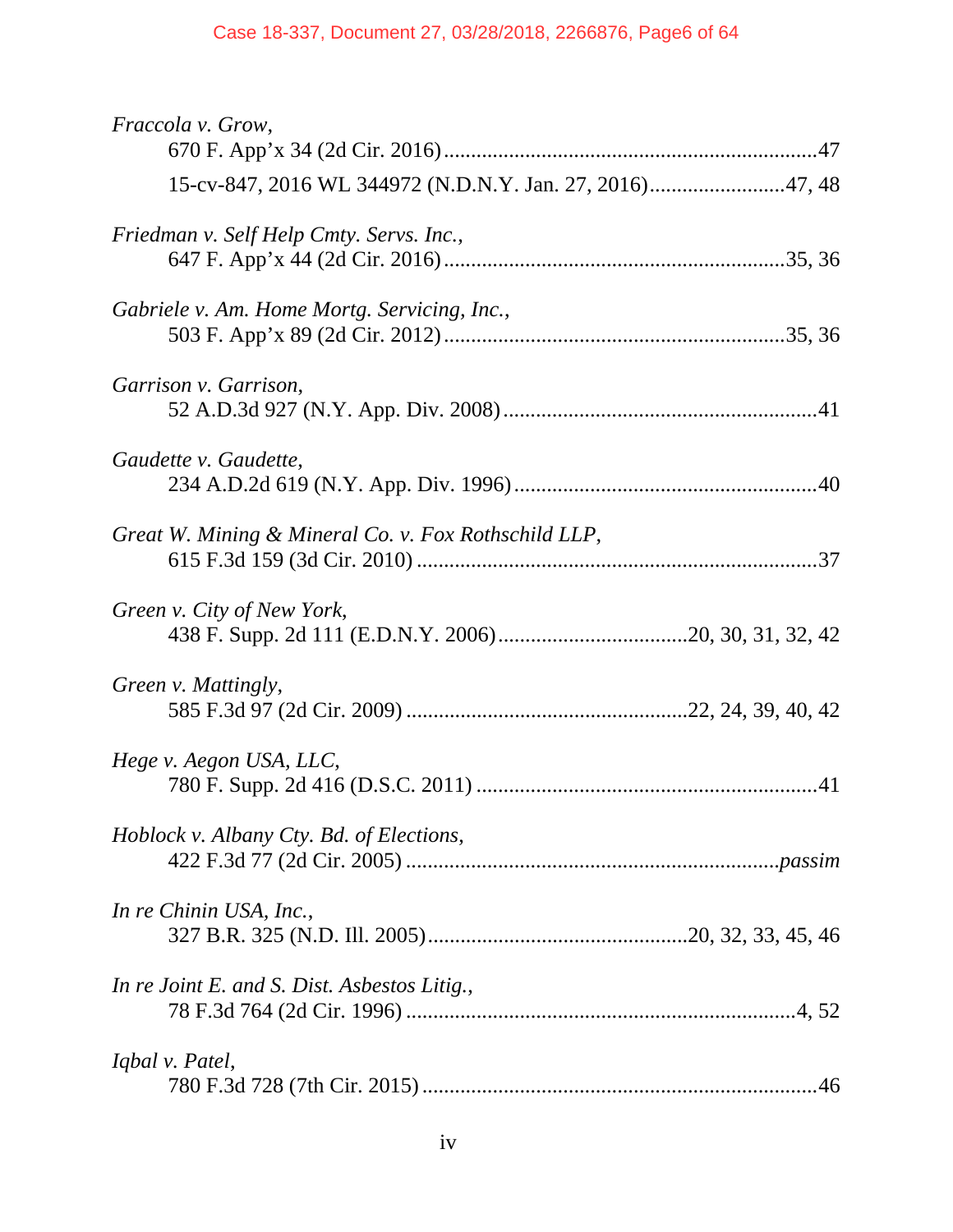## Case 18-337, Document 27, 03/28/2018, 2266876, Page7 of 64

| Jaeger v. Cellco P'ship,                                                       |
|--------------------------------------------------------------------------------|
| Johnson v. De Grandy,                                                          |
| Johnson v. Orr,                                                                |
| Jordan v. Levine,                                                              |
| Kanciper v. Suffolk Cty. Soc'y for the Prevention of Cruelty to Animals, Inc., |
| Koontz v. St. Johns River Water Mgmt. Dist.,                                   |
| Koziel v. City Court of Yonkers,                                               |
| Lance v. Dennis,                                                               |
| Libert v. Libert,                                                              |
| Louisiana Pac. Corp. v. Beazer Materials & Servs., Inc.,                       |
| Martin v. Ball,                                                                |
| McCrobie v. Palisades Acquisition XVI, LLC,                                    |
| Morris v. Rosen,                                                               |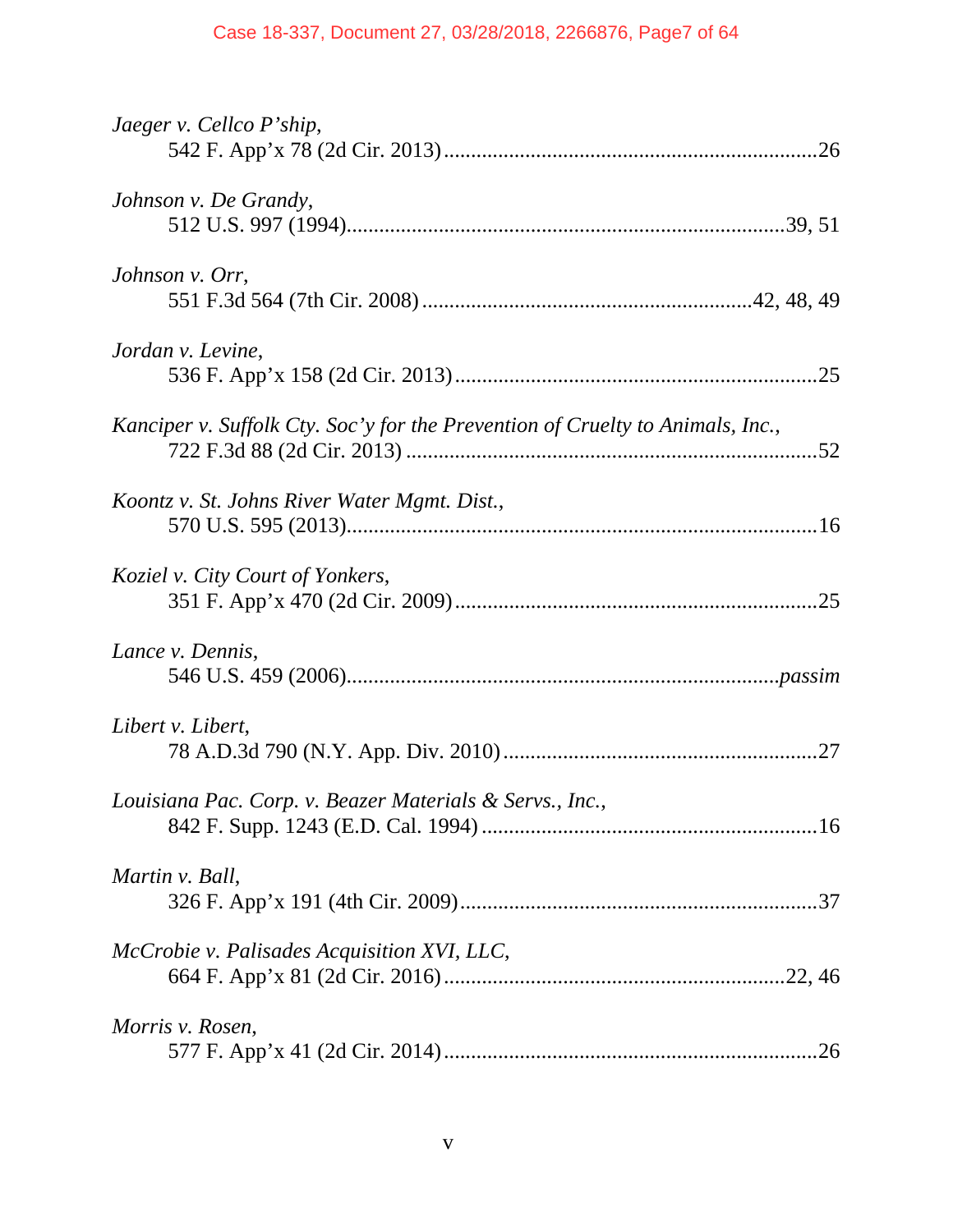| MSK Eyes Ltd. v. Wells Fargo Bank, NA,                        |
|---------------------------------------------------------------|
| Nollan v. Cal. Coastal Comm'n,                                |
| Patsy v. Bd. of Regents,                                      |
| Pittman v. Cuyahoga Cty. Dept. of Children and Family Servs., |
| Richter v. Conn. Judicial Branch,                             |
| Rooker v. Fidelity Trust Co.,                                 |
| Russo v. DiLieto,                                             |
| Santini v. Robinson,                                          |
| Session v. Rodriguez,                                         |
| Sourovelis v. City of Philadelphia,                           |
| Stengel v. Black,                                             |
| Stephens v. Cty. of Albemarle,                                |
| Swiatokwski v. Citibank,                                      |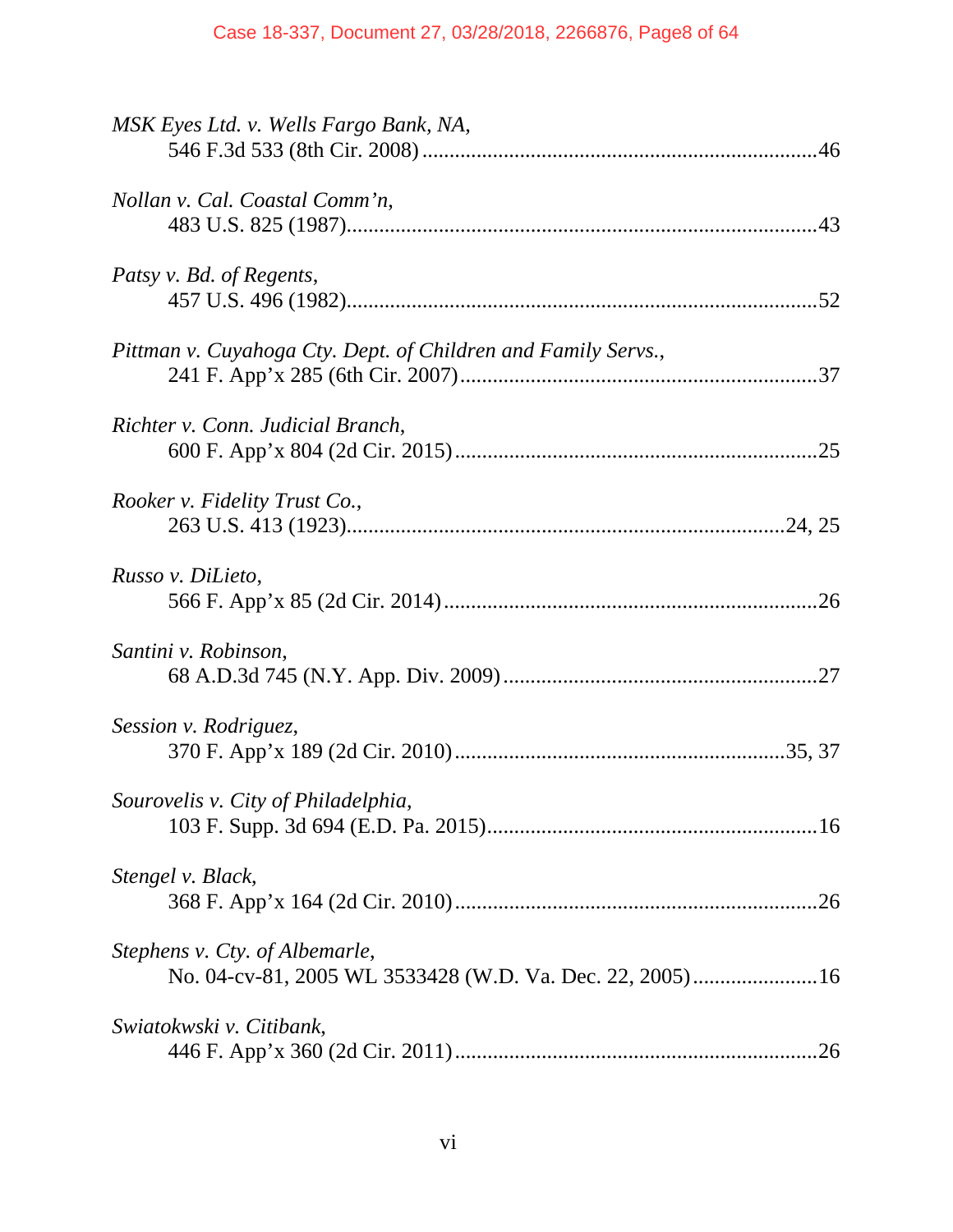| Sykes v. Mel S. Harris & Assocs. LLC,                                               |
|-------------------------------------------------------------------------------------|
| Thompson v. Donovan,<br>No. 13-cv-2988, 2014 WL 5149037 (S.D.N.Y. Oct. 14, 2014) 49 |
| Vossbrink v. Accredited Home Lenders, Inc.,                                         |
| Worthy-Pugh v. Deutsche Bank Nat'l Trust Co.,                                       |
| Wik v. City of Rochester,                                                           |
|                                                                                     |
| <b>Codes and Statutes</b>                                                           |
|                                                                                     |
|                                                                                     |
|                                                                                     |
|                                                                                     |
|                                                                                     |
|                                                                                     |
|                                                                                     |
|                                                                                     |

## **Other Authorities**

| Sarah Ryley, The NYPD Is Kicking People Out Of Their Homes, Even |  |
|------------------------------------------------------------------|--|
| If They Haven't Committed a Crime, N.Y. Daily News and           |  |
|                                                                  |  |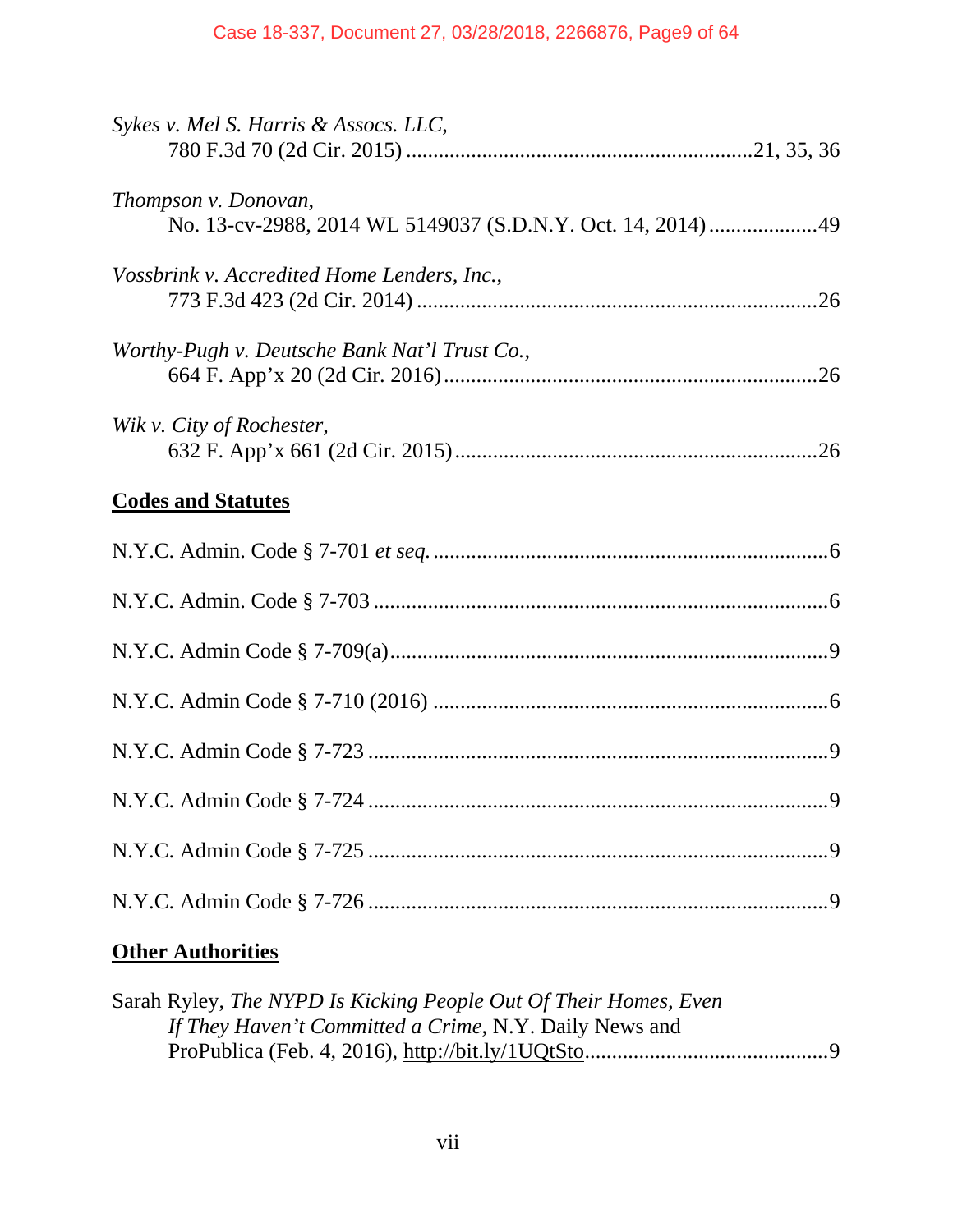Sarah Ryley, *The NYPD Is Running Stings Against Immigrant-Owned Shops, Then Pushing For Warrantless Searches*, N.Y. Daily News and ProPublica (Apr. 22, 2016), http://bit.ly/1pyw1zy .................................. 9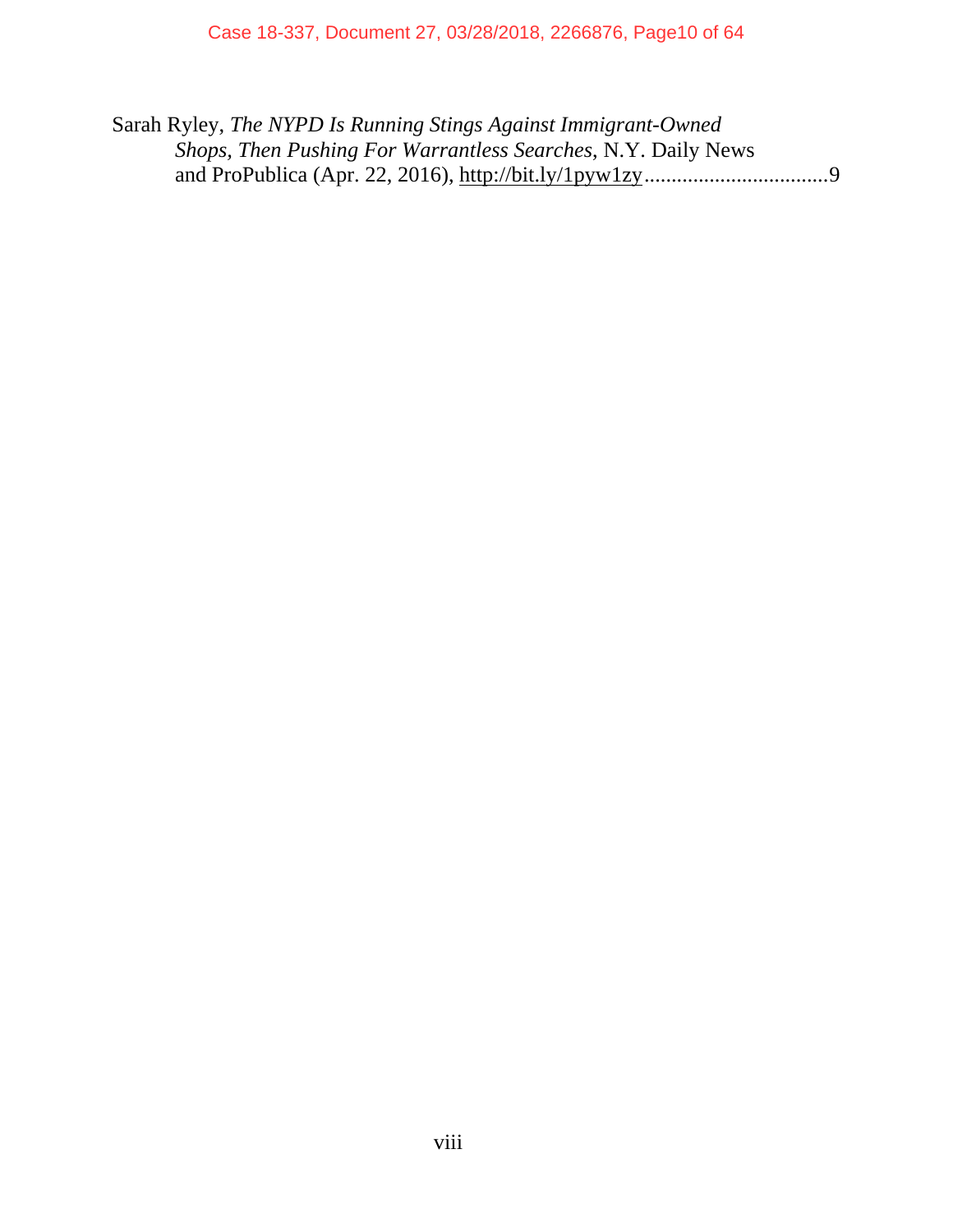## **INTRODUCTION**

 This case is a putative class action challenging the New York City Police Department's practice of using threats of eviction to force residents and business owners to waive constitutional rights. The NYPD enforces a draconian, no-fault eviction law, under which a home or business can be closed simply because a crime *occurred* on the premises—regardless of whether the occupant is at fault. As the price of settling eviction cases, the NYPD demands that Plaintiffs and other members of the putative class agree to bar family members from their homes, consent to warrantless searches, and waive the right to have future cases heard by a judge. Plaintiffs have challenged this practice under the unconstitutional conditions doctrine, which limits government's ability to condition a benefit (here, withdrawal of the threat of eviction) on waiver of a constitutional right.

 The court below found this case barred by *Rooker-Feldman*, a doctrine that has been all-but eliminated by the Supreme Court. The *Rooker-Feldman* doctrine is rooted in the exclusive appellate jurisdiction of the Supreme Court; it bars federal district courts from hearing cases that are the functional equivalent of appeals from state-court judgments, on the theory that only the Supreme Court can decide such a case. While courts formerly applied *Rooker-Feldman* to broad categories of cases, the Supreme Court has more recently instructed that it must be confined to cases that truly implicate its rationale—*i.e.* cases that are the functional equivalent of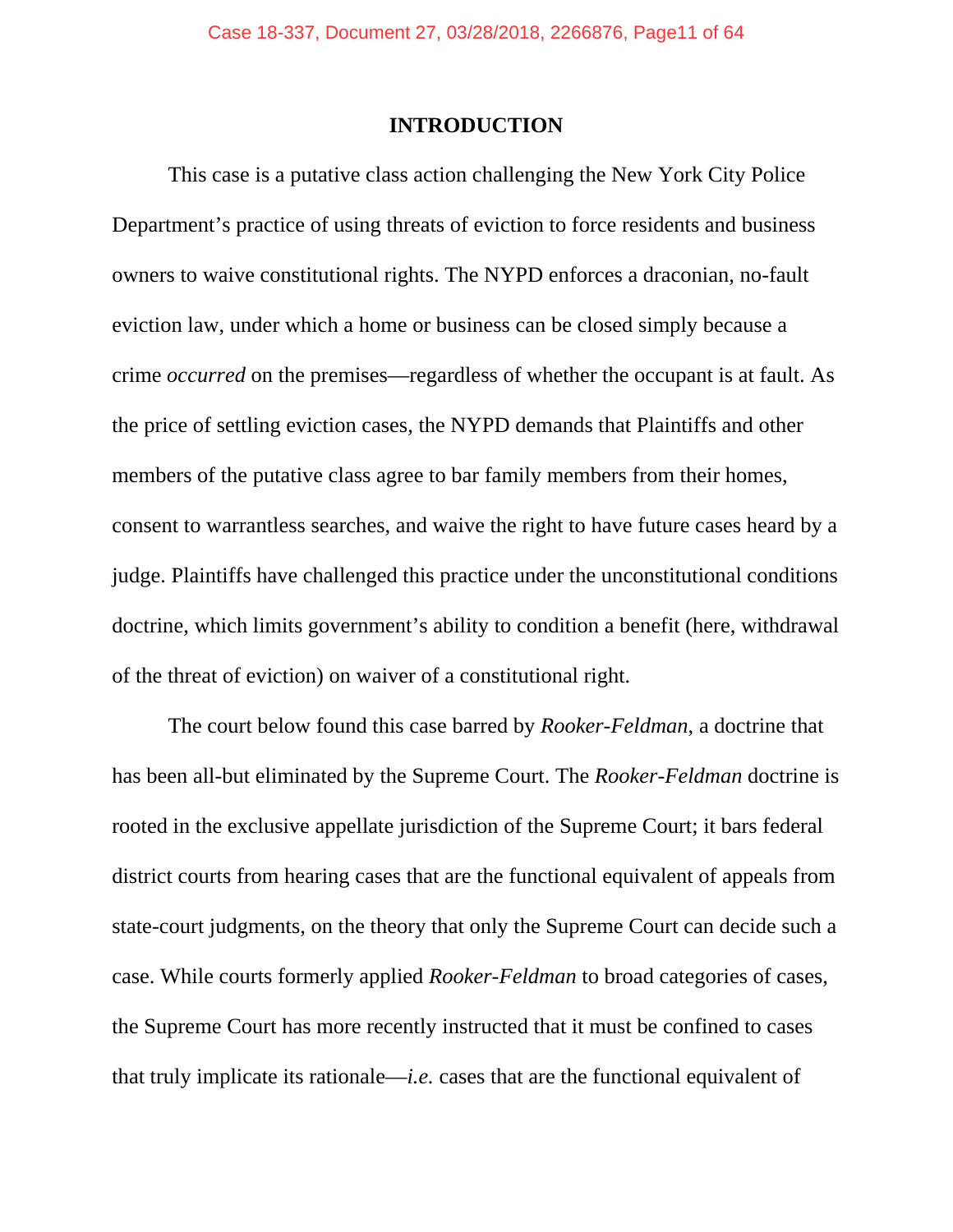#### Case 18-337, Document 27, 03/28/2018, 2266876, Page12 of 64

appeals from state-court judgments. *See Exxon Mobil Corp. v. Saudi Basic Indus. Corp.*, 544 U.S. 280, 284 (2005). The court below erred when it applied *Rooker-Feldman* beyond these narrow confines.

 This case is not a *de facto* appeal from a state-court judgment, for the simple reason that it does not involve the type of claim that would ordinarily be raised through an appeal. Plaintiffs do not assert that the state trial courts erred by soordering their settlements, and Plaintiffs do not seek to undo the dismissal of the underlying no-fault eviction suits. Instead, Plaintiffs assert that waivers of constitutional rights contained in their settlement agreements should be declared unenforceable. In the New York state courts, a party raising such a claim would do so by returning to trial court, not by filing an appeal from the decision so-ordering the settlement. *See infra* pp. 27, 40-41 (citing cases). It makes no sense to apply *Rooker-Feldman*—a doctrine rooted in the exclusive *appellate* jurisdiction of the Supreme Court—to a type of claim that would not be raised through an appeal.

 Indeed, the Second Circuit has articulated a four-part test for application of *Rooker-Feldman*, and in this case three of the necessary requirements are not met. *See Hoblock v. Albany Cty. Bd. of Elections*, 422 F.3d 77, 85 (2d Cir. 2005). First, Plaintiffs do not claim an injury caused by a state-court judgment, as Plaintiffs challenge restrictions on their constitutional rights that were caused by the NYPD when the NYPD extracted the challenged restrictions as a condition of settlement.

2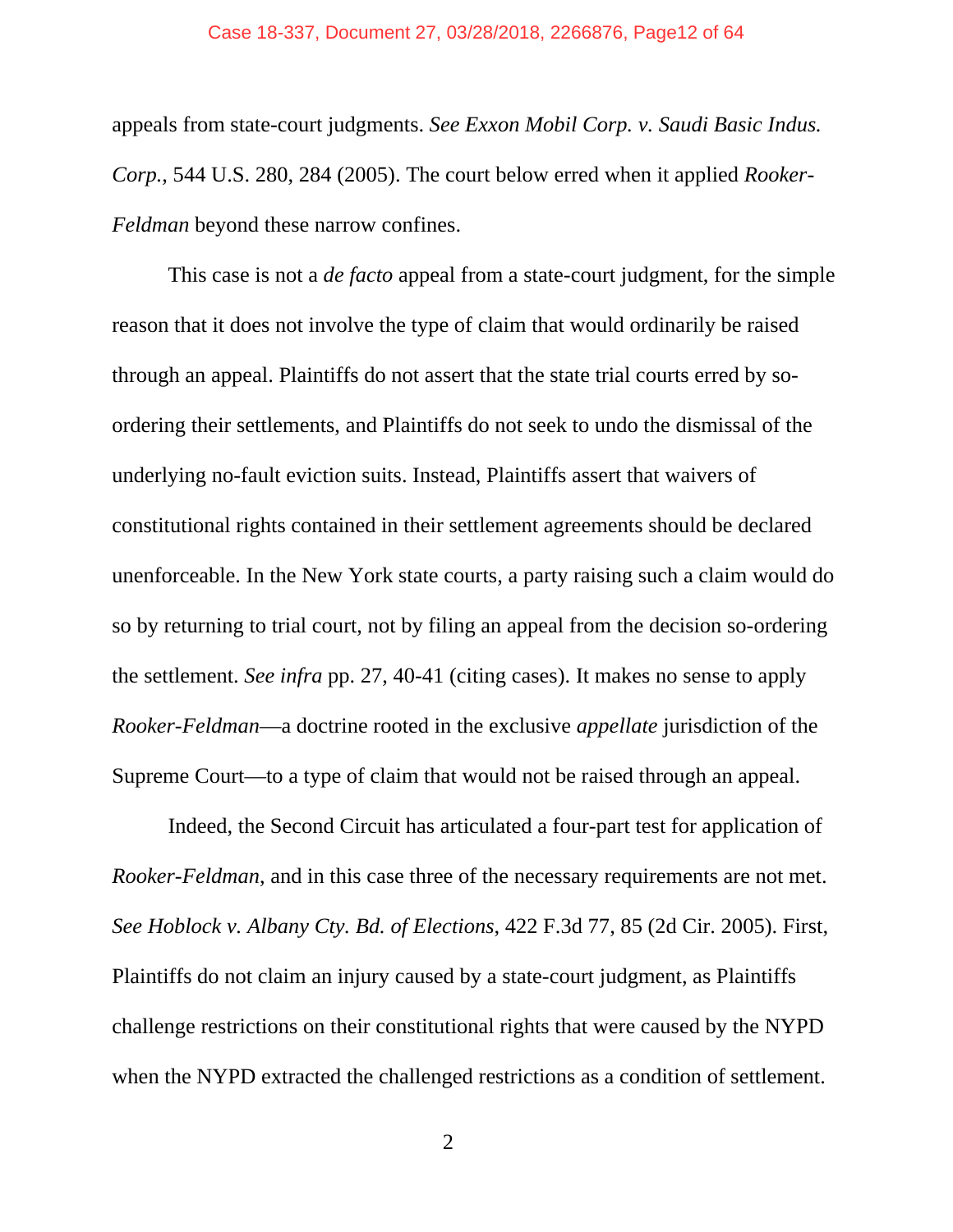#### Case 18-337, Document 27, 03/28/2018, 2266876, Page13 of 64

Indeed, nearly a dozen cases from this and other courts confirm this conclusion, which alone is sufficient to resolve this appeal. *See infra* pp. 30-38 (citing cases). Second, Plaintiffs do not qualify as "state-court losers" for purposes of *Rooker-Feldman*. Cases from this Court and the Supreme Court point to a definition of a "state-court loser" as a person who was in a position to appeal a state-court judgment, and Plaintiffs were never in that position. Third, and finally, Plaintiffs do not seek "review and rejection" of state-court judgments, as Plaintiffs do not claim that the state courts erred by effectuating their settlements and do not seek to undo the judgments dismissing the no-fault eviction suits. Plaintiffs emphatically do not wish to reopen the underlying state-court suits, and indeed an order reopening those proceedings would not remedy the constitutional violation at issue. Instead, Plaintiffs seek limited relief barring the NYPD from enforcing waivers of constitutional rights.

 Ultimately, the decision below grants state-court judgments greater preclusive effect in federal court than in state court, while denying federal courts jurisdiction to hear an entire class of federal constitutional claims. This is precisely the outcome the Supreme Court warned of in *Exxon Mobil*, when the Court stated that *Rooker-Feldman* should not be allowed to "supplant preclusion doctrine" or override "Congress' conferral of federal-court jurisdiction concurrent with jurisdiction exercised by state courts." 544 U.S. at 283-84. New York state courts

3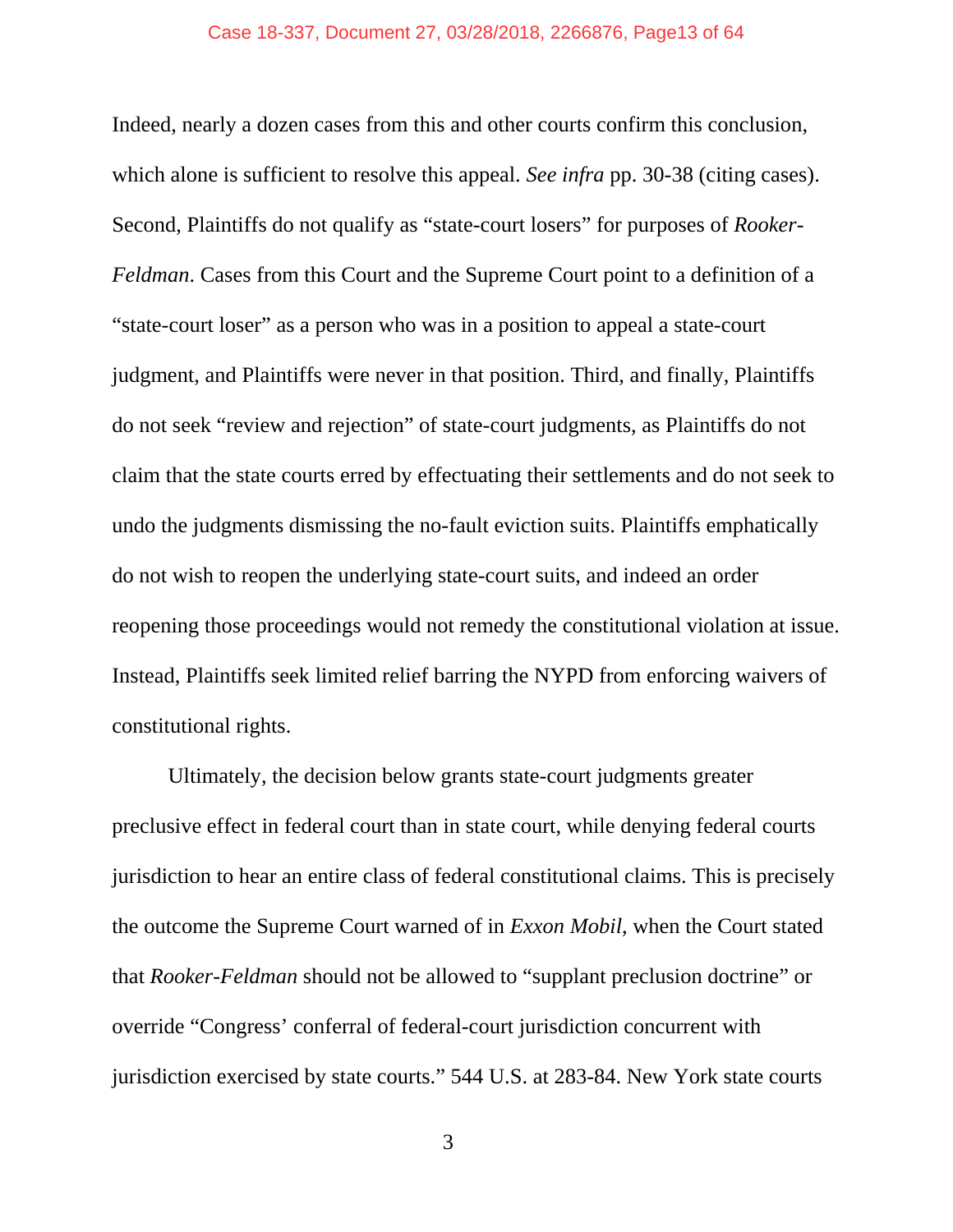allow a party to a settlement to challenge the agreement as the product of unlawful coercion. Yet the court below held that federal courts must decline to entertain precisely that type of suit, notwithstanding their "virtually unflagging obligation . . . to exercise the jurisdiction given them." *In re Joint E. and S. Dist. Asbestos Litig.*, 78 F.3d 764, 775 (2d Cir. 1996). Following *Exxon Mobil*, this Court should reject that result. The judgment below should be reversed.

#### **ISSUE PRESENTED FOR REVIEW**

 Did the trial court err when it applied *Rooker-Feldman* to bar Plaintiffs' constitutional challenge to New York City's practice of using threats of eviction to compel residents and business owners to waive constitutional rights?

## **STATEMENT OF THE CASE**

 Plaintiffs Sung Cho, David Diaz, and Jameelah El-Shabazz (along with Sung Cho's business, Nagle Washrite LLC) filed this putative class action in the United States District Court for the Southern District of New York on October 12, 2016. J.A. 15.<sup>1</sup> Defendants are the City of New York, the New York City Police Department, and the New York City Law Department, as well as the New York City Mayor, Police Commissioner, and Corporation Counsel. J.A. 5-7. Plaintiffs claim that Defendants violated the unconstitutional conditions doctrine by conditioning settlement of no-fault eviction cases on waivers of constitutional

 <sup>1</sup> <sup>1</sup> Citations to "J.A." refer to the Joint Appendix. Citations to "D.E." refer to docket entries in the court below.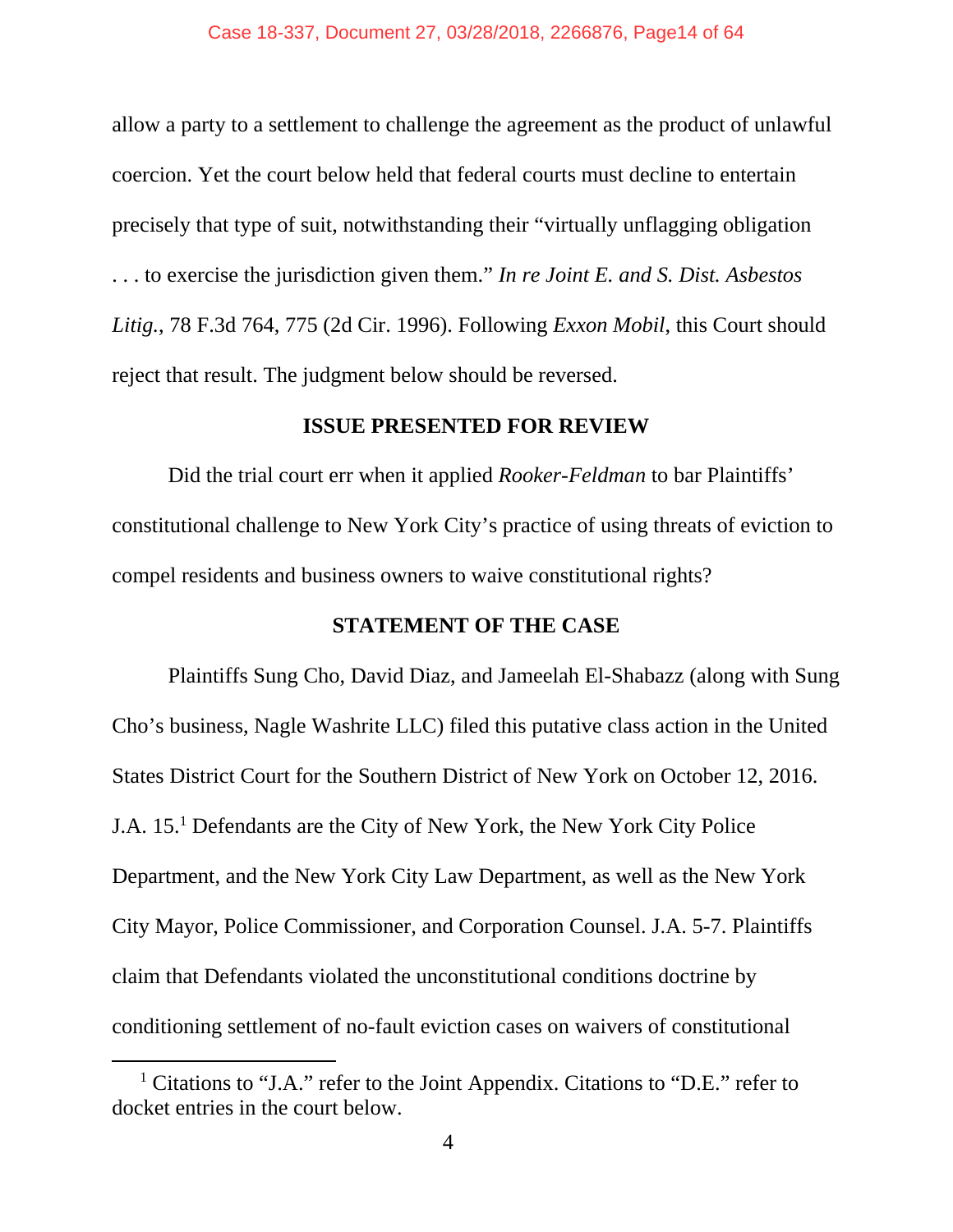#### Case 18-337, Document 27, 03/28/2018, 2266876, Page15 of 64

rights, and Plaintiffs seek injunctive relief that would bar Defendants from enforcing the challenged waivers. J.A. 54-63, 66-67. Plaintiffs also seek declaratory relief and an award of nominal damages. J.A. 65, 67.

 On December 9, 2016, Defendants filed a letter seeking leave to file a motion to dismiss based on standing, mootness, waiver, time bar, and failure to state a claim. D.E. 35. The District Court held a pre-motion conference on February 22, 2017, and Defendants filed their Motion to Dismiss on April 3, 2017. D.E. 41, 45. Defendants did not raise *Rooker-Feldman*. *See* D.E. 46. Finally, the District Court held a hearing on Defendants' Motion to Dismiss on August 1, 2017, at which counsel for Defendants conceded that *Rooker-Feldman* does not apply. D.E. 64 at 66 ("*Rooker-Feldman*, under its new construct, wouldn't apply . . . . I wouldn't argue *Rooker-Feldman* here.").

 On August 7, 2017, the District Court directed the parties to submit supplemental briefs on the *Rooker-Feldman* issue. J.A. 257-58. Then, on January 12, 2018, the District Court issued its decision dismissing the case on *Rooker-Feldman* grounds. J.A. 259. The District Court entered its Judgment on January 17, 2018, and Plaintiffs filed their Notice of Appeal on February 5, 2018. J.A. 271, 272.

 $\sim$  5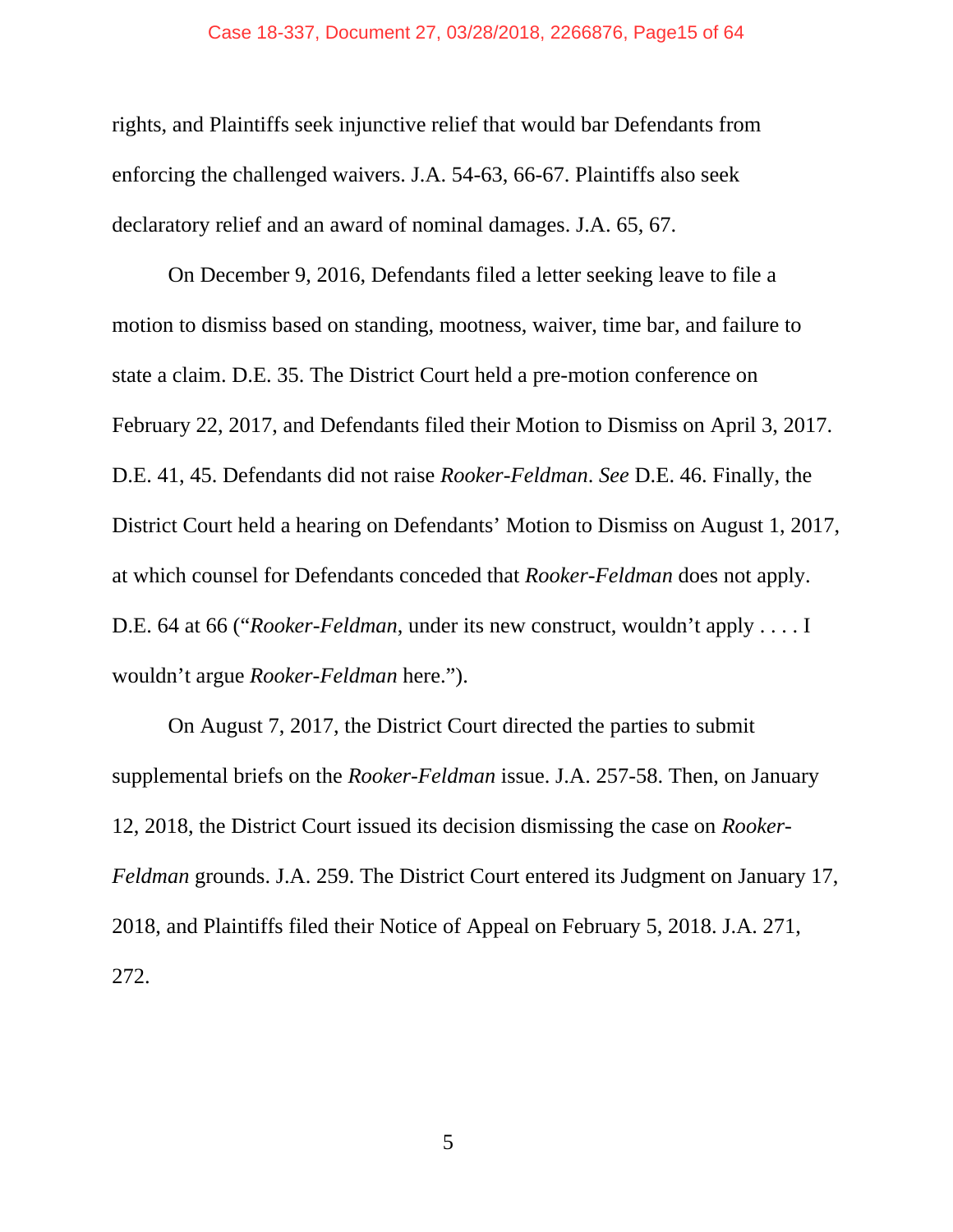#### **STATEMENT OF THE FACTS**

## **A. The NYPD Uses A Draconian No-Fault Eviction Law To Force Residents And Business Owners To Waive Constitutional Rights.**

 New York City's Nuisance Abatement Law allows the City to close a residence or business for up to one year when it can show—by a preponderance of the evidence—that an enumerated criminal offense occurred on the premises. N.Y.C. Admin. Code § 7-701 *et seq*. Enumerated offenses include, among other things, drug crimes, stolen property offenses, prostitution, obscenity, and liquor law violations. *Id.* § 7-703.

 At the time of the events in question, the ordinance allowed the City to initiate an action by obtaining an order closing off the premises in an *ex parte*  proceeding, without any prior notice or opportunity to be heard. N.Y.C. Admin. Code § 7-710 (2016). After eviction, an individual would then have just three days to prepare for a hearing at which the court would decide whether the premises should remain closed for the duration of the litigation. *Id.*

 In addition, at the time of the events in question, the ordinance allowed the City to evict residents and business owners simply because an offense *occurred* at their home or business, regardless of whether they were in any way at fault. *See*, *e.g.*, *City of New York v. Partnership 91, L.P.*, 277 A.D.2d 164, 164-65 (N.Y. App. Div. 2000); *City of New York v. Castro*, 160 A.D.2d 651, 652 (N.Y. App. Div.

 $\overline{6}$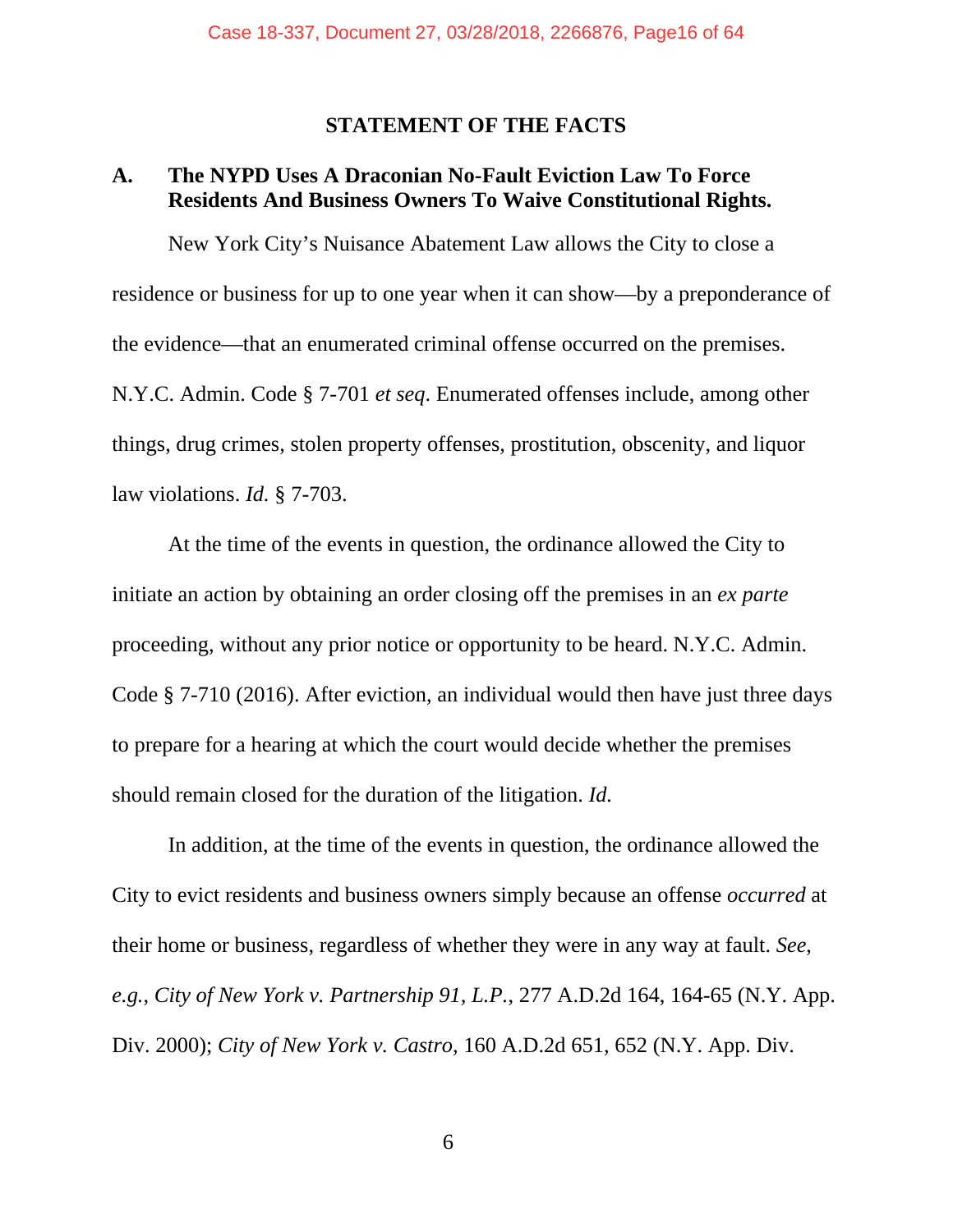#### Case 18-337, Document 27, 03/28/2018, 2266876, Page17 of 64

1990). People were evicted based on offenses committed by friends, relatives, or even total strangers.

 The City's draconian ordinance enabled even more draconian policies and practices. For years, NYPD lawyers churned out eviction cases using template documents, without meaningful investigation into the facts. J.A. 22 ¶ 31. An attorney who worked filing these actions told a reporter: "Everything is kind of like, you know boilerplate, like fill in the blanks or whatever. . . . Like we get the vouchers, we just plug in the time, the date. Like there's a lot of mistakes in these [nuisance abatement] orders, you know? Like a lot of them are just a mess." *Id.*

Additionally, the City sought *ex parte* closing orders using affidavits from NYPD officers describing alleged conduct by individuals identified only as "John Doe" or "Jane Doe." J.A. 23 ¶ 32. These affidavits relied on statements by unnamed confidential informants, meaning both the accuser and the accused remained anonymous. *Id.* The City also commenced these actions many months after the underlying offense allegedly occurred. J.A. 23 ¶ 33.

With no defense based on innocence, the ordinance frequently ensnared people who had done nothing wrong. Data gathered by *ProPublica* and the *New York Daily News*, encompassing 516 cases filed against residences under the City's no-fault eviction ordinance between January 1, 2013 and June 30, 2014, reveals

7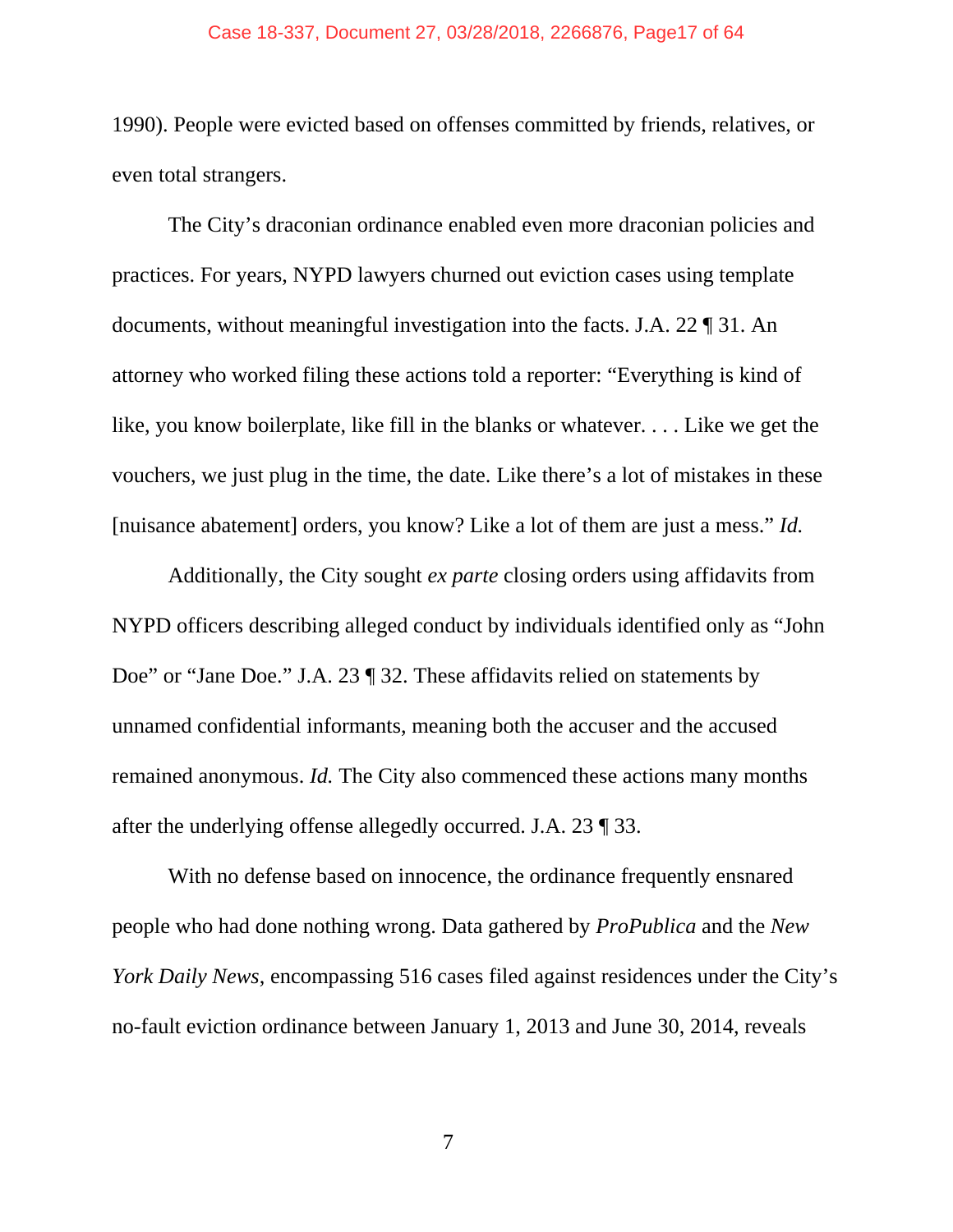173 people who were not convicted of a crime and yet nevertheless were forced out of homes during that period. J.A. 22 ¶ 28.

The City also had a policy and practice of settling these eviction actions on the condition that residents and business owners agree to waive constitutional rights. J.A. 23-24 ¶¶ 35-37. To regain entry to their home or business—and to avoid the threat of protracted litigation in which innocence would not be a defense—individuals were compelled to waive their rights to live with family members, to be free from warrantless searches, and to have a hearing before a judge before imposition of future fines and other sanctions. *Id.* ¶ 36.

In February 2016, Fern A. Fisher, Deputy Chief Administrative Judge for the New York City Courts, issued an Advisory Notice raising concerns about the City's application of its no-fault eviction ordinance. Judge Fisher noted that "occupants . . . do not have notice that their dwelling place is being closed"; supporting "affidavits are very general and do not reference an individual defendant"; "[m]any cases are commenced against Jane Doe, so there are virtually no claims in the affidavit of merit against individuals"; and "very few cases involve any direct criminal allegations against the named defendants." J.A. 24 ¶ 38. Judge Fisher also stated: "On the rare occasions when a defendant appears on

8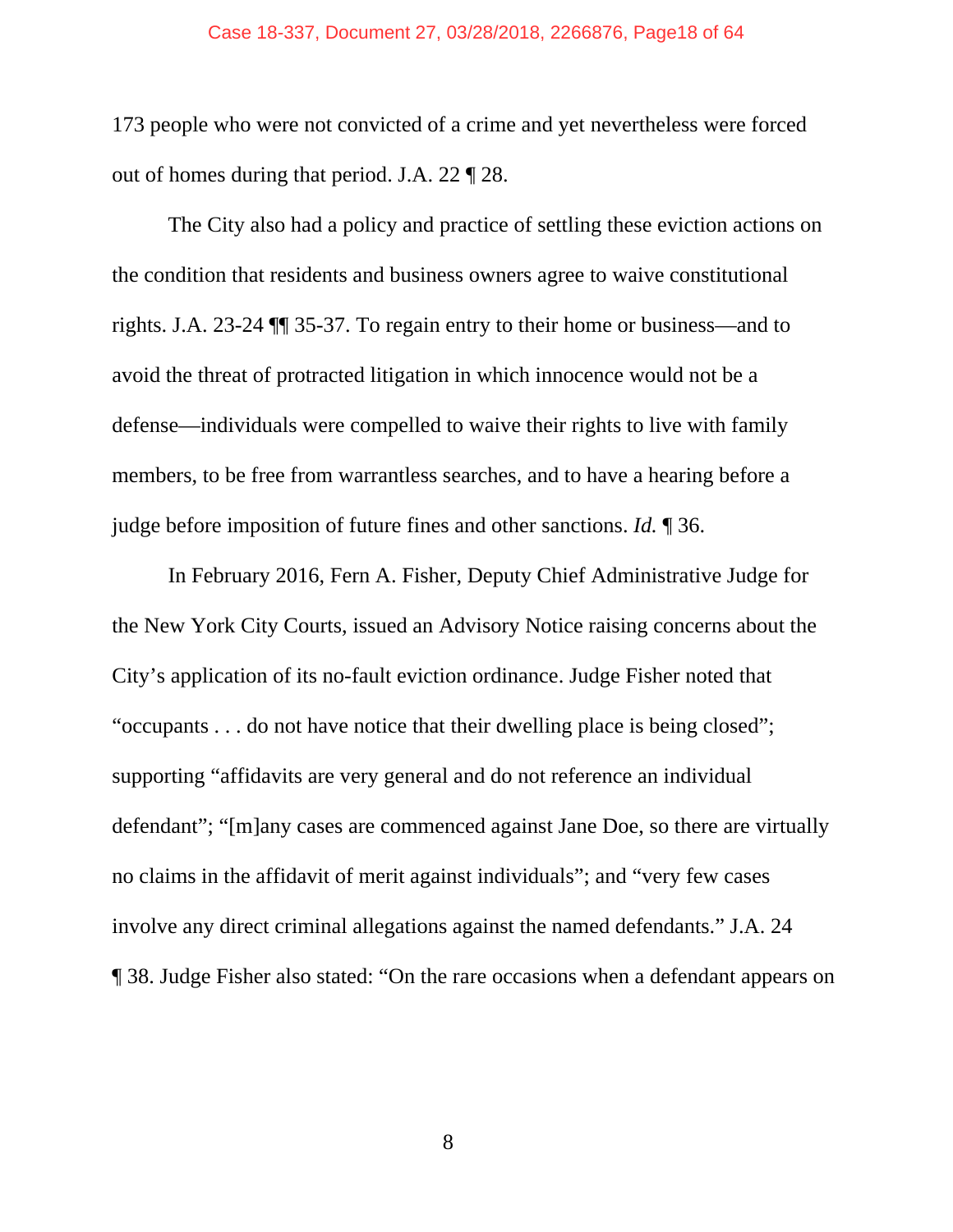the hearing date, virtually every time there is a stipulation of settlement where the defendants waive all of their rights." *Id.*<sup>2</sup>

## **B. Plaintiffs Waive Their Rights Under Threat Of Eviction.**

The Plaintiffs and putative class members in this litigation are victims of the policies and practices described above.<sup>3</sup> All are subject to agreements waiving their constitutional rights.

## 1. Sung Cho: Forced To Waive His Rights After NYPD Officers Sold Stolen Electronics To Members Of The Public At His Laundromat.

Sung Cho is the proprietor of Super Laundromat & Dry Cleaners, a large

facility with rows of spotless, stainless-steel washers and driers. J.A. 24 ¶ 39. The

business is formally organized as Nagle Washrite LLC, with Sung as the sole

<sup>&</sup>lt;sup>2</sup> Subsequent to the filing of this case, the City amended its ordinance to curtail these practices. The ordinance now provides a defense based on innocence, N.Y.C. Admin. Code §§ 7-725, 7-726, requires that conditions included in settlements be tailored to the alleged underlying offense, *id.* § 7-724, and states that agreements to exclude an individual from a home must be limited to one year or (in exceptional cases) three years, *id.* § 7-723. In addition, the ordinance now limits the use of *ex parte* closing orders to prostitution offenses and to dangerous or uninhabitable buildings. *Id.* § 7-709(a). These changes will help to prevent abuse in the future but do nothing for New Yorkers (like Plaintiffs) already compelled to waive their rights. Those New Yorkers are limited in the exercise of their constitutional rights today and will continue to be so in the future.

<sup>&</sup>lt;sup>3</sup> Plaintiffs were previously the subject of a series of Pulitzer Prize-winning news articles describing the events at issue. *See* Sarah Ryley, *The NYPD Is Kicking People Out Of Their Homes, Even If They Haven't Committed a Crime*, N.Y. Daily News and ProPublica (Feb. 4, 2016), http://bit.ly/1UQtSto; Sarah Ryley, *The NYPD Is Running Stings Against Immigrant-Owned Shops, Then Pushing For Warrantless Searches*, N.Y. Daily News and ProPublica (Apr. 22, 2016), http://bit.ly/1pyw1zy.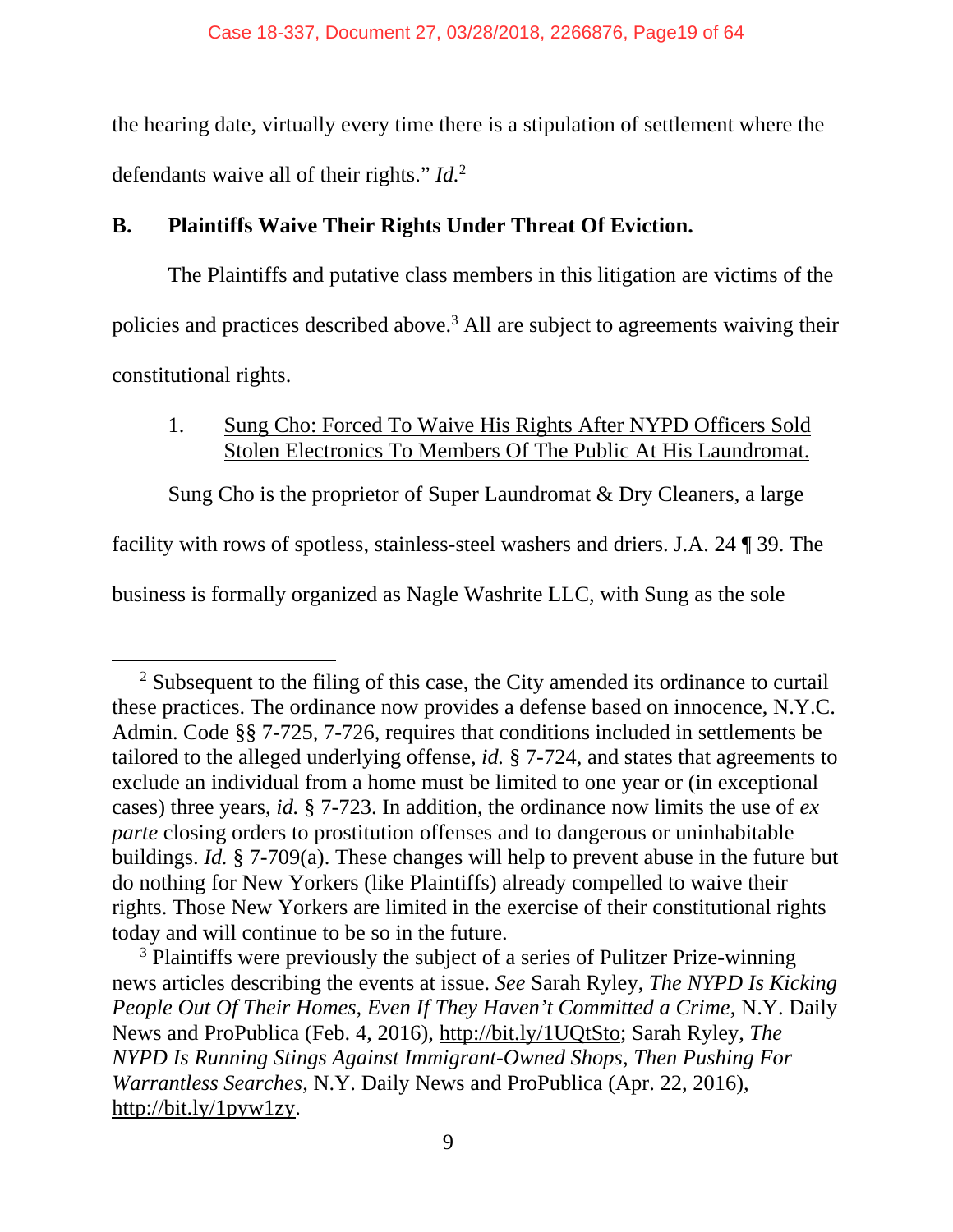#### Case 18-337, Document 27, 03/28/2018, 2266876, Page20 of 64

member of the LLC. *Id.* Sung came to the country at age 14 and, after working other jobs, decided to go into business for himself. J.A. 25 ¶ 40. Sung opened the laundromat in 2008 in Inwood, a neighborhood in Manhattan. *Id.* 

On two separate occasions, the NYPD conducted sting operations at the laundromat during which undercover officers offered to sell stolen electronics to members of the public. J.A. 25 ¶ 41. On January 24, 2013, an officer allegedly sold a stolen iPad Mini for \$100, and on May 17, 2013, an officer allegedly sold a stolen iPhone, iPad Mini, and iPad for \$200. *Id.* ¶¶ 42-43. Neither of these incidents involved any wrongdoing by Sung or his employees. *Id.* ¶ 41. At the time, the NYPD did not inform Sung of the incidents and did not ask Sung to take any steps to stop such things from happening in the future. *Id.* ¶ 44.

Seven months after the second of these undercover sting operations, on December 17, 2013, Sung arrived at his business and found a notice posted on the door informing him that the NYPD had filed an action under the City's no-fault eviction ordinance seeking to close the premises. J.A. 25 ¶ 46. The notice scheduled a preliminary injunction hearing for December 24, 2013, or Christmas Eve, giving Sung just one week to put together a case to show cause why his business should not be closed for the duration of the litigation. J.A. 26 ¶ 47.

With the looming risk that the laundromat would be ordered closed at the Christmas Eve hearing, Sung agreed to enter into a settlement. J.A. 26 ¶ 49. If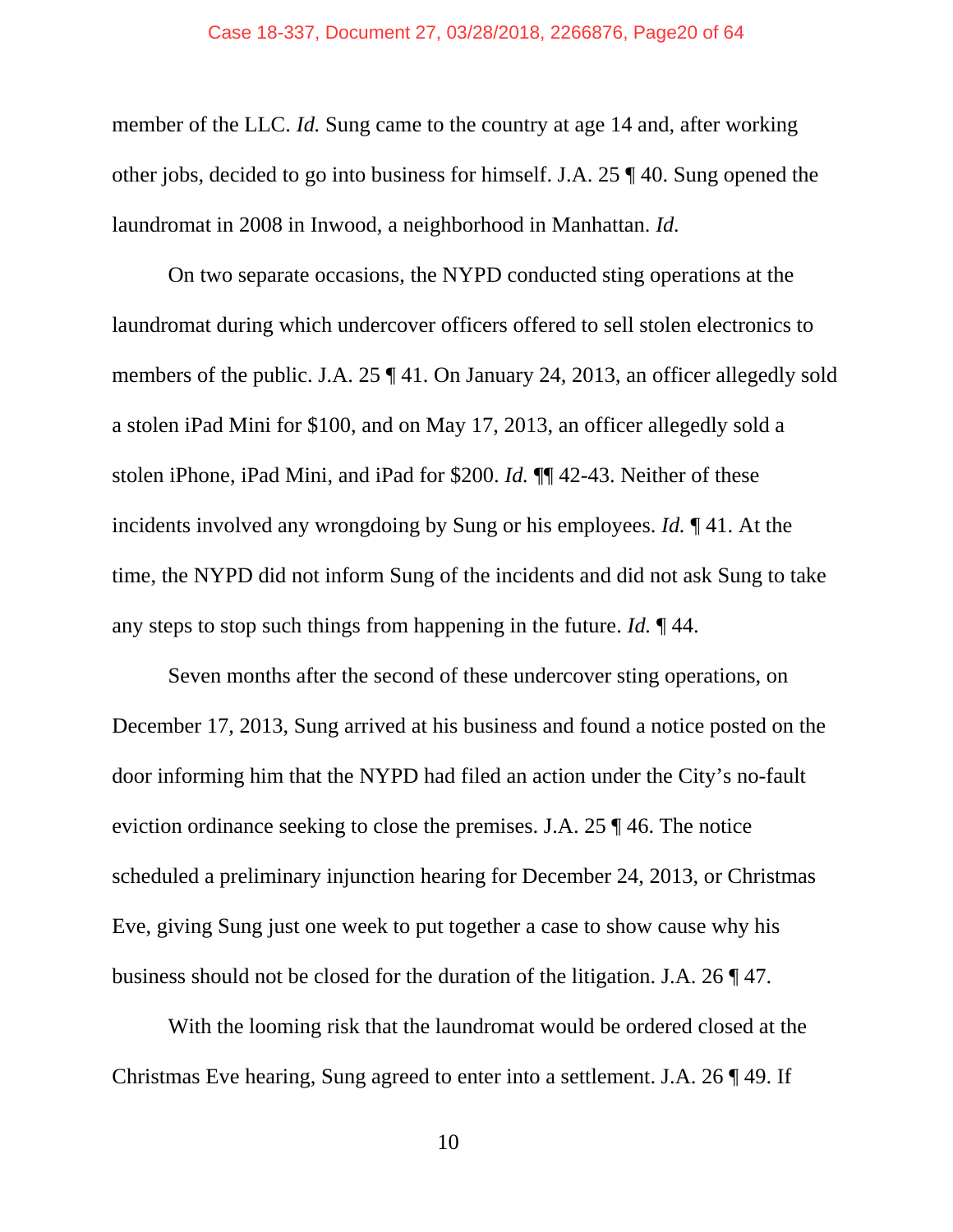#### Case 18-337, Document 27, 03/28/2018, 2266876, Page21 of 64

Sung had instead attempted to defend the case, the fact that he and his employees had no involvement in the alleged offenses would not have provided a defense. *Id.* ¶ 48. Faced with the threat of protracted litigation under a law that did not include any defense based on innocence, Sung felt he had no real choice but to agree to the NYPD's settlement terms. *Id.* ¶ 50.

Under the settlement agreement, Sung must allow warrantless searches of the laundromat (for *any* criminal activity, not just stolen property crimes) and provide the NYPD with unfettered access to the business's surveillance cameras. J.A. 26 ¶ 52. In addition, in the event the NYPD accuses Sung or his "customers, employees, and/or representatives" of any future offense listed in the City's Nuisance Abatement Law, the agreement allows the NYPD to close the laundromat without a prior hearing before a court. J.A. 27 ¶ 53. Finally, the agreement binds not just Sung but also future owners of the laundromat, as it must be made part of any sale of the business. *Id.* ¶ 55.

## 2. David Diaz: Forced To Exclude His Family From His Home, To Avoid Eviction From The Apartment Where He Was Born.

David Diaz is a resident of the Bronx who works as a custodian at a synagogue. J.A. 18 ¶ 13. He lives with his young daughter and his sister in an apartment near the Bronx Zoo. *Id.* David was born in the apartment and has lived there his entire life. J.A. 28 ¶ 58. He took over the lease from his mother when she passed away. *Id.* ¶ 59.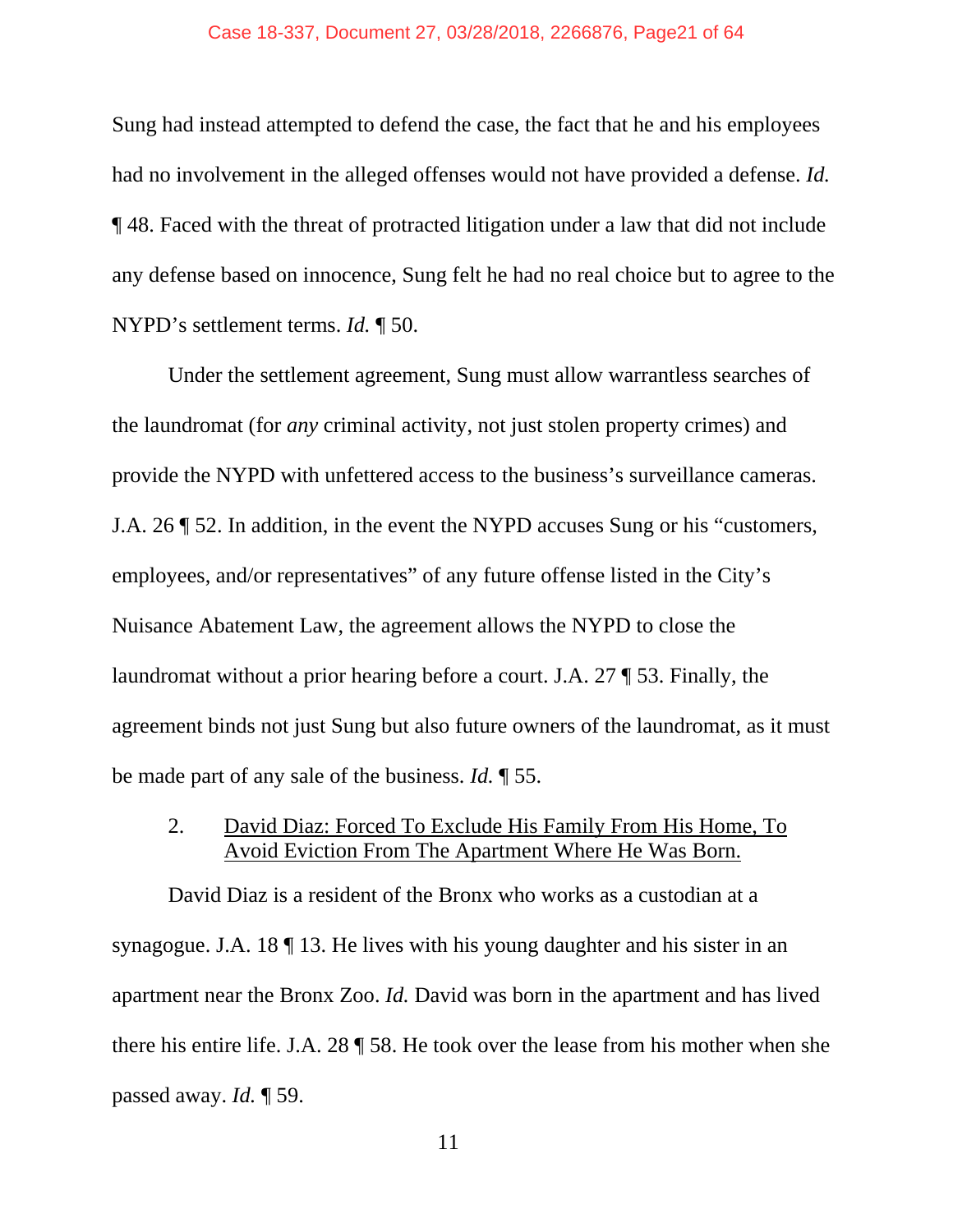The NYPD raided David's apartment on May 9, 2013, while David's extended family was visiting for a memorial dinner honoring his mother. J.A. 28 ¶ 61. Armed officers busted in the front door, ripped David's mattress, and put holes in the walls. *Id.* Officers claim to have found a small amount of contraband during the raid—two rocks of cocaine, as well as a scale, straw, three razor blades, and plastic bags. J.A. 29 ¶ 62. David was not aware of any of this material being in the apartment, and he would not have allowed it to remain if he had known. *Id.* ¶ 63. David does not know who in his family (if anyone) possessed this contraband. *Id.* Police arrested David, his two brothers, his sister, and two of his nephews following the raid, but after two days they released everyone without pursuing charges. *Id.* ¶ 64.

Approximately five months later, on September 4, 2013, David received a call at work from his sister informing him that the NYPD was at his apartment threatening his family with eviction. J.A. 30 ¶ 69. David spoke to an NYPD attorney over the phone, and the attorney told David the City had obtained an *ex parte* order closing the apartment. J.A. 29-30  $\P$  67, 70. David had no prior notice that the City was seeking to close the apartment, and he had no opportunity to be heard before the apartment was ordered closed. J.A. 29  $\text{T}$  68.

The City obtained this *ex parte* closing order on the basis of an affidavit from an NYPD officer who described the May 9 raid and also claimed that an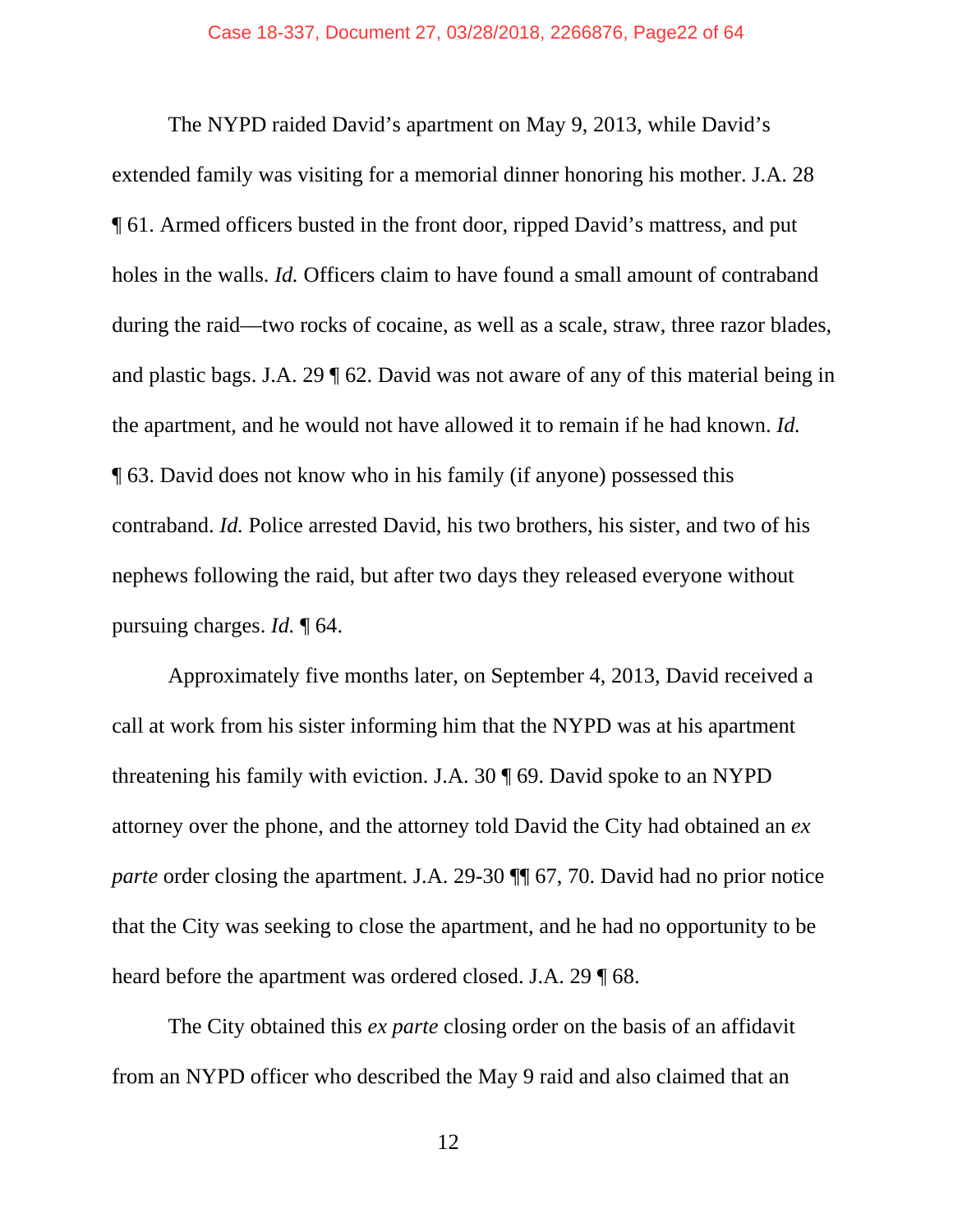#### Case 18-337, Document 27, 03/28/2018, 2266876, Page23 of 64

unnamed confidential informant had purchased drugs from an unnamed individual in April and May 2013. J.A. 29 ¶ 67.

While the City had a court order closing David's apartment, the NYPD attorney told David the City would nevertheless allow the family to remain in the apartment temporarily to avoid throwing David's infant daughter onto the street. J.A. 30 ¶ 70. The NYPD attorney, however, told David he would have to enter a more permanent agreement to avoid eviction. *Id.*

Two days later, on September 6, 2013, David appeared for a scheduled preliminary injunction hearing in the case, at which he was approached by another NYPD attorney. J.A. 30 ¶¶ 71, 73. David wrongly assumed that this lawyer had been appointed by the court to represent his interests. *Id.* ¶ 73. The lawyer advised David that it would be risky to fight the eviction action, as he and his infant daughter could end up homeless, and advised David to sign a settlement. *Id.* Unable to afford to fight, and worried that he and his daughter could be evicted, David felt he had no real choice other than to agree to the NYPD's terms. *Id.* ¶ 74.

David signed an agreement under which he must exclude several of his family members—including his two brothers—from his apartment. J.A. 30 ¶ 74; J.A. 34-35 ¶ 98. The agreement bars these family members from the apartment forever, at all times, regardless of their reason for visiting. J.A. 31 ¶ 76. That agreement poses significant difficulties for David, who relies on his brothers to

13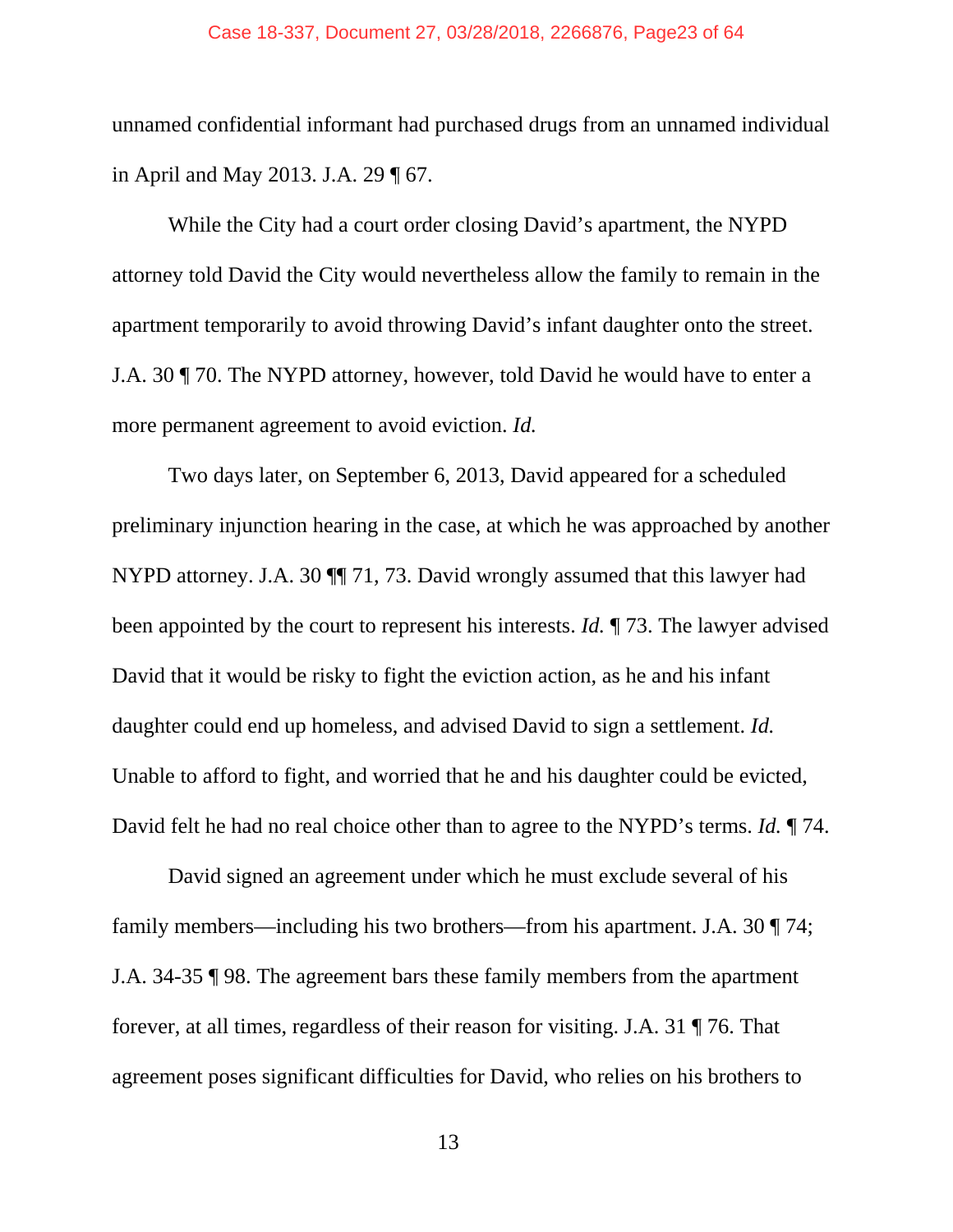babysit his daughter while he is at work. *Id.* In addition, one of David's brothers is currently homeless, and David would invite his brother to live at the apartment if doing so was not barred by the agreement. *Id.* ¶ 77.

## 3. Jameelah El-Shabazz: Forced To Exclude Her Son From Her Home, After Police Found Crushed Eggshells In The Apartment.

Jameelah El-Shabazz is a resident of the Bronx who works in the maintenance department of an Equinox gym. J.A. 31 ¶ 78. She has three sons, a daughter, and an infant child. *Id.*

The NYPD raided Jameelah's apartment—as well as several neighboring apartments—in May 2011. J.A. 31 ¶ 79. The police entered with guns drawn, destroyed Jameelah's mattress, emptied dressers and drawers, and knocked furniture to the floor. *Id.* In the apartment, police found numerous paper cups filled with powdered eggshells, which Jameelah, a practitioner of a traditional African faith called Ifá, uses for religious ceremonies. J.A. 32 ¶ 80. Believing the powdered eggshells to be illegal drugs, police arrested Jameelah and her son Akin. *Id.* ¶ 81. The NYPD held Jameelah and Akin in jail for a week, until laboratory tests revealed the innocuous nature of the crushed eggshells. *Id.* Jameelah subsequently sued for wrongful arrest and imprisonment, and the City settled those claims in August 2011, paying Akin \$25,000 and Jameelah \$12,500. *Id.* ¶ 82.

On September 27, 2011, over four months after the raid and one month after the City settled the wrongful-arrest cases, Jameelah returned home from work to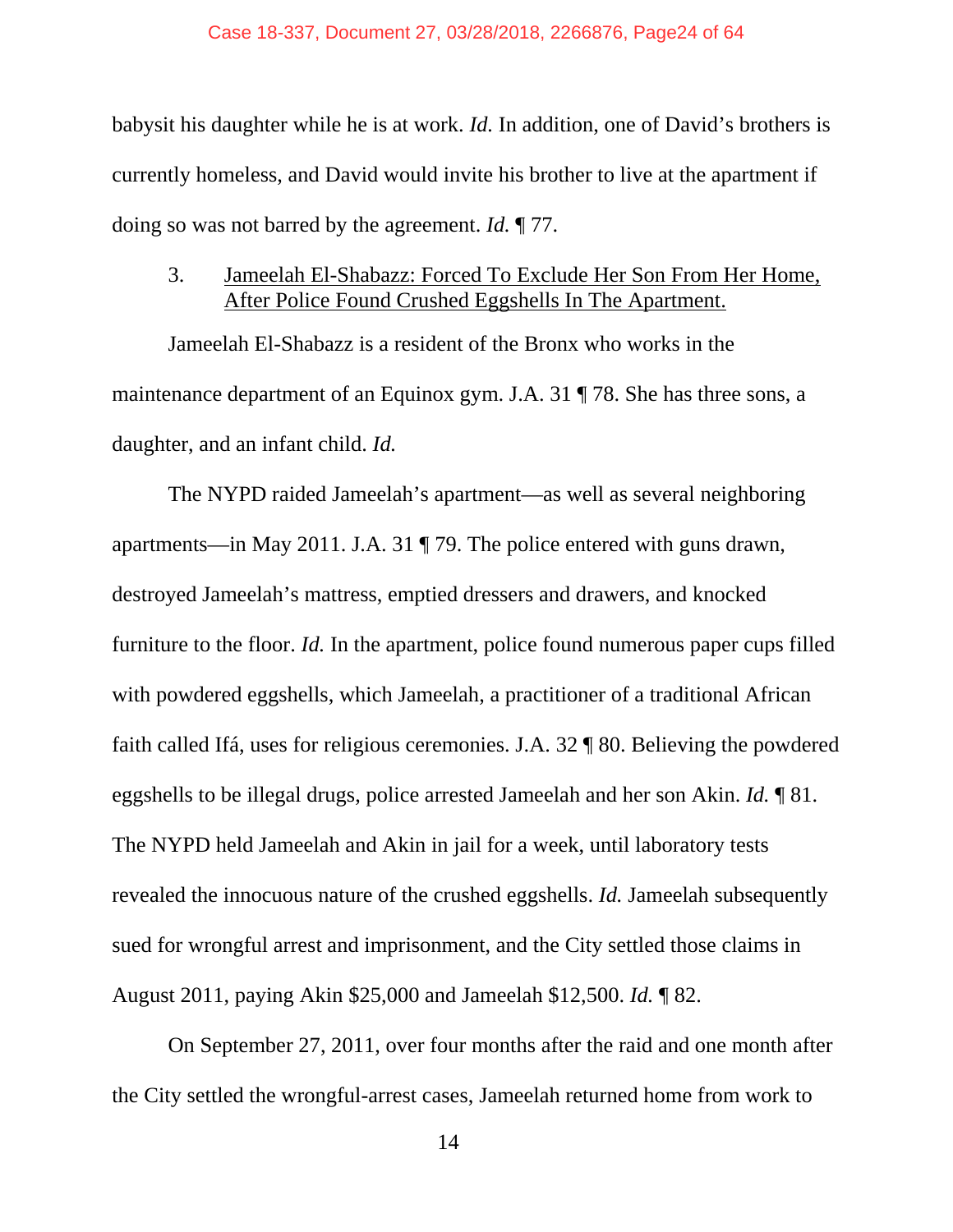#### Case 18-337, Document 27, 03/28/2018, 2266876, Page25 of 64

find a notice on the door informing her that the apartment had been ordered closed in an *ex parte* proceeding. J.A. 32 ¶¶ 83, 85-86. Jameelah had no prior notice and no opportunity to be heard. *Id.* ¶ 85.

The City obtained this *ex parte* closing order on the basis of an affidavit from an NYPD officer who described the May 2011 raid and also claimed that an unnamed confidential informant purchased drugs from an unnamed individual at the apartment. J.A. 32 ¶ 84. The affidavit claimed that police found "paper cups of cocaine" at the residence during the May 2011 raid, despite the fact that lab tests had already shown that the cups did not contain illegal drugs. *Id.*

Jameelah was able to obtain the assistance of a legal aid attorney, and the attorney signed a settlement on Jameelah's behalf to lift the closing order. J.A. 33 ¶¶ 87, 90. Jameelah was not aware of the contents of this agreement until much later, when a reporter discovered it and brought it to her attention. *Id.* ¶ 92. The agreement provides that Jameelah must permanently exclude her son Akin from her apartment. *Id.* ¶ 89; J.A. 35 ¶ 101. Under the agreement, Jameelah must exclude her son from her apartment forever, no matter the reason for the visit. J.A. 35 ¶¶ 101-02.

## 4. Putative Class Members Suffered Similar Injuries.

These cases are hardly unique. To the contrary, large numbers of New Yorkers were targeted by the NYPD's no-fault eviction machine and compelled to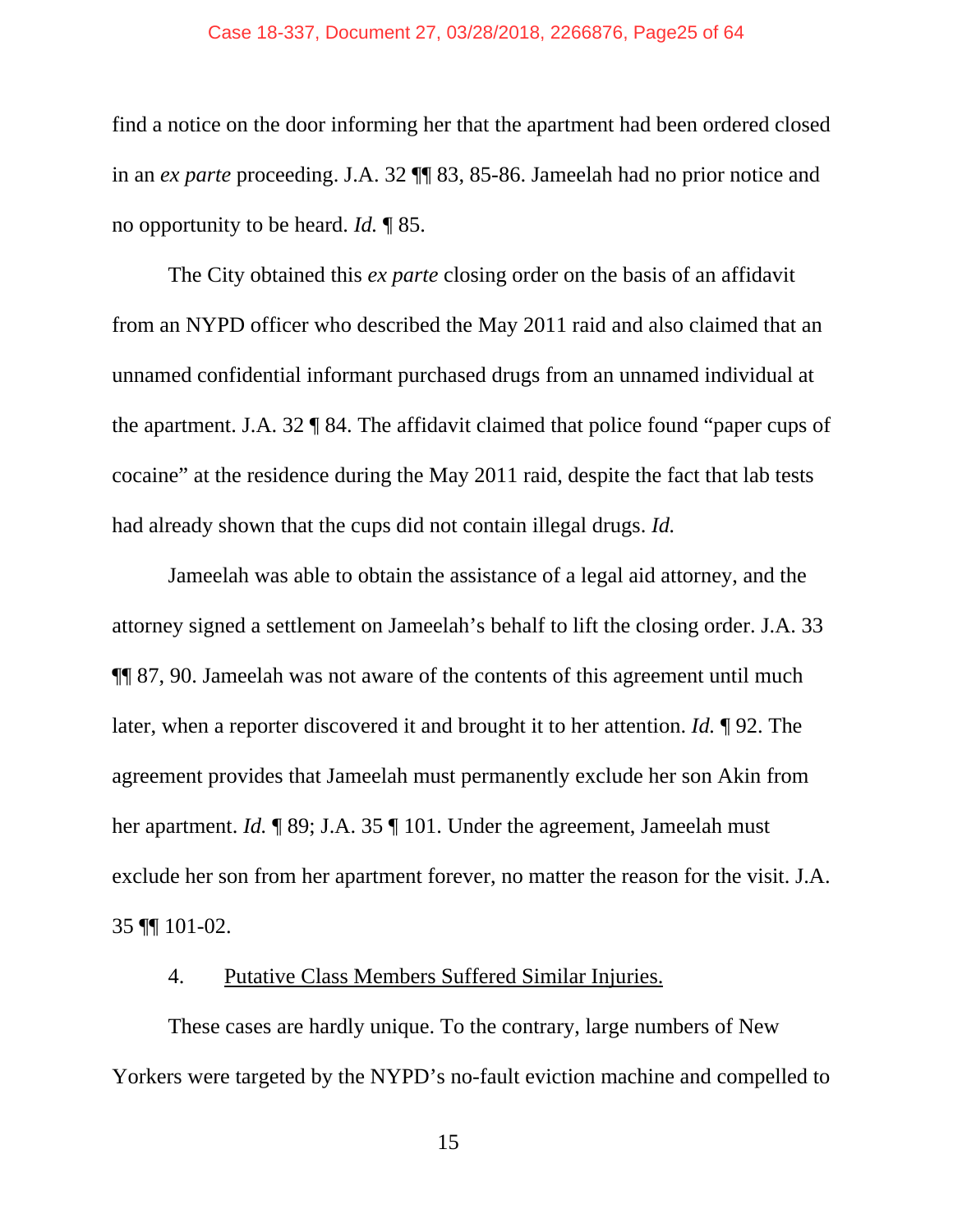#### Case 18-337, Document 27, 03/28/2018, 2266876, Page26 of 64

enter into settlement agreements in which they waived their constitutional rights. J.A. 23-24 ¶ 36. In the period between January 1, 2013 and June 30, 2014 alone, there were at least 74 cases in which people consented to warrantless searches of their homes, 333 cases in which businesses consented to warrantless searches, 102 cases in which businesses agreed to install and provide access to security cameras, 101 cases in which businesses in Manhattan agreed to imposition of future fines and penalties without judicial intervention, and 118 cases in which people agreed to exclude certain individuals from their homes. *Id.* 

#### **C. The District Court Dismisses On** *Rooker-Feldman* **Grounds.**

 Plaintiffs filed suit on October 12, 2016, raising a number of individual and class-wide claims under the unconstitutional conditions doctrine. J.A. 54-63 ¶¶ 170-229. This doctrine applies when government threatens to "withhold [a] benefit," or to refuse some other kind of discretionary action, "because someone refuses to give up constitutional rights." *Koontz v. St. Johns River Water Mgmt. Dist.*, 570 U.S. 595, 608 (2013). Courts hold that an agreement to settle a lawsuit can count as a "benefit" for purposes of the unconstitutional conditions doctrine, as it would "vitiate the unconstitutional conditions doctrine to conclude that it cannot apply to an offer of settlement." *Stephens v. Cty. of Albemarle*, No. 04-cv-81, 2005 WL 3533428, at \*6 (W.D. Va. Dec. 22, 2005); *see also Sourovelis v. City of Philadelphia*, 103 F. Supp. 3d 694, 707 (E.D. Pa. 2015); *Louisiana Pacific Corp. v.*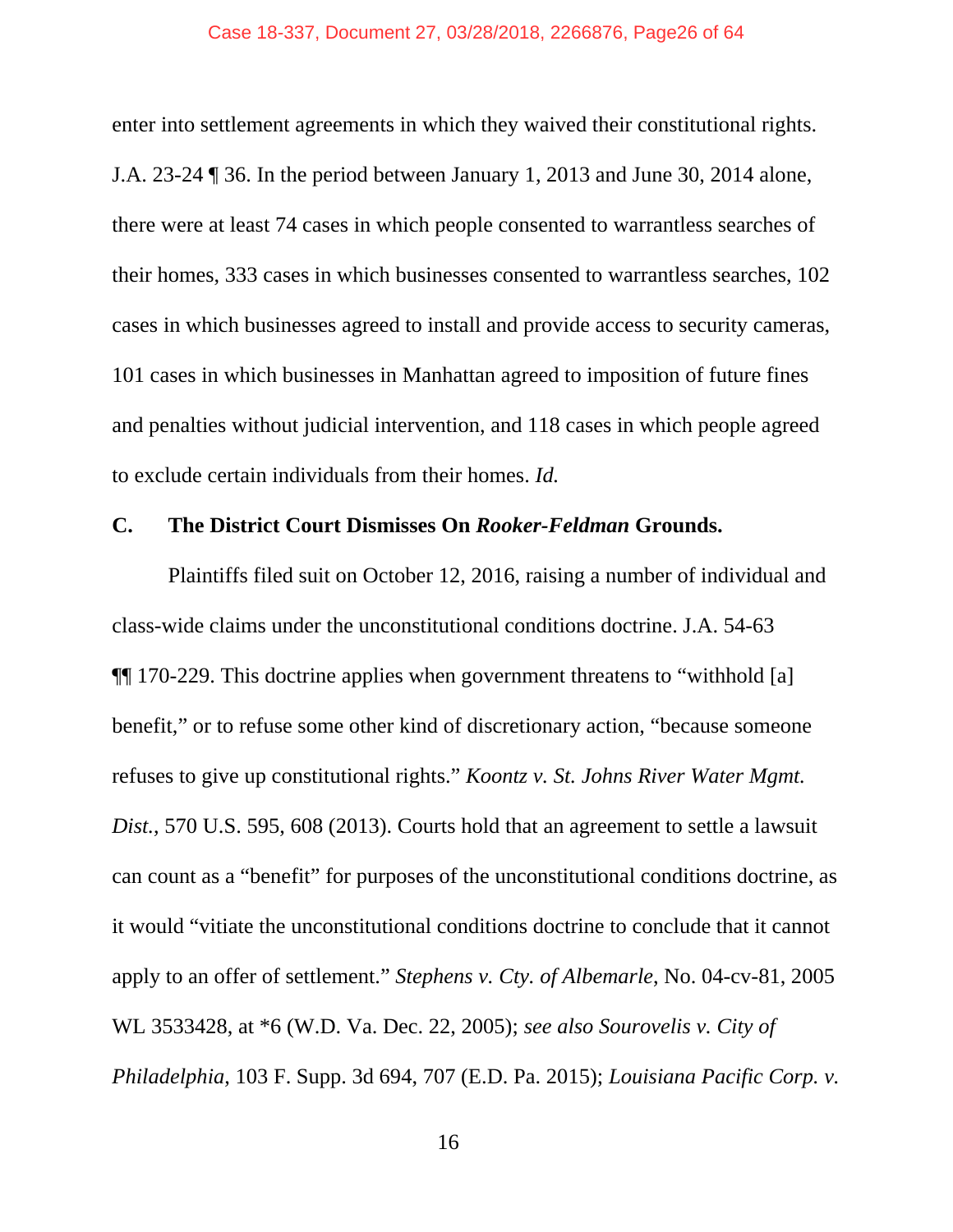*Beazer Materials & Servs., Inc.*, 842 F. Supp. 1243, 1251 (E.D. Cal. 1994). Plaintiffs therefore claimed that the City violated the unconstitutional conditions doctrine when it conditioned settlement of no-fault eviction cases on agreements to waive constitutional rights.

 As a remedy for these violations, the Complaint seeks injunctive relief barring the City from enforcing waivers of constitutional rights contained in settlement agreements. J.A. 66 ¶ E. Among other things, Plaintiffs seek to bar the City from enforcing waivers of the right to be free from warrantless searches, *id.*  ¶ E(iii), the right to a judicial hearing prior to the imposition of future penalties, J.A. 67 ¶ E(iv), and the right to associate with family members in the home, *id.*  $\P$  E(v), where such waivers were obtained from individuals who had not been convicted of the criminal offense underlying the no-fault eviction case. In addition, Plaintiffs seek a declaration that these provisions violate the constitution, J.A. 65- 66 ¶ D, as well as an award of nominal damages, J.A. 67 ¶ H.

 The City did not raise *Rooker-Feldman* as an issue, and when the District Court asked the City's attorney about *Rooker-Feldman* at a hearing the attorney conceded that *Rooker-Feldman* does not apply. D.E. 64 at 66. Nonetheless, the District Court raised the issue *sua sponte* and directed the parties to submit briefs on the issue. J.A. 257-58. Then, on January 12, 2018, the District Court issued a decision dismissing the case on *Rooker-Feldman* grounds. J.A. 259.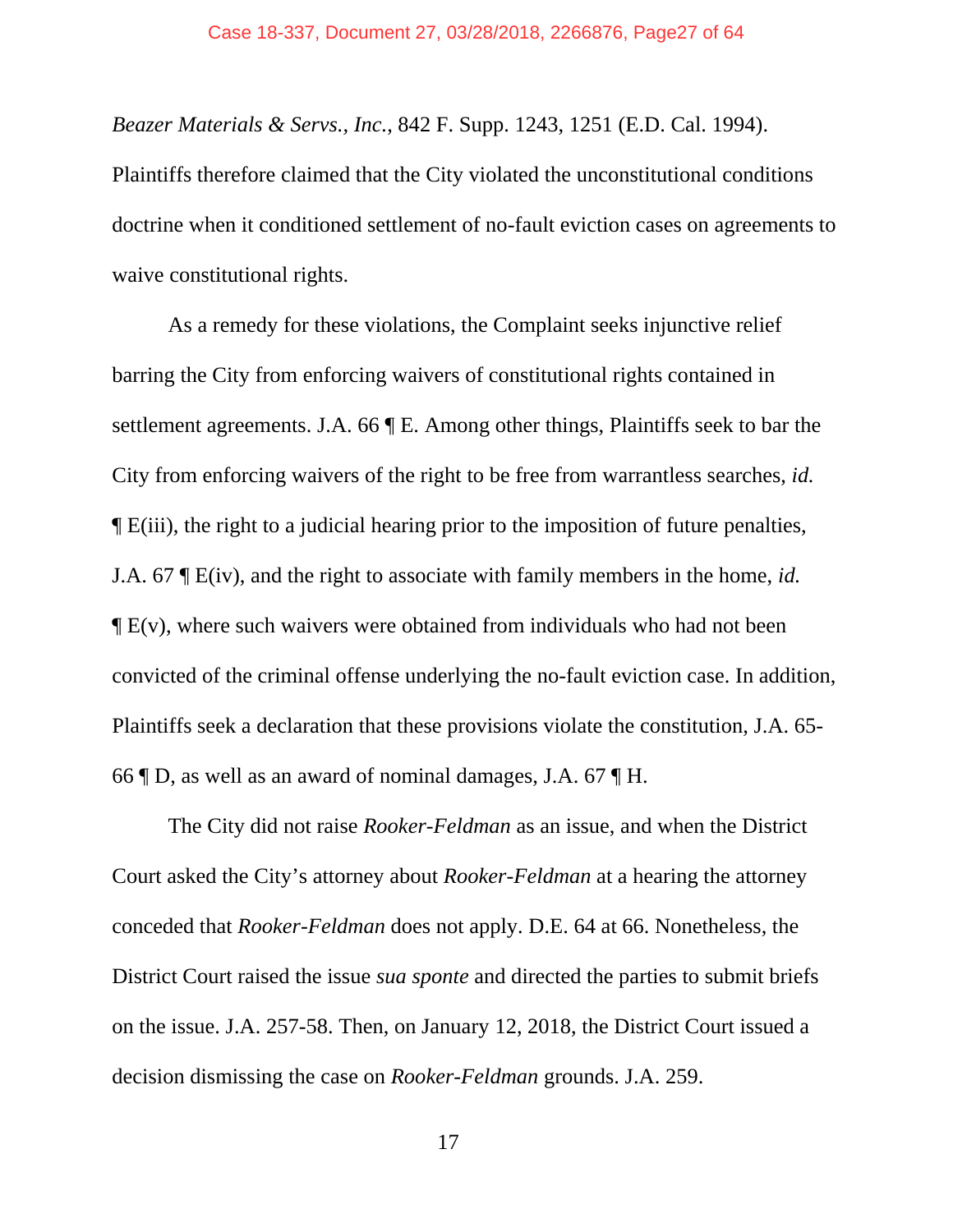First, the District Court concluded that Plaintiffs qualify as "state-court losers" under *Rooker-Feldman* because they "were all defendants in the original nuisance abatement lawsuits brought against them, which were resolved by settlements." J.A. 266. The District Court indicated that it would not attempt to evaluate whether a particular settlement "should be considered a loss," and instead deemed it sufficient that Plaintiffs "allege that the court-approved settlements somehow violated their rights." *Id.* (internal quotation marks omitted).

 Next, the District Court concluded that Plaintiffs' injuries were caused by state-court judgments, as "the source of [Plaintiffs'] injury is the settlement agreements, so-ordered by the Justices of the New York State Supreme Court." J.A. 268-69. The District Court rejected the argument that Plaintiffs' injuries were caused by the City's conduct negotiating the agreements, rather than the ratification of the agreements by the state courts, as "the City's conduct, or alleged unconstitutional coercion, would have produced no injury" if the state courts had not so-ordered the agreements. J.A. 267.

 Finally, the District Court concluded that Plaintiffs were seeking review and rejection of state court judgments because Plaintiffs "undoubtedly seek review and rejection of the Stipulations of Settlement." J.A. 269. The District Court did not address the fact that Plaintiffs do not seek to undo the dismissal of the underlying

18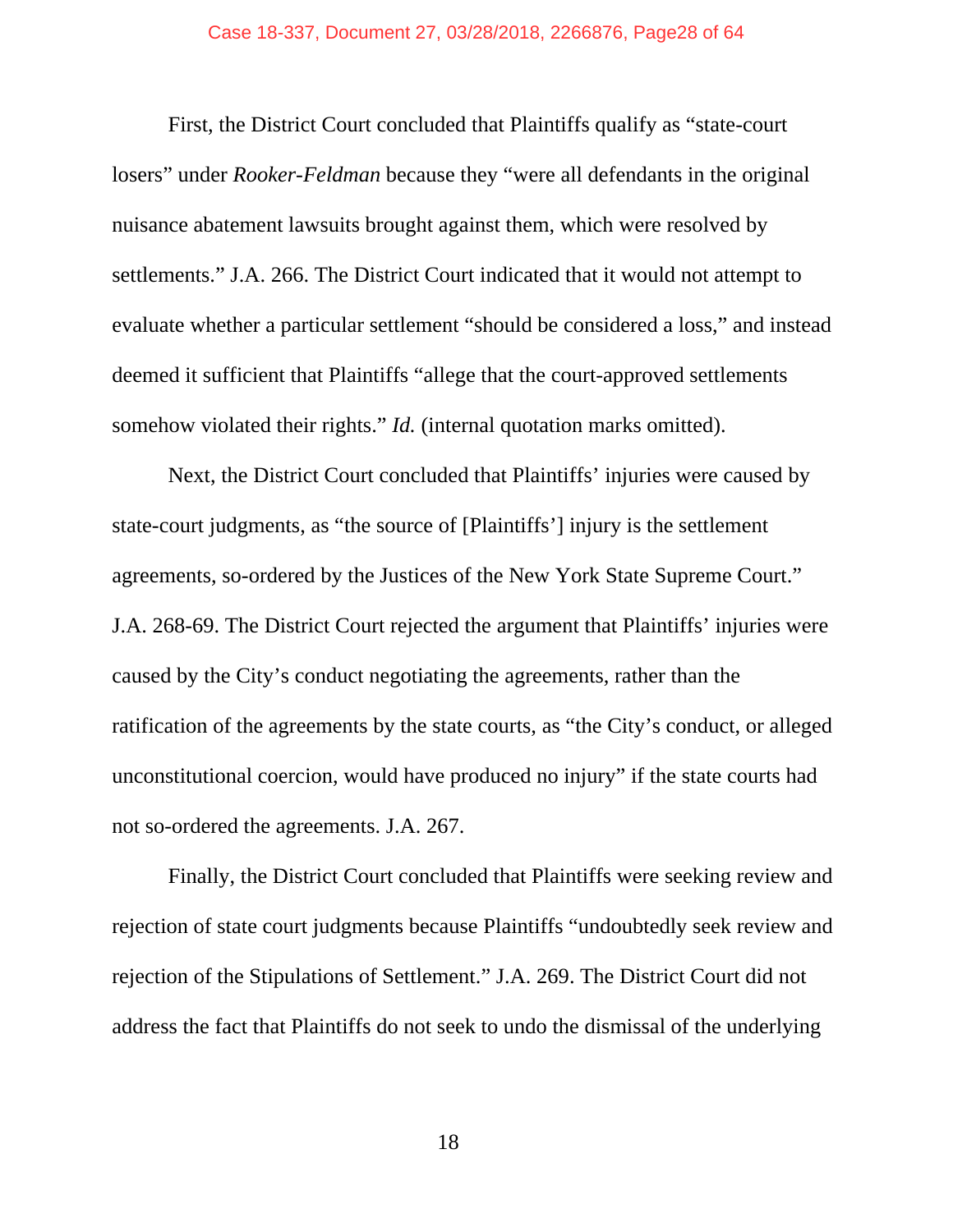#### Case 18-337, Document 27, 03/28/2018, 2266876, Page29 of 64

no-fault eviction actions, and instead seek only to bar the City from enforcing the waivers of constitutional rights contained in the settlements. *Id.*

 The District Court also rejected Plaintiffs' argument that *Rooker-Feldman*  should not apply because "this proceeding is not the functional equivalent of a state court appeal." J.A. 269. While acknowledging that "Plaintiff would have to return to the trial court to challenge the settlement in the state trial courts rather than appeal from the judgment entering the settlement," the District Court rejected a "narrow definition of 'de facto appellate review.'" *Id.* Rather, the District Court concluded, any "'proceeding to review or modify' a judgment is 'an exercise of appellate jurisdiction.'" *Id.* 

#### **SUMMARY OF THE ARGUMENT**

**I.** The District Court erred by holding this case barred by *Rooker-Feldman*, as the Supreme Court has held that the doctrine must be "confined" to a narrow class of cases. *Exxon Mobil Corp. v. Saudi Basic Indus. Corp.*, 544 U.S. 280, 284 (2005); *see also Lance v. Dennis*, 546 U.S. 459, 466 (2006) (per curiam). Under *Exxon Mobil*, the doctrine is limited to cases that are the functional equivalent of appeals from state-court judgments; after all, the doctrine seeks to preserve the exclusive appellate jurisdiction of the Supreme Court, so it makes no sense to apply the doctrine to claims that would not be raised on appeal. Here, *Rooker-*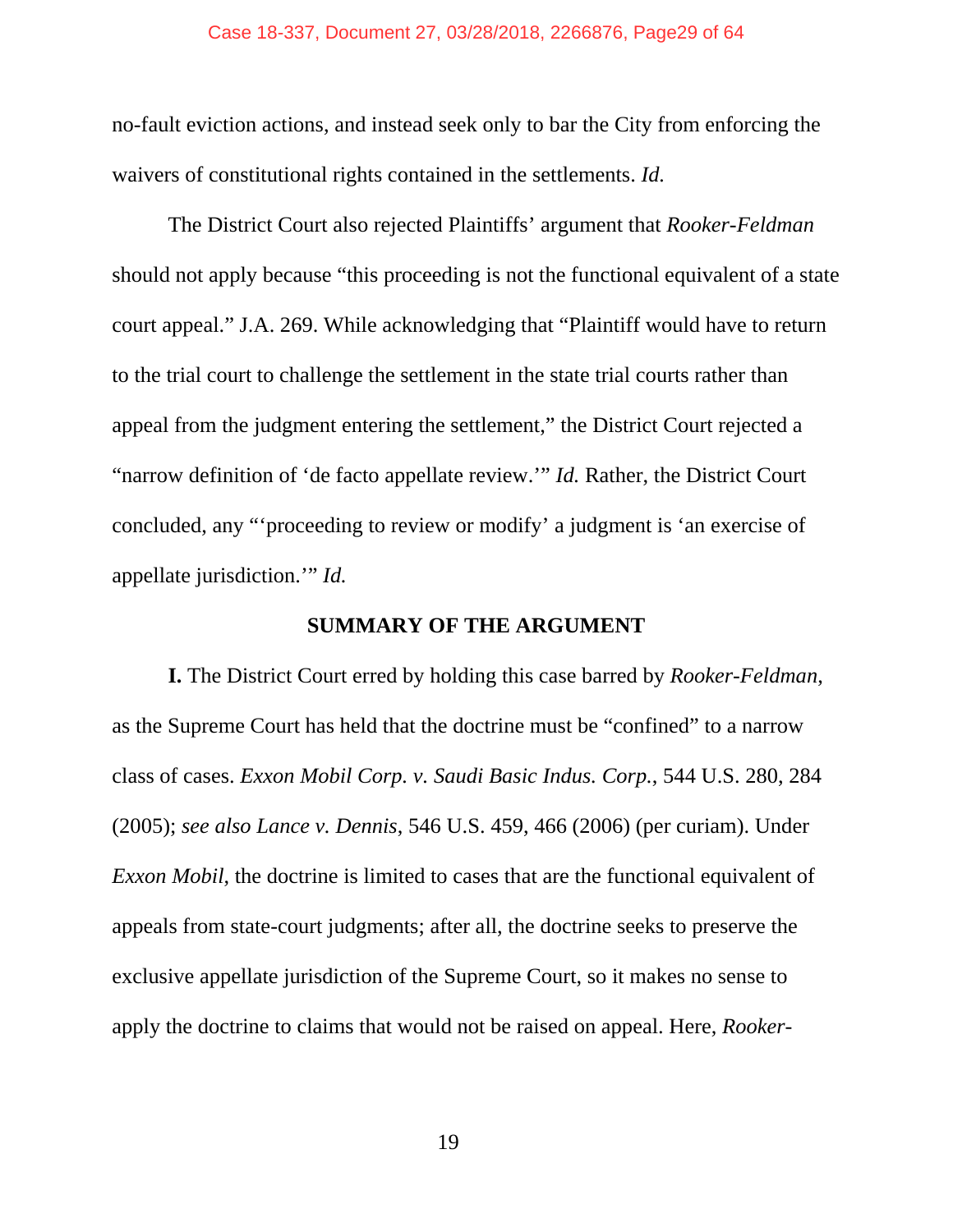*Feldman* does not apply for the simple reason that this case involves claims that would ordinarily be raised in the first instance in the trial courts.

**II.** This high-level conclusion is confirmed by the four-part test that the Second Circuit has developed for *Rooker-Feldman* cases. *See Hoblock v. Albany Cty. Bd. of Elections*, 422 F.3d 77, 85 (2d Cir. 2005). Three of the four necessary requirements for application of *Rooker-Feldman* are absent in this case.

**A.** First, *Rooker-Feldman* does not apply because Plaintiffs do not complain of an injury caused by a state-court judgment. Plaintiffs' ongoing injuries—*i.e.*  their exclusion of family members from their homes, their inability to prevent warrantless searches, and their exposure to future sanctions without a court hearing—were caused by the NYPD's demand that they waive their constitutional rights as a condition of settlement. To be sure, the state courts also so-ordered the settlements, but this Court has held that a plaintiff's injury is not caused by a statecourt judgment where it is "simply ratified, acquiesced in, or left unpunished by" the state court. *Hoblock*, 422 F.3d at 88. That is precisely the case here.

For this reason, multiple courts have held that challenges to state-court settlements are not barred by *Rooker-Feldman*. *See Arnett v. Arnett*, No. 13-cv-1121, 2014 WL 2573291 (D. Utah June 9, 2014); *Green v. City of New York*, 438 F. Supp. 2d 111 (E.D.N.Y. 2006); *In re Chinin USA, Inc.*, 327 B.R. 325 (N.D. Ill. 2005); *Capela v. J.G. Wentworth, LLC*, No. 09-cv-882, 2009 WL 3128003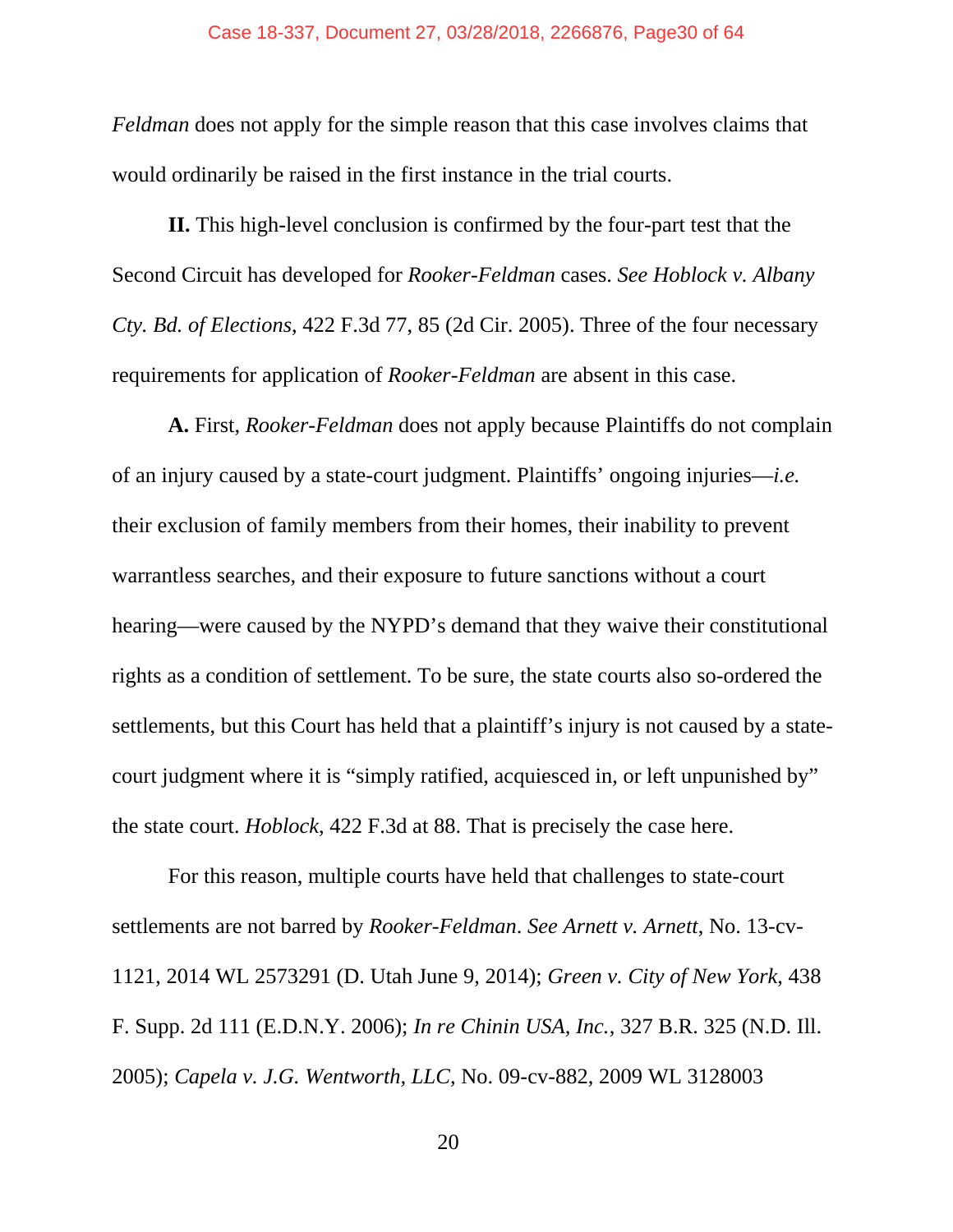(E.D.N.Y. Sept. 24, 2009). Plaintiffs' ongoing injuries were caused by the City's settlement demands, not by the state courts that ratified the settlements.

 The District Court's contrary holding rested on its conclusion that Plaintiffs would not have been injured by the settlements if the state courts had not soordered them. That is factually untrue: Two of the agreements became effective as soon as they were signed by the parties, even before they were ratified by the state courts. It is also legally irrelevant: On that theory, *Rooker-Feldman* would apply on the facts of *Sykes v. Mel S. Harris & Assocs. LLC*, 780 F.3d 70 (2d Cir. 2015), as the plaintiffs in that case were only harmed by the challenged "default judgment mill" because it succeeded in obtaining state-court default judgments. Instead, this Court held that *Rooker-Feldman* did not apply because the plaintiffs' claims "speak not to the propriety of the state court judgments, but to the fraudulent course of conduct that defendants pursued in obtaining such judgments." *Id.* at 94- 95. The same is true here. Plaintiffs' claims speak not to the propriety of the state court judgments ratifying the settlement agreements, but to Defendants' course of conduct extracting those settlement terms. Nearly a dozen decisions from this and other courts—cited *infra* pp. 30-38—are in accord.

**B.** Second, *Rooker-Feldman* does not apply because Plaintiffs are not "statecourt losers" within the meaning of that doctrine. Both the Supreme Court and the Second Circuit have held that *Rooker-Feldman* does not apply to a party who was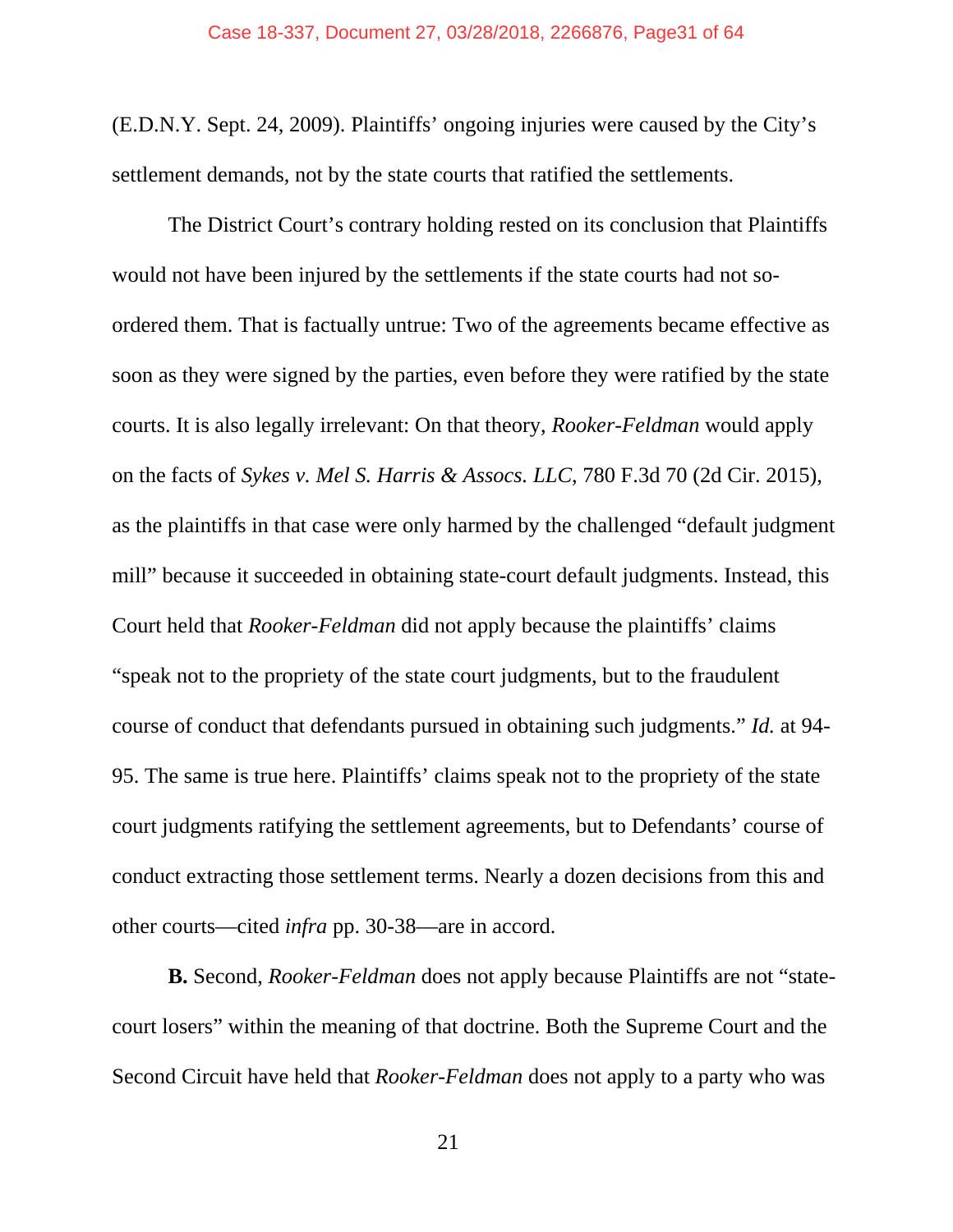#### Case 18-337, Document 27, 03/28/2018, 2266876, Page32 of 64

never in a position to appeal from a state-court judgment. *See Lance*, 546 U.S. at 465; *Green v. Mattingly*, 585 F.3d 97, 102-03 (2d Cir. 2009). After all, the "rationale underlying" the *Rooker-Feldman* doctrine does not apply "if plaintiff had neither a practical reason nor a legal basis to appeal the state-court decision that caused her alleged injuries." *Green*, 585 F.3d at 102-03. That is precisely the case here. If Plaintiffs had attempted to raise these claims by appealing the statecourt judgments so-ordering their settlements, their appeals would have been dismissed.

**C.** Third, *Rooker-Feldman* does not apply because Plaintiffs do not ask for "review and rejection" of the state court judgments. First, Plaintiffs do not ask for "review" of the judgments approving the settlements, as Plaintiffs do not claim that the state courts erred by so-ordering the settlements. Second, Plaintiffs do not seek "rejection" of the judgments approving the settlements, as Plaintiffs do not wish to undo the state-court judgments dismissing the nuisance suits. Indeed, an order undoing the settlements—once again placing Plaintiffs at risk of eviction—would not remedy the violations at issue. Plaintiffs' more limited challenge to enforcement of particular provisions of the agreements is "not the same as questioning whether the state court's original . . . judgment has continuing legal validity." *McCrobie v. Palisades Acquisition XVI, LLC*, 664 F. App'x 81, 83 (2d Cir. 2016) (summary order).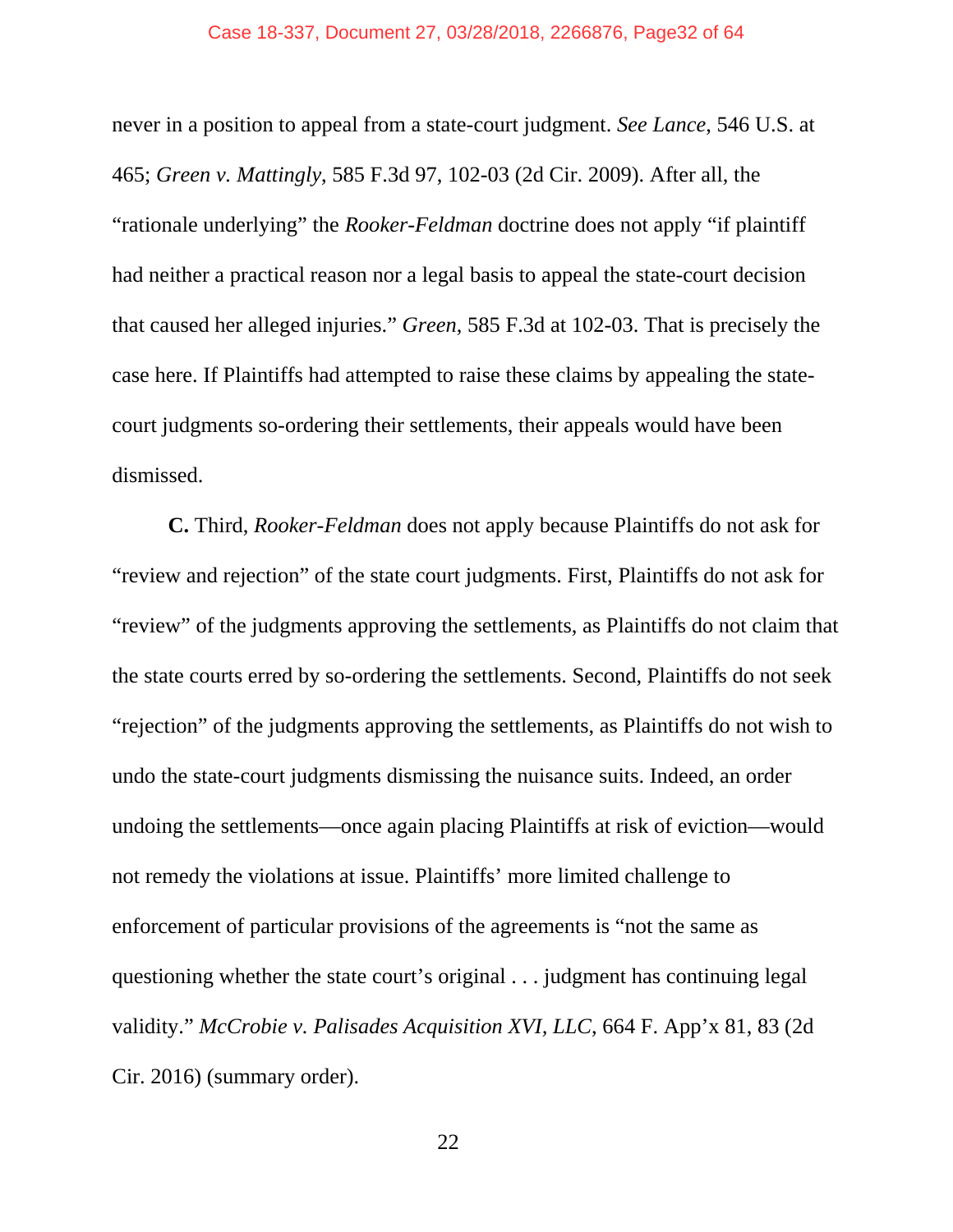#### Case 18-337, Document 27, 03/28/2018, 2266876, Page33 of 64

**D.** Against all this, the District Court cited a small number of cases applying *Rooker-Feldman* to litigants who previously entered state-court settlements. These cases, however, are readily distinguished. They involve plaintiffs who claimed to have been injured by erroneous state-court decisions; who at one point were in a position to appeal from the decisions; and who sought an order that would actually undo the state-court judgments. In short, unlike the Plaintiffs here, those plaintiffs sought to pursue claims that amount to *de facto* appeals.

**III.** Finally, the District Court's broad application of *Rooker-Feldman* will have precisely the effect that the Supreme Court warned against in *Exxon Mobil*. The court below essentially held that challenges to the enforcement of state-court settlement agreements can only be brought in state court. That ruling would "supplant preclusion doctrine," *Exxon Mobil*, 544 U.S. at 284, by granting decisions so-ordering state-court settlements greater preclusive effect in federal court than in the state courts, although state-court judgments ordinarily have the *same* preclusive effect in state and federal court. And it would override "Congress' conferral of federal-court jurisdiction concurrent with jurisdiction exercised by state courts," *id.* at 283, by creating a class of federal constitutional claims that can only be pursued in state court. That result should not be allowed to stand. Plaintiffs should be allowed to pursue their federal claims in a federal court.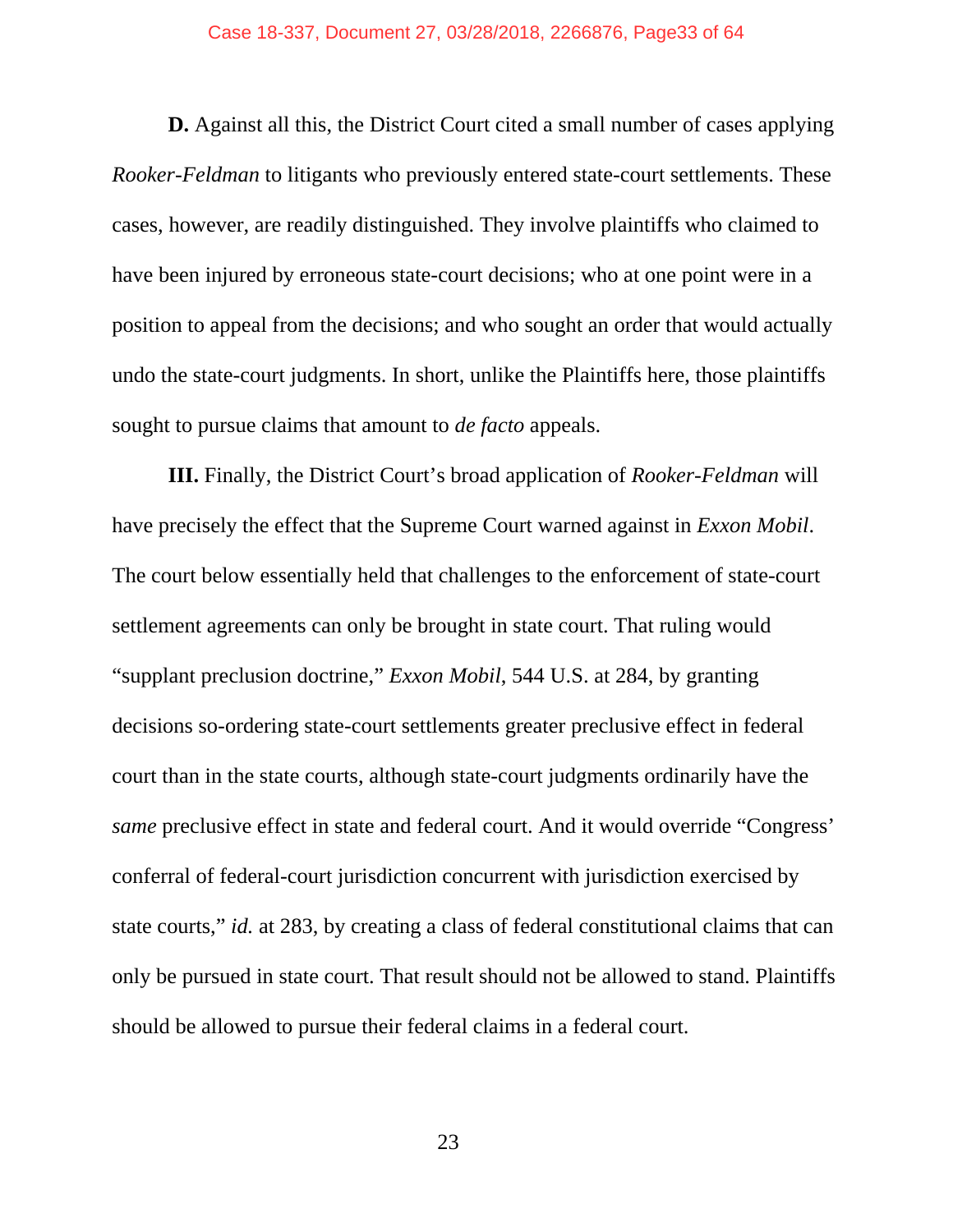#### **STANDARD OF REVIEW**

 Whether the District Court erred by dismissing under *Rooker-Feldman* is a legal issue that this Court reviews *de novo*. *See, e.g.*, *Green v. Mattingly*, 585 F.3d 97, 101 (2d Cir. 2009).

#### **ARGUMENT**

## **I. This Case Does Not Fall Within The Narrow Rule Articulated By The Supreme Court In** *Rooker* **And** *Feldman***.**

 The Supreme Court significantly limited the *Rooker-Feldman* doctrine in *Exxon Mobil Corp. v. Saudi Basic Industries Corp.*, 544 U.S. 280 (2005), stating that the doctrine had been applied far too broadly. The Court held that the doctrine should be "confined to cases of the kind from which the doctrine acquired its name." *Id.* at 284. In other words, the doctrine is confined to cases "where a party in effect seeks to take an appeal of an unfavorable state-court decision." *Lance v. Dennis*, 546 U.S. 459, 466 (2006). The decision below should be reversed for the simple and straightforward reason that this is not that type of case.

 Both *Rooker* and *Feldman* involved federal-court plaintiffs who, rather than appeal an adverse state-court decision, sought to challenge the decision in federal district court. *See Exxon Mobil*, 544 U.S. at 284-85. In *Rooker v. Fidelity Trust Co.*, 263 U.S. 413 (1923), a federal-court plaintiff sued to have a state-court decision declared "null and void" on the ground that it enforced an unconstitutional statute. *Id.* at 414. The Supreme Court found that this claim fell within its exclusive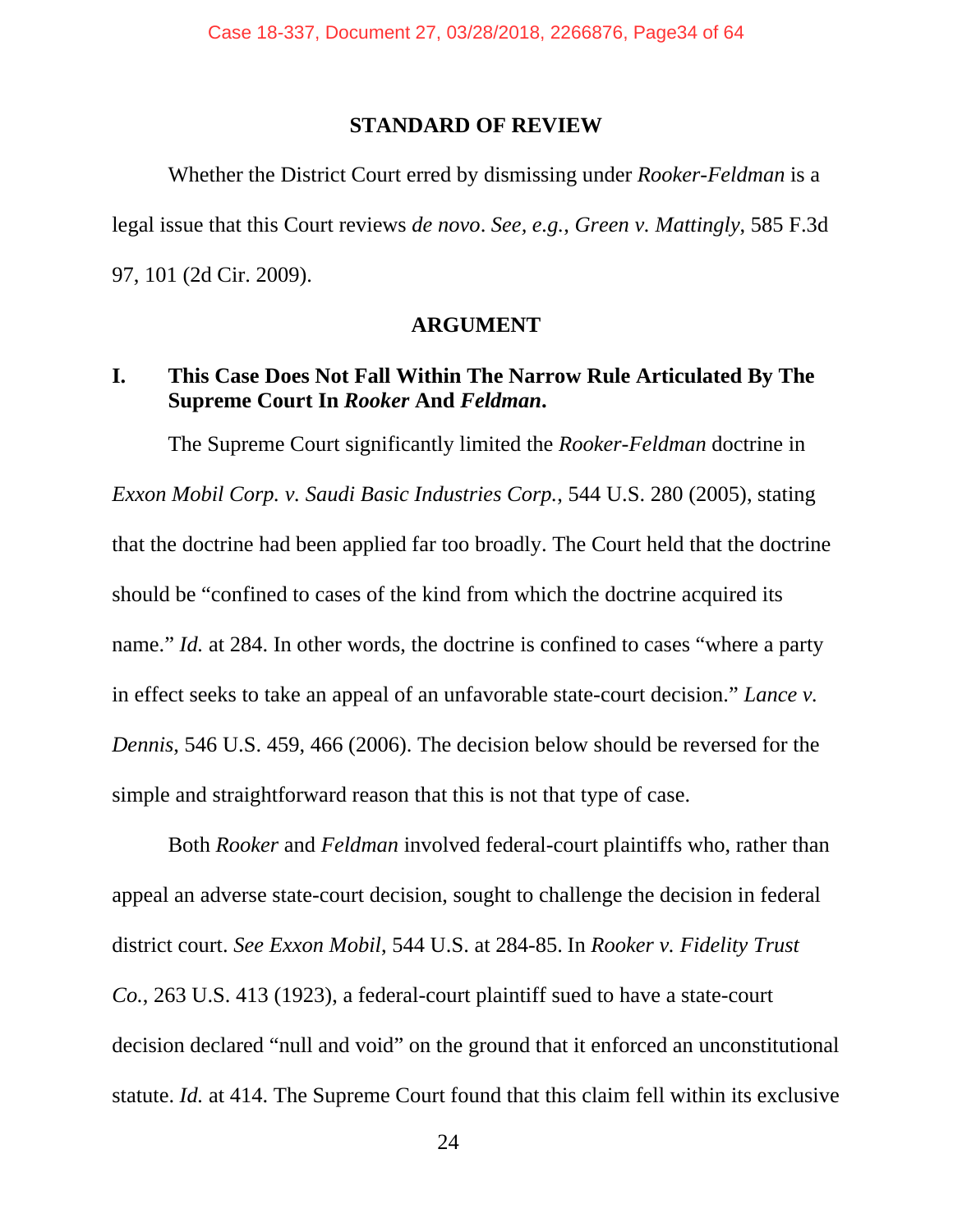appellate jurisdiction, as "no court of the United States other than this court could entertain a proceeding to reverse or modify the judgment for errors of that character." *Id.* at 416. Thus, a federal district court did not have power to decide it. *Id.* Meanwhile, in *District of Columbia Court of Appeals v. Feldman*, 460 U.S. 462 (1983), the federal-court plaintiff sued the highest appellate court for the District of Columbia (the equivalent of a state high court) claiming that the D.C. high court improperly rejected an earlier challenge to the constitutionality of a court rule. *Id.* at 464. The Supreme Court again found that this claim fell within its exclusive appellate jurisdiction, as it "required the District Court to review a final [state court] judicial decision." *Id.* at 486. Both cases invited the functional equivalent of appellate review.

Following these decisions, this Court has applied the *Rooker-Feldman*  doctrine to cases that seek *de facto* appellate review of state-court decisions. Some cases involve suits filed against state-court judges, asserting that they violated the law by issuing a judgment. *See, e.g.*, *Richter v. Conn. Judicial Branch*, 600 F. App'x 804, 805 (2d Cir. 2015) (summary order) (plaintiff sued state-court judges for violating federal disabilities law in course of state-court proceedings).4 Other

 <sup>4</sup> *See also Jordan v. Levine*, 536 F. App'x 158, 159 (2d Cir. 2013) (summary order) (plaintiff sued state-court judges for engaging in misconduct in the course of state-court eviction proceedings); *Daigneault v. Judicial Branch*, 309 F. App'x 518, 519 (2d Cir. 2009) (summary order) (plaintiff sued state-court judges for dismissing state discrimination suit); *Koziel v. City Court of Yonkers*, 351 F. App'x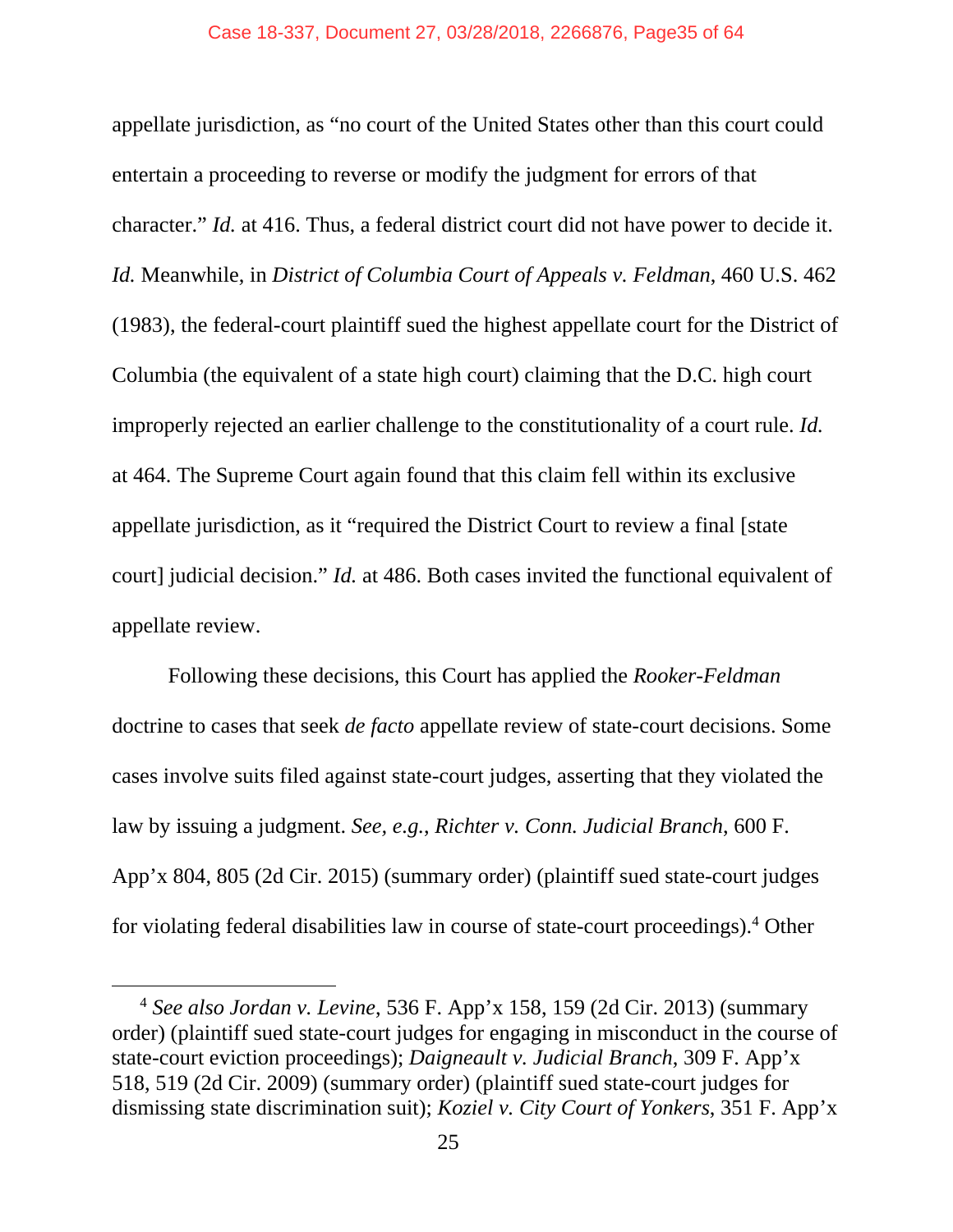cases, while not brought directly against state-court judges, nonetheless assert error

by state-court judges in state-court proceedings. *See, e.g.*, *Vossbrink v. Accredited* 

*Home Lenders, Inc.*, 773 F.3d 423, 427 (2d Cir. 2014) (per curiam) (plaintiff's

challenge to state-court foreclosure order asked the "federal court to review the

state proceedings and determine that the foreclosure judgment was issued in

error").<sup>5</sup> These types of cases are barred by *Rooker-Feldman* because they involve

*de facto* appeals from state-court decisions.

 $\overline{a}$ 

470, 471 (2d Cir. 2009) (summary order) (plaintiff sued state-court judges for decision in parking-violation case).

5 The most common application of *Rooker-Feldman* in this Court involves plaintiffs who, like the plaintiffs in *Vossbrinck*, allege that the state courts erred by issuing a foreclosure judgment. *See, e.g., Worthy-Pugh v. Deutsche Bank Nat'l Trust Co.*, 664 F. App'x 20, 21 (2d Cir. 2016) (summary order); *Wik v. City of Rochester*, 632 F. App'x 661, 662 (2d Cir. 2015) (summary order); *Russo v. DiLieto*, 566 F. App'x 85, 86 (2d Cir. 2014) (summary order); *Swiatkowski v. Citibank*, 446 F. App'x 360, 361 (2d Cir. 2011) (summary order); *Ashby v. Polinsky*, 328 F. App'x 20, 21 (2d Cir. 2009) (summary order).

Other cases applying the *Rooker-Feldman* doctrine, while not involving the foreclosure context, likewise challenge state-court judgments as legal error. *See Adams v. Vermont Office of Child Support*, \_\_ F. App'x \_\_, 2017 WL 6508671 (2d Cir. Dec. 20, 2017) (summary order) (plaintiff challenged state-court child support order on grounds that it was issued without jurisdiction); *Morris v. Rosen*, 577 F. App'x 41, 43 (2d Cir. 2014) (summary order) (plaintiff raised same due process challenge previously rejected by state court); *Canning v. Admin. for Children's Services*, 588 F. App'x 48, 49 (2d Cir. 2014) (summary order) (plaintiff claimed that state-court custody decision "was obtained without meeting the sufficient burden of proof"); *Jaeger v. Cellco P'ship*, 542 F. App'x 78, 80 (2d Cir. 2013) (summary order) (plaintiff challenged "dismissal of her . . . state-court appeal as a violation of her due process and equal protection rights"); *Stengel v. Black*, 368 F. App'x 164, 166 (2d Cir. 2010) (summary order) (plaintiff asserted that Ohio state court judgment "was erroneous").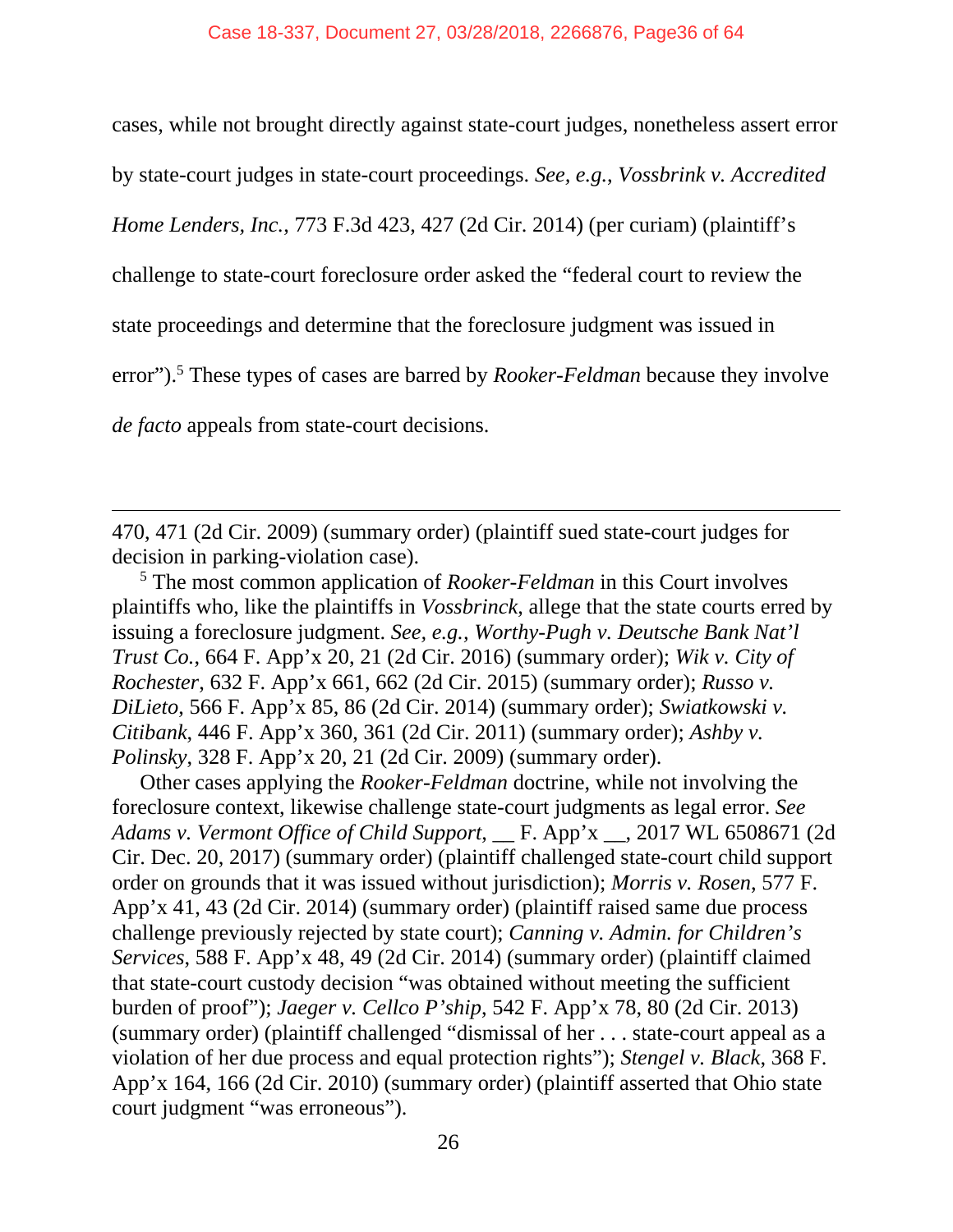*Rooker-Feldman* does not apply here, as the claims in this case are not the functional equivalent of an appeal. A party to a settlement agreement that includes allegedly invalid terms does not challenge those provisions by appealing from the judgment effectuating the settlement; instead, the party returns to trial court. *See, e.g.*, *Libert v. Libert*, 78 A.D.3d 790, 790-91 (N.Y. App. Div. 2010) (successful suit to set aside provision of settlement agreement as unconscionable, commenced by filing action in trial court); *Santini v. Robinson*, 68 A.D.3d 745, 750 (N.Y. App. Div. 2009) (same). The City acknowledged as much below, as it argued that Plaintiffs have an available state-court remedy because they could "bring an action in *the same court* that initially so ordered" the settlements—meaning the state trial courts. D.E. 46 at 24 (emphasis added). This alone should dispose of the inquiry: Plaintiffs seek to pursue a type of claim that would ordinarily be pursued in the trial courts, and that therefore is *not* the functional equivalent of an appeal.

 The District Court rejected this straightforward conclusion, stating that "the Supreme Court [has] made clear that *Rooker-Feldman* does not turn on whether the proceeding is a true analogue of an appeal." J.A. 269 (citing *Exxon Mobil*, 544 U.S. at 284). But that could not be further from the truth: The Supreme Court has held that "[t]he doctrine applies only in 'limited circumstances' where a party *in effect seeks to take an appeal* from an unfavorable state-court decision." *Lance*, 546 U.S. at 466 (emphasis added and citation omitted). The District Court cited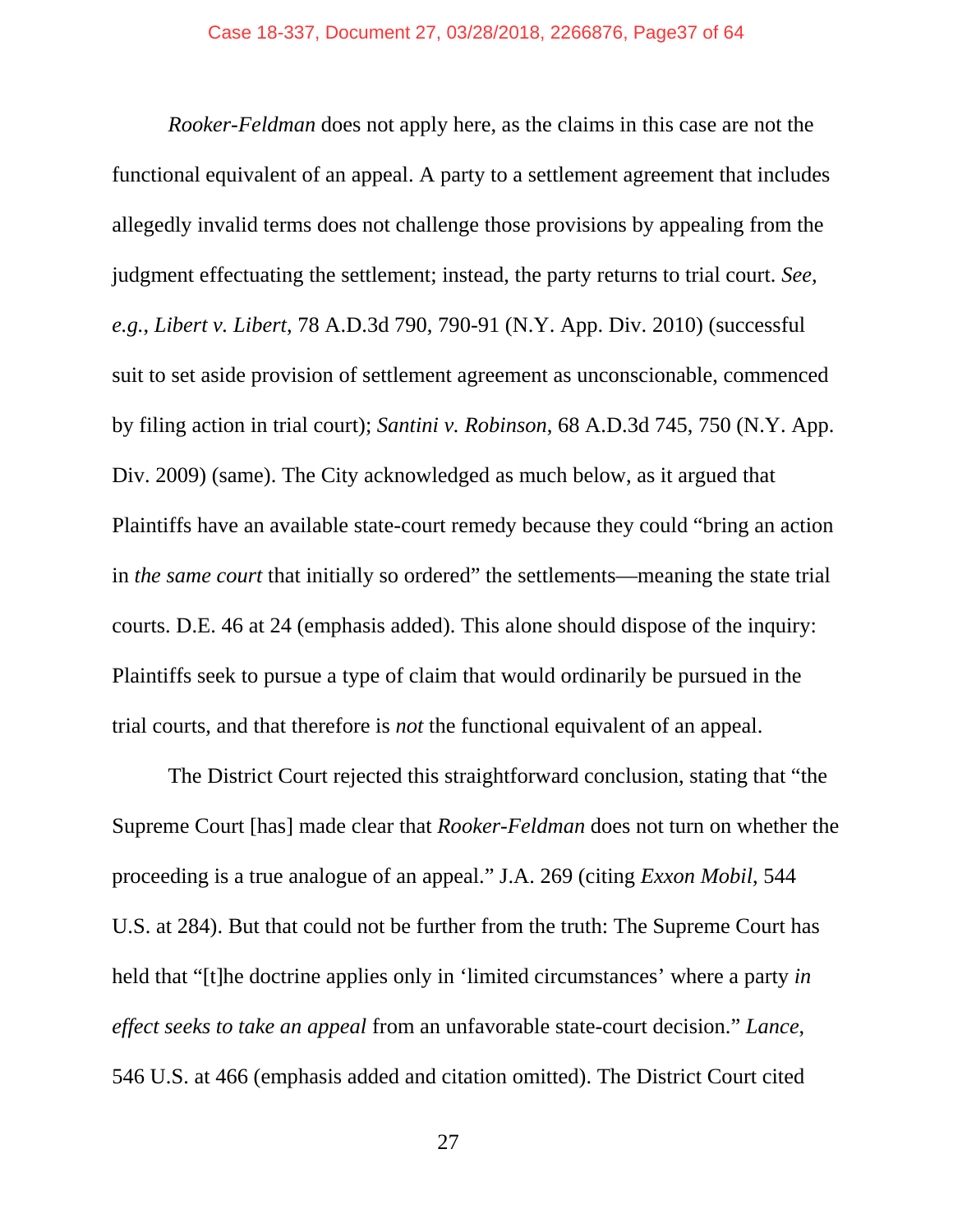*Exxon Mobil* for the contrary proposition, but in fact *Exxon Mobil* held that the *Rooker-Feldman* doctrine must be narrowly confined to cases that fall within the exclusive appellate jurisdiction of the Supreme Court. *See Exxon Mobil*, 544 U.S. at 283-84. Given that the entire point of *Rooker-Feldman* is to preserve the Supreme Court's exclusive appellate jurisdiction, it makes no sense to apply the doctrine to a type of claim that would not be raised on appeal.

## **II. This Case Does Not Meet The Test Articulated By The Second Circuit For Application Of The** *Rooker-Feldman* **Doctrine.**

Following *Exxon Mobil*, the Second Circuit has articulated a four-part test for application of *Rooker-Feldman*. Specifically, *Rooker-Feldman* only applies if (1) the federal-court plaintiff lost in state court; (2) the plaintiff complains of injuries caused by a state-court judgment; (3) the plaintiff invites review and rejection of that state-court judgment; and (4) the state-court judgment was rendered before the federal suit was filed. *Hoblock v. Albany Cty. Bd. of Elections*, 422 F.3d 77, 85 (2d Cir. 2005) (citing *Exxon Mobil*, 544 U.S. at 284). The decision below should be reversed for the additional reason that the first three requirements do not apply to the Plaintiffs here.

## **A. Plaintiffs Do Not Complain Of An Injury Caused By A State Court Judgment.**

In *Hoblock*, this Court stated that the "key" question for application of *Rooker-Feldman* is whether plaintiffs complain of an injury caused by a state-court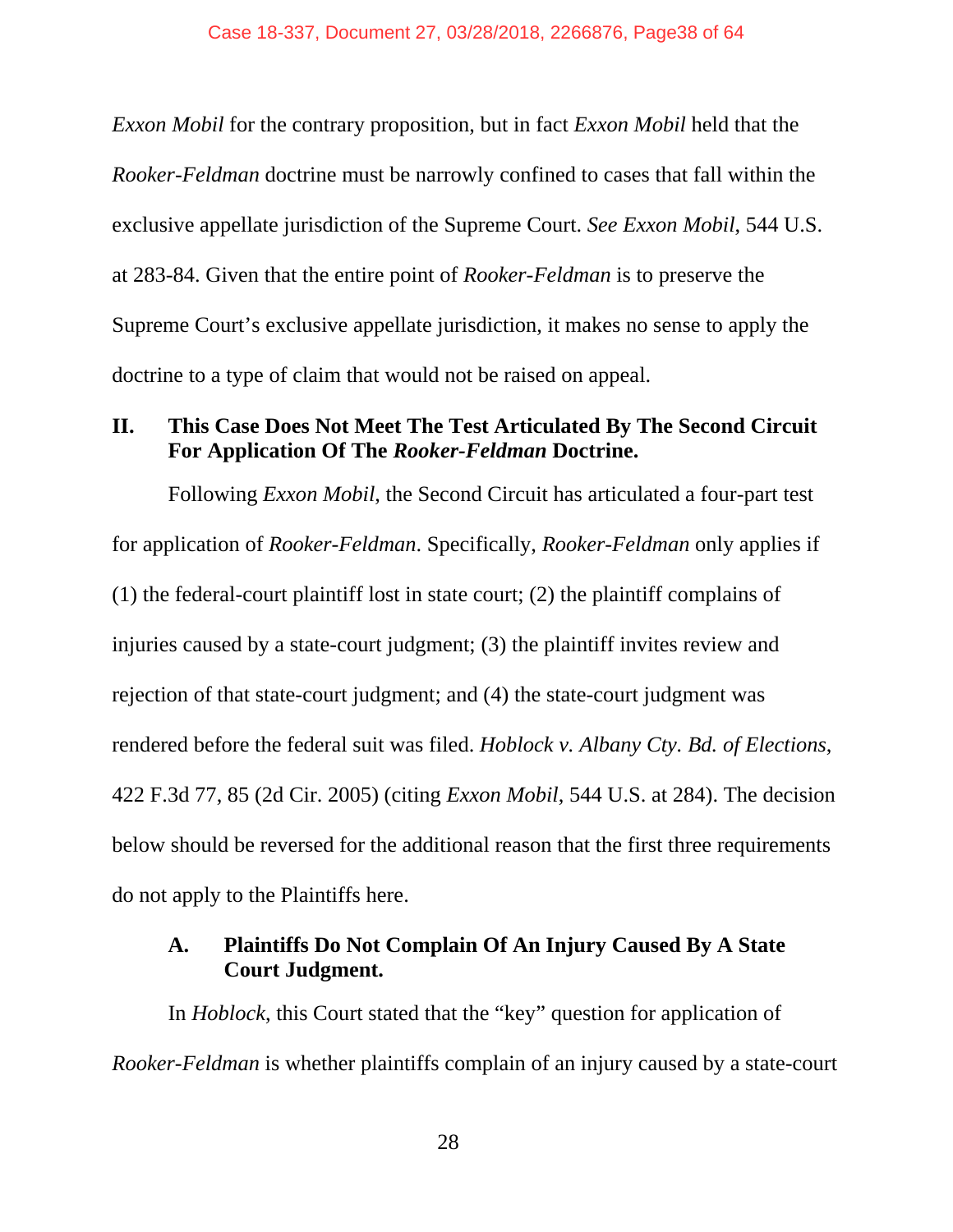judgment. 422 F.3d at 87-88. Here, Plaintiffs do *not* complain of injuries caused by a state-court judgment, as Plaintiffs complain of restrictions on their constitutional rights that were caused when the City required that they agree to those restrictions as a condition of settlement. The District Court's contrary theory—that Plaintiffs' injuries were caused by the state courts because the settlements did not take effect until ratified by the state courts—is factually incorrect and legally flawed. Two of the agreements became effective as soon as they were signed by the parties, and in any event, the state court judgments ratifying the settlements were an *effect* of the City's challenged conduct and not its cause. It was the City—not the state courts that coerced Plaintiffs to waive their constitutional rights.

## 1. Plaintiffs Challenge Settlements That Were Extracted By The City And Merely Ratified By The State Courts.

In a passage that is dispositive for this appeal, this Court in *Hoblock*  explained that a plaintiff's injury is *not* caused by a state-court judgment where it is "simply ratified, acquiesced in, or left unpunished by" the state court. 422 F.3d at 88. This is precisely such a case: The waivers of constitutional rights that Plaintiffs seek to challenge were extracted by the City in the course of settlement negotiations and were, at most, ratified by the state courts when the state courts soordered those agreements. Indeed, as explained below, numerous courts have applied precisely this reasoning to hold that *Rooker-Feldman* does not bar a challenge to a state-court settlement agreement.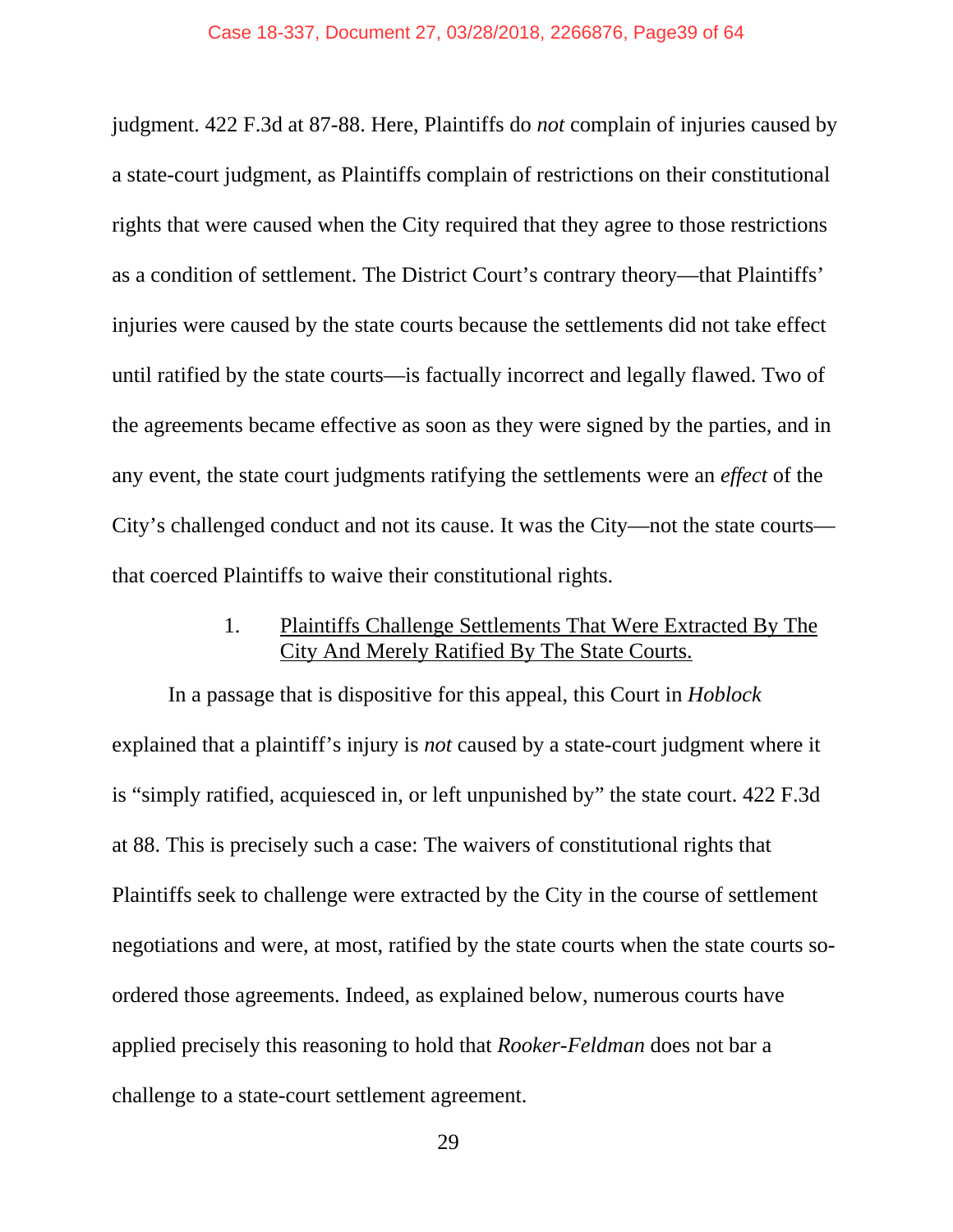Plaintiffs' Complaint is clear that the challenged waivers were extracted by the City, not the state courts. The very first paragraph of the Complaint states that this "is a case about a lumbering and indiscriminate *law enforcement program* that forces ordinary, innocent people to waive their constitutional rights." J.A. 15 ¶ 1 (emphasis added). Plaintiffs allege that "[n]o-fault eviction actions rarely proceed all the way to a final decision by a judge." J.A. 23 ¶ 35. Indeed, "City officials do not seek to litigate these eviction actions to a final decision," and instead "file these actions in order to pressure property owners and leaseholders to enter into settlement agreements waiving constitutional rights." J.A. 36 ¶ 109; *see also* J.A. 37 ¶ 110 ("City officials inform property owners and leaseholders that they must agree to waive their constitutional rights as a condition of settlement."). The Complaint could not be clearer that these waivers of constitutional rights are extracted by the City as a condition of settlement. They are, at most, ratified by the state courts when the state courts so-order the agreements.

This case is closely akin to *Green v. City of New York*, 438 F. Supp. 2d 111 (E.D.N.Y. 2006), which refused to apply *Rooker-Feldman* to a challenge to a provision of a state-court settlement. In that case, disabled children and their parents claimed that settlement agreements obtained in state-court personal injury actions violated federal law because they included deductions to recoup the cost of services that federal law mandates be provided free of charge. *Id.* at 117. Those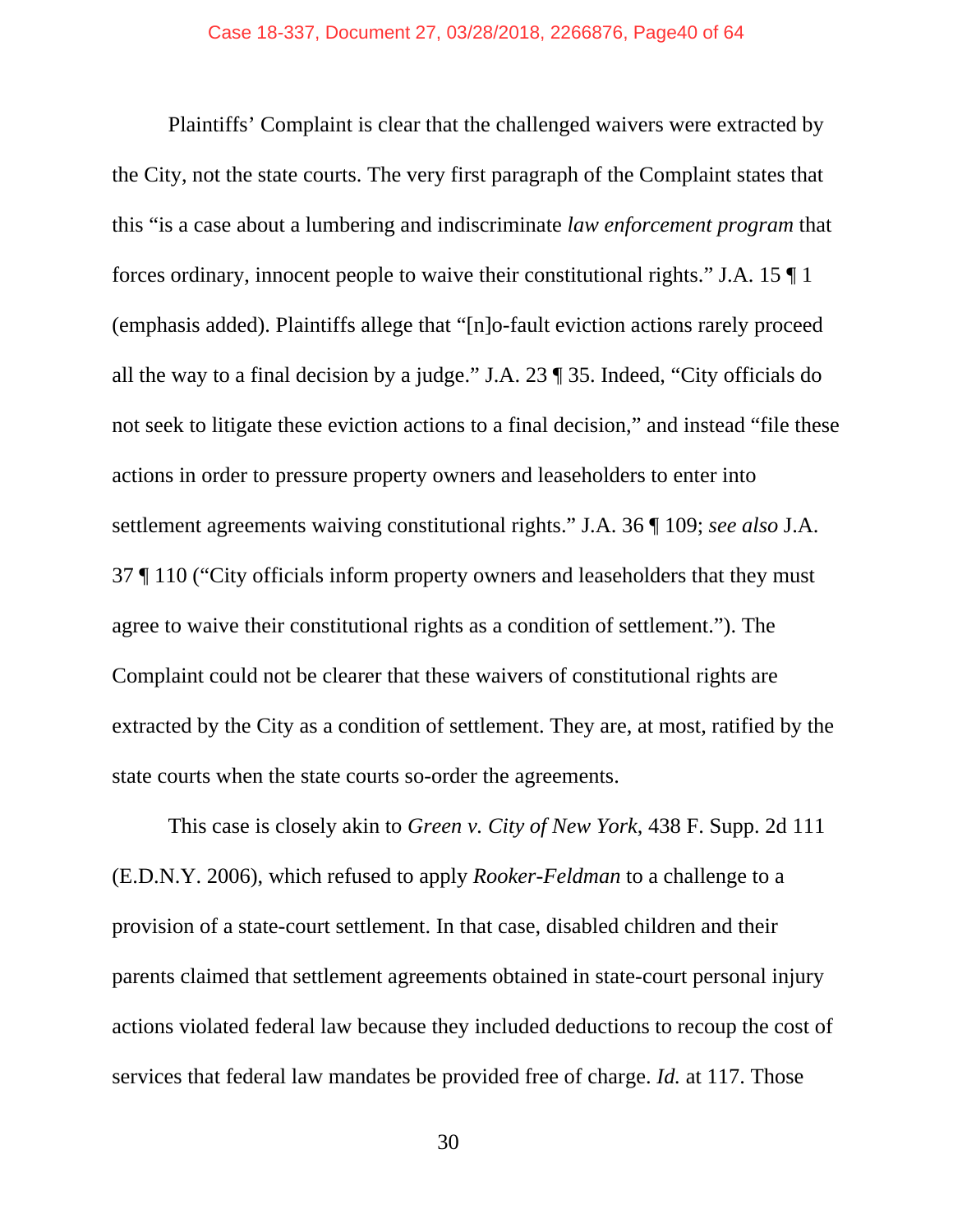settlements were approved by the state courts, and a judgment for the plaintiffs would have the effect of undoing the settlements, as plaintiffs sought "return of part of the monies that were specified in and ordered pursuant to the settlement agreements." *Id.* at 120. Nonetheless, *Rooker-Feldman* did not apply, as the plaintiffs challenged the City's conduct procuring the settlements—specifically, the "policy of New York City . . . to assert improper and inflated liens." *Id.* at 121. The state courts, "by approving the settlements, at most only 'ratified, acquiesced in, or left unpunished' an anterior decision by the City of New York." *Id.* (quoting *Hoblock*, 422 F.3d at 88) (alterations omitted). Likewise, in this case, the state courts at most "ratified, acquiesced in, or left unpunished" the conduct of the City demanding the challenged waivers of constitutional rights.

The District Court endeavored to distinguish *Green*, but appears to have misunderstood the facts of the case. The District Court characterized the claim at issue in *Green* as asserting that the "City had improperly deducted money from settlements" and stated that this deduction was "independent of the court-approved settlements." J.A. 268. In fact, however, the plaintiffs in *Green* challenged liens that were *included in* the terms of the settlement agreements. The court in *Green*  was explicit about this fact, stating that "plaintiffs do ask for return of part of the monies that were specified in and ordered pursuant to the settlement agreements" and that "plaintiffs seek a reversal of the settlement amounts approved." 438 F.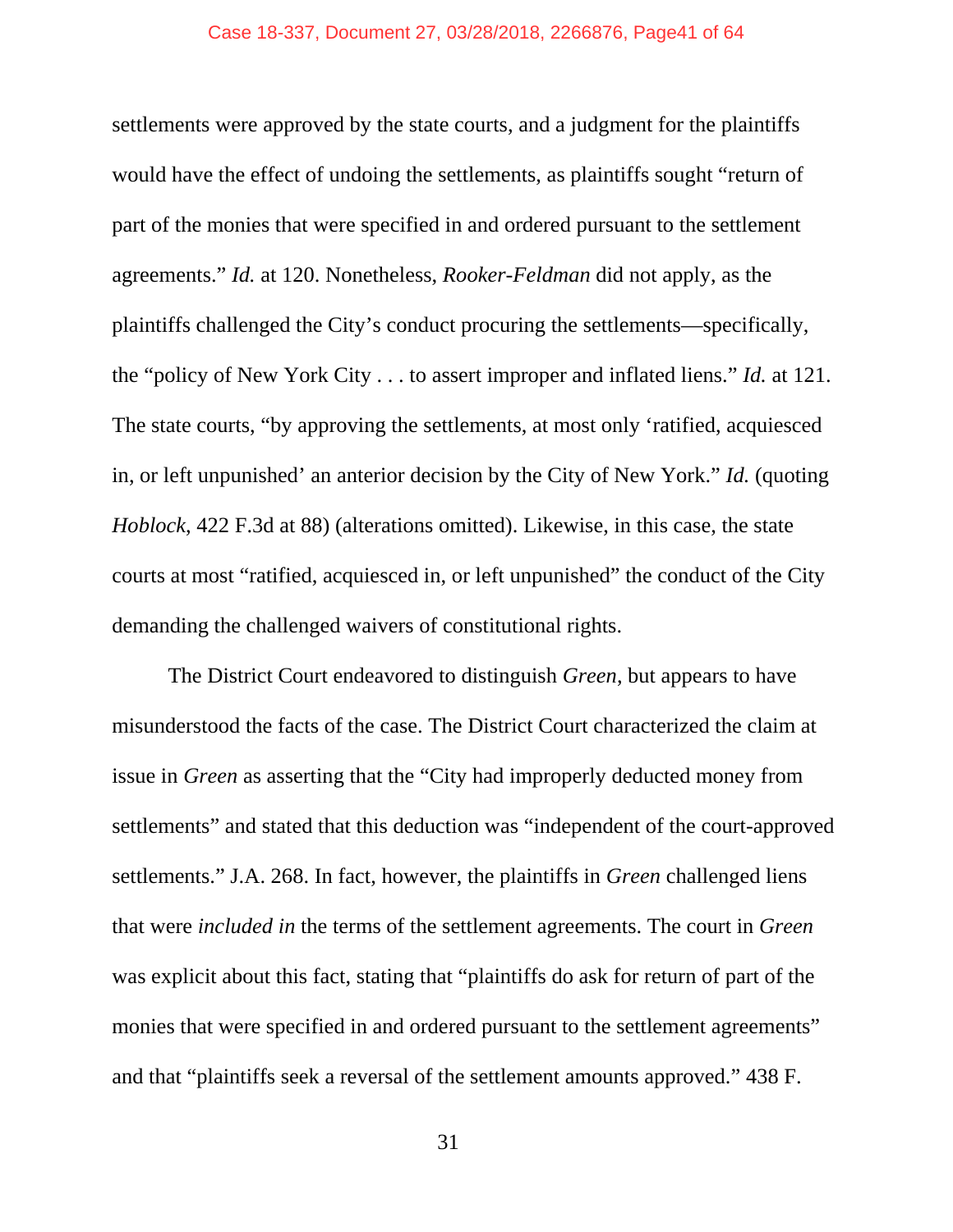#### Case 18-337, Document 27, 03/28/2018, 2266876, Page42 of 64

Supp. 2d at 120; *see also id.* at 118 ("Pursuant to the settlement, \$600,000 was paid . . . for full reimbursement of the Medicaid lien."). The challenged liens were not "independent" of the settlements, but were in fact included in the agreements that were so-ordered by the state courts. Yet *Green* fell outside *Rooker-Feldman* because the plaintiffs challenged the negotiation of the agreements, not their ratification by the state courts. The same is true here.

 This conclusion finds further support in *Arnett v. Arnett*, No. 13-cv-1121, 2014 WL 2573291 (D. Utah June 9, 2014). In that case, the plaintiff sued her exhusband asserting "various tort claims." *Id.* at \*1. Because the couple had executed a general release as part of their divorce settlement, the plaintiff also sought to "rescind the [settlement agreement] based on coercion and lack of physical and/or mental capacity to agree." *Id.* (internal quotation marks omitted). Relying on the decision in *Green*, the court found this claim not barred by *Rooker-Feldman*. *Id* at \*2. After all, the court explained, "the decree of divorce at most only ratified, acquiesced in, or left unpunished the [settlement agreement], and therefore does not bar this suit." *Id.* (quoting *Green*, 438 F. Supp. 2d at 120). Likewise, in this case, the state courts at most ratified settlement terms that were extracted by the City. Plaintiffs' injuries were therefore caused by the City, not by the state courts.

*In re Chinin USA, Inc.*, 327 B.R. 325 (N.D. Ill. 2005), is also in accord. In that case, the trustee of a bankruptcy estate filed suit to bar enforcement of a state-

32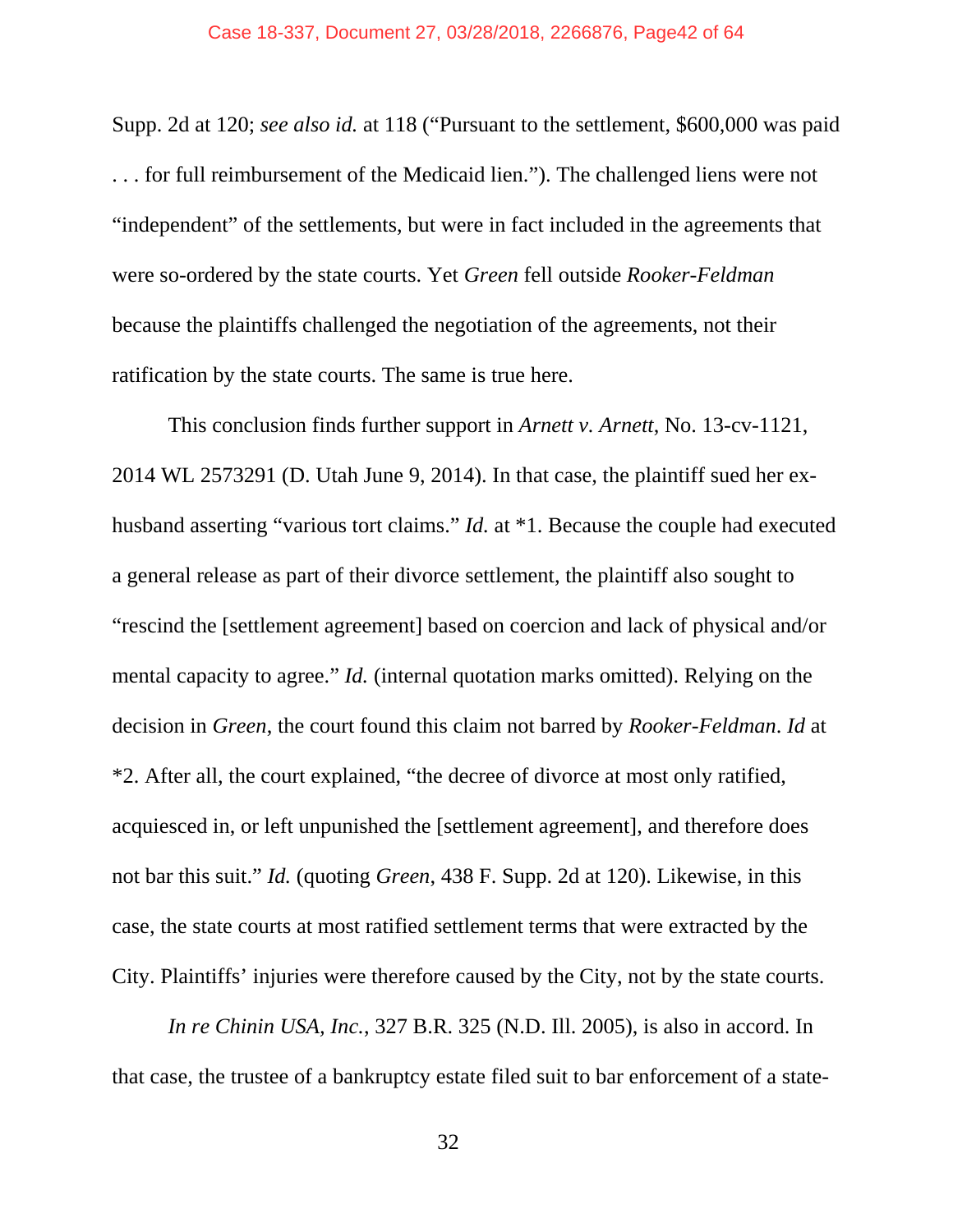#### Case 18-337, Document 27, 03/28/2018, 2266876, Page43 of 64

court settlement agreement in which a now-bankrupt corporation had agreed to pay \$750,000, on the ground that the payment would be a fraudulent transfer. *Id.* at 329-30. There was no question that the plaintiff in *Chinin* was seeking to undo part of a state-court settlement; indeed, the court acknowledged that the plaintiff sought "[a] judgment in this court that the settlement agreement may not be enforced." *Id.* at 335. Nonetheless, the court held that *Rooker-Feldman* did not apply, as "the agreed transfer is the source of the alleged injury," and that "injury was not caused by the state court judgment, but rather by the settlement agreement." *Id.* at 334-35. Again, the same is true in this case. Plaintiffs' agreement to waive constitutional rights was extracted by the City in the course of settlement negotiations and was merely ratified by the state courts when they so-ordered the agreements.

 Finally, *Capela v. J.G. Wentworth, LLC*, No. 09-cv-882, 2009 WL 3128003 (E.D.N.Y. Sept. 24, 2009), reached the same conclusion on similar facts. In that case, a putative class asserted that the defendants had violated the federal Truth in Lending Act in the course of negotiating modifications to state-court settlements substituting a one-time lump sum payment for a series of payments over time. *Id.* at \*1. Critically, because the agreement modified a structured settlement, it had to be approved by the state courts under New York's Structured Settlement Protection Act. *Id.* The federal court nonetheless found that *Rooker-Feldman* did not bar the claims of the putative class, as "this lawsuit does not complain of an injury caused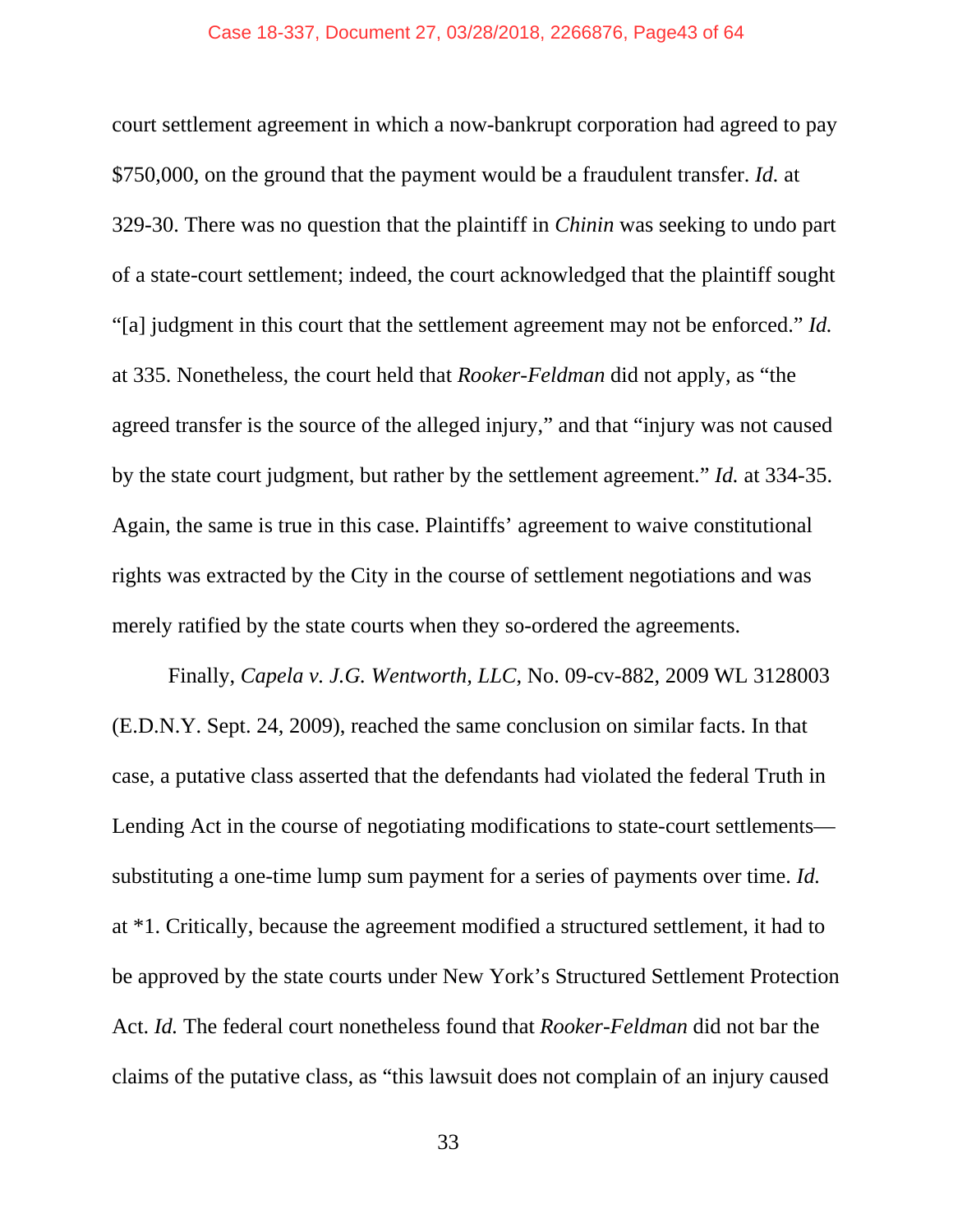#### Case 18-337, Document 27, 03/28/2018, 2266876, Page44 of 64

by the state court order . . . inasmuch as the order 'simply' approved the [agreement] entered into by the parties." *Id.* at \*6 (quoting *Hoblock*, 422 F.3d at 88). The same is true here. Plaintiffs complain of injuries caused by agreements that were negotiated by the City and merely ratified by the state courts.

## 2. The District Court's Contrary Conclusion Is Both Factually And Legally Flawed.

 Seeking to explain its contrary conclusion, the District Court reasoned that Plaintiffs only suffered injury after the settlements were so-ordered by the state courts, meaning "there was no preexisting injury for the so-ordering courts to ratify." J.A. 267. This conclusion is both factually and legally flawed.

 Factually, the District Court erred when it assumed that Plaintiffs were not injured until the state courts so-ordered the settlements. To the contrary, two of the agreements provide that they are to become effective "immediately upon execution of the parties," J.A. 142, or "immediately upon execution by all parties," J.A. 255. Only one of the agreements provides that it shall become effective "upon execution and order of this Court." J.A. 199. Two of the three named Plaintiffs thus began to suffer injury as soon as they agreed to the City's settlement terms, and even before the settlements were so-ordered by the state courts. As explained at length below, application of *Rooker-Feldman* by no means turns on the happenstance of whether an agreement became effective before or after it was so-ordered by the state courts;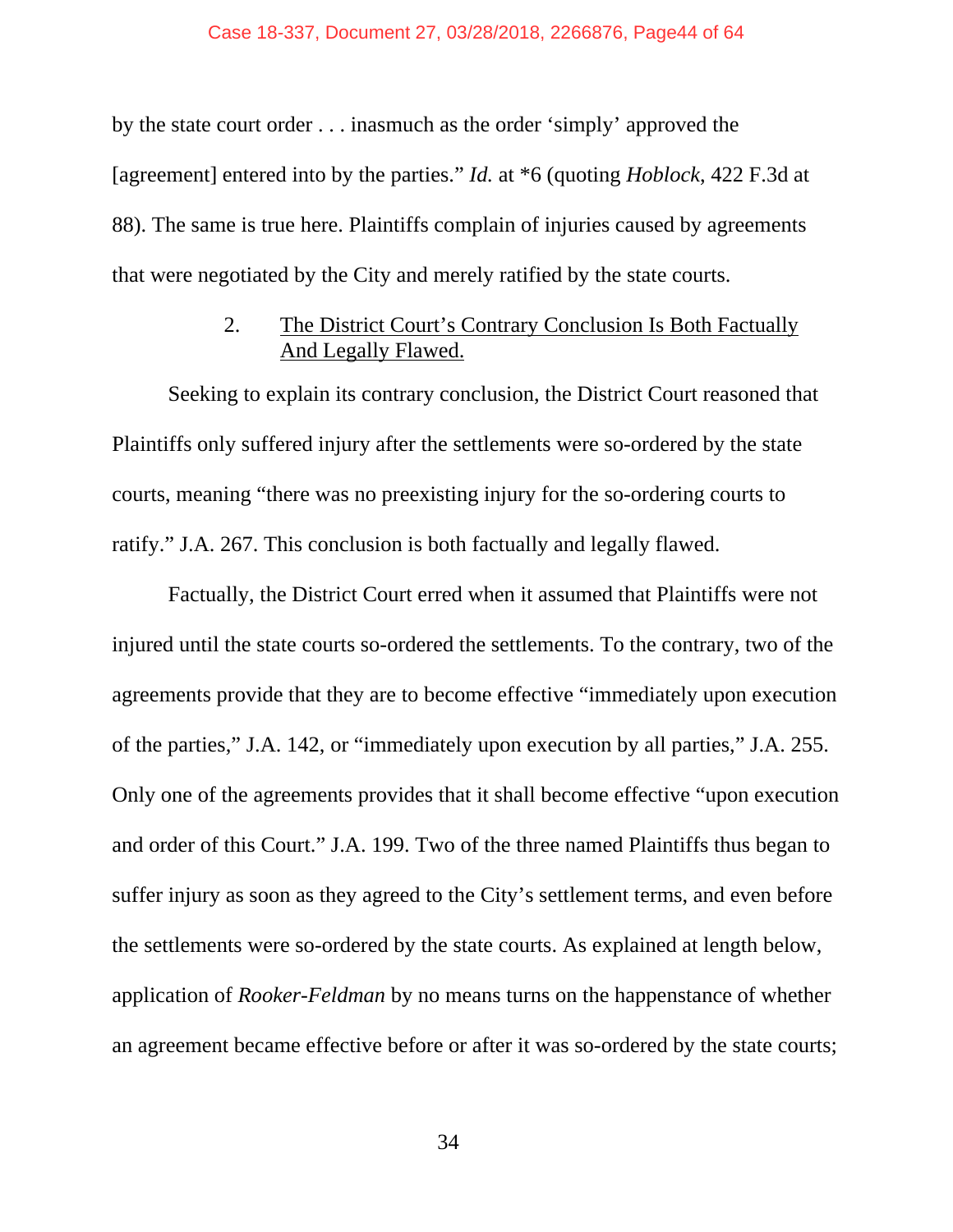in either case, *Rooker-Feldman* should not apply. Nonetheless, for at least two of the three Plaintiffs, the District Court's opinion is built on a factual error.

 Even assuming the District Court was right that Plaintiffs did not suffer injury until their agreements were ratified by the state courts, that still would not mean their injuries were "caused" by state-court judgments. To the contrary, this Court has repeatedly declined to apply *Rooker-Feldman* in situations where a defendant's allegedly-unlawful conduct produced injury because it resulted in a state-court judgment. *See Sykes v. Mel S. Harris & Assocs. LLC*, 780 F.3d 70, 94- 95 (2d Cir. 2015); *Friedman v. Self Help Cmty. Servs. Inc.*, 647 F. App'x 44, 47 n.3 (2d Cir. 2016) (summary order); *Gabriele v. Am. Home Mortg. Servicing, Inc.*, 503 F. App'x 89, 92 (2d Cir. 2012) (summary order); *Session v. Rodriguez*, 370 F. App'x 189, 191-92 (2d Cir. 2010) (summary order). After all, in such cases the plaintiff's injury was still "caused" by the defendant's conduct, even if one injurious *effect* of the defendant's conduct was to produce a state-court judgment. These cases confirm that Plaintiffs' injuries were caused by the City's conduct extracting the challenged settlement terms, even if one effect of the City's conduct was to produce state-court judgments ratifying those agreements.

 This Court's decision in *Sykes*, 780 F.3d 70, is instructive, as the allegations in that case were closely akin to the allegations here. Just as Plaintiffs in this case seek to challenge "a lumbering and indiscriminate law enforcement program" that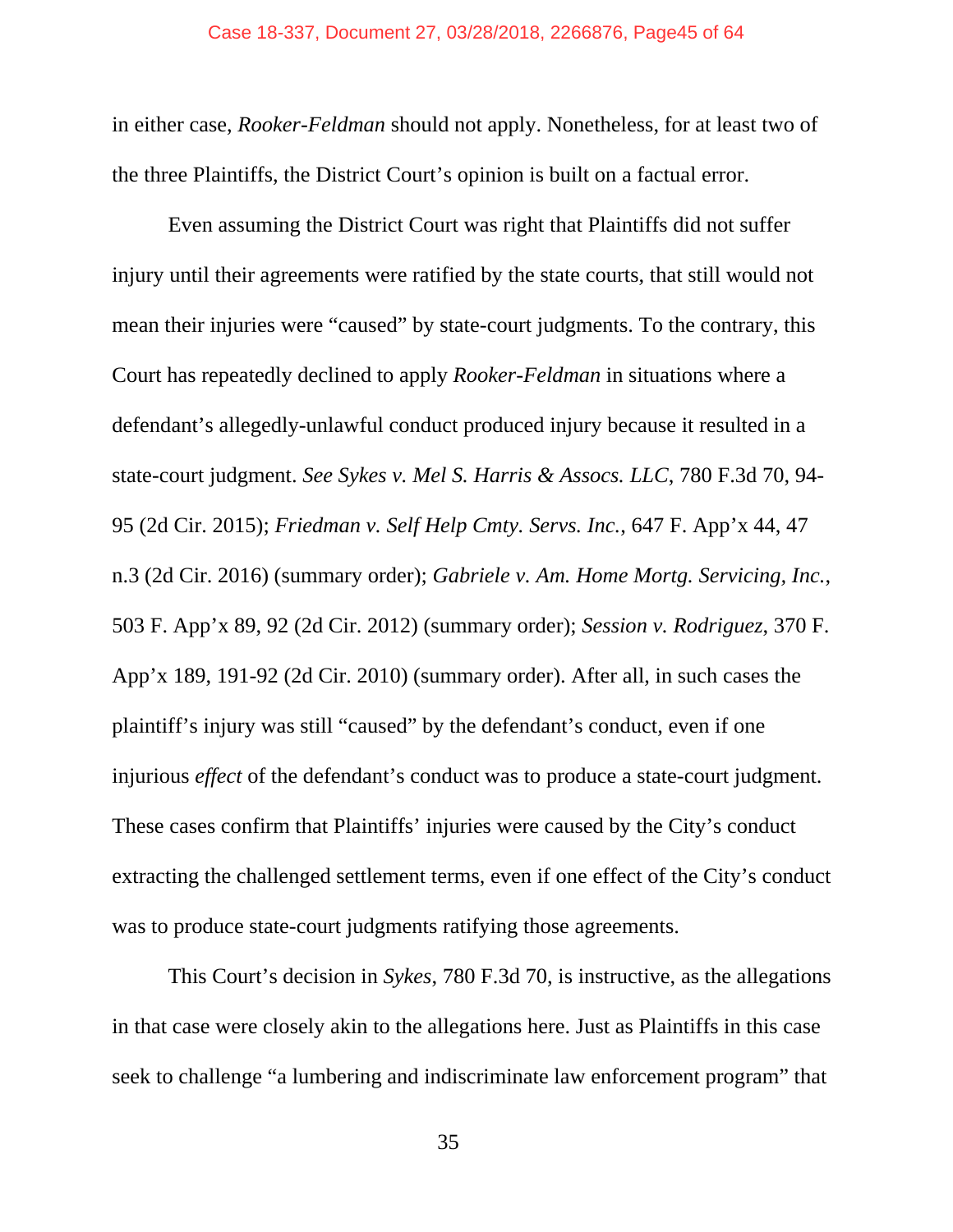was designed to produce settlement agreements waiving constitutional rights, J.A. 15 ¶ 1, the plaintiffs in *Sykes* alleged that the defendants had constructed a "default judgment mill" that was designed to produce default judgments in state-court debt collection actions. 780 F.3d at 75. The plaintiffs in *Sykes* were injured by the challenged "default judgment mill" because the defendant succeeded in obtaining default judgments in the state courts. *Id.* at 76, 78. Nonetheless, this Court held that *Rooker-Feldman* did not apply, as the plaintiffs' claims "speak not to the propriety of the state court judgments, but to the fraudulent course of conduct that defendants pursued in obtaining such judgments." *Id.* at 94-95. If this Court had instead applied the reasoning of the District Court below, precisely the opposite result would have obtained; the challenge to the "default judgment mill" in *Sykes* would have been barred because the plaintiffs were only injured by the challenged conduct when the state courts issued default judgments. The decision below therefore cannot be reconciled with this Court's decision in *Sykes*.

 Other cases from this Circuit are similarly at odds with the District Court's reasoning. For instance, *Gabriele*, 503 F. App'x at 92, held that *Rooker-Feldman*  did not apply where plaintiffs challenged "alleged litigation misconduct" notwithstanding that the plaintiffs were injured by that misconduct because the defendants succeeded in obtaining foreclosure judgments. Similarly, in *Friedman*, 647 F. App'x at 47 n.3, this Court held that *Rooker-Feldman* did not bar a claim

36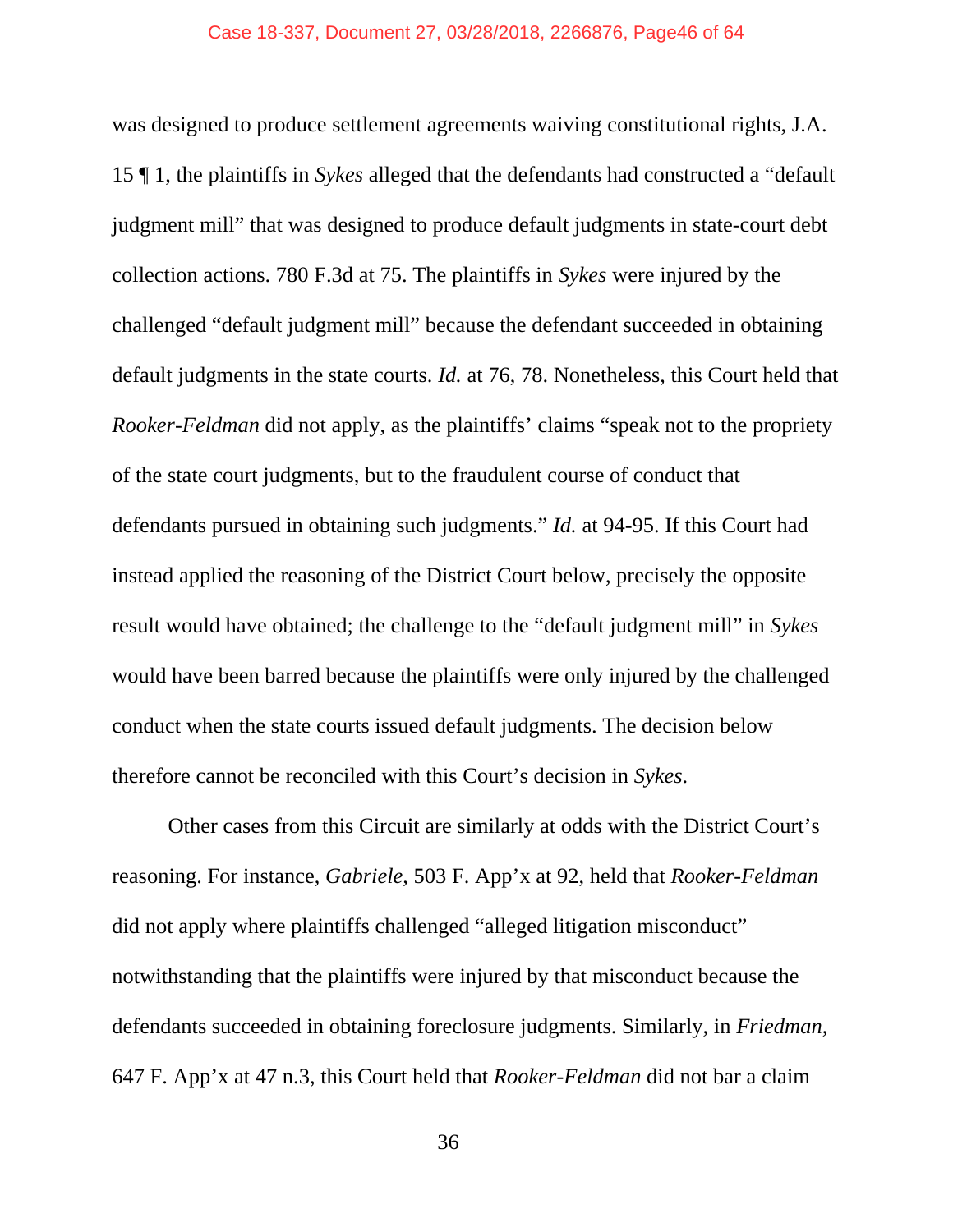#### Case 18-337, Document 27, 03/28/2018, 2266876, Page47 of 64

that defendants provided false information to the police, although the plaintiff was only injured by those statements because they resulted in a state-court order confining the plaintiff to a mental institution. And in *Session*, 370 F. App'x at 191- 92, this Court held that a claim challenging police misconduct was not barred by *Rooker-Feldman*, although the alleged misconduct injured the plaintiff because it resulted in a state-court decision confining the plaintiff to jail. Under the District Court's reasoning, each one of those cases would have come out differently, as the plaintiffs were only injured when the defendant's challenged conduct resulted in a state-court judgment.

 Decisions from other Circuits also implicitly reject the District Court's approach. *Martin v. Ball*, 326 F. App'x 191,193-94 (4th Cir. 2009), for instance, held that *Rooker-Feldman* did not bar an action by members of a state-court class against their attorney, challenging the attorney's conduct settling the case, notwithstanding the fact that the attorney's conduct would have caused no injury if the settlement had not been approved. Likewise, in *Great Western Mining & Mineral Co. v. Fox Rothschild LLP*, 615 F.3d 159, 173 (3d Cir. 2010), a claim alleging a "conspiracy" between a litigant and a state court "to reach a predetermined outcome" was not barred, even though "attacking the state-court judgments," because "Defendants' actions, rather than the state-court judgments, were the source of [plaintiff's] injuries." And in *Pittman v. Cuyahoga Cty. Dept. of*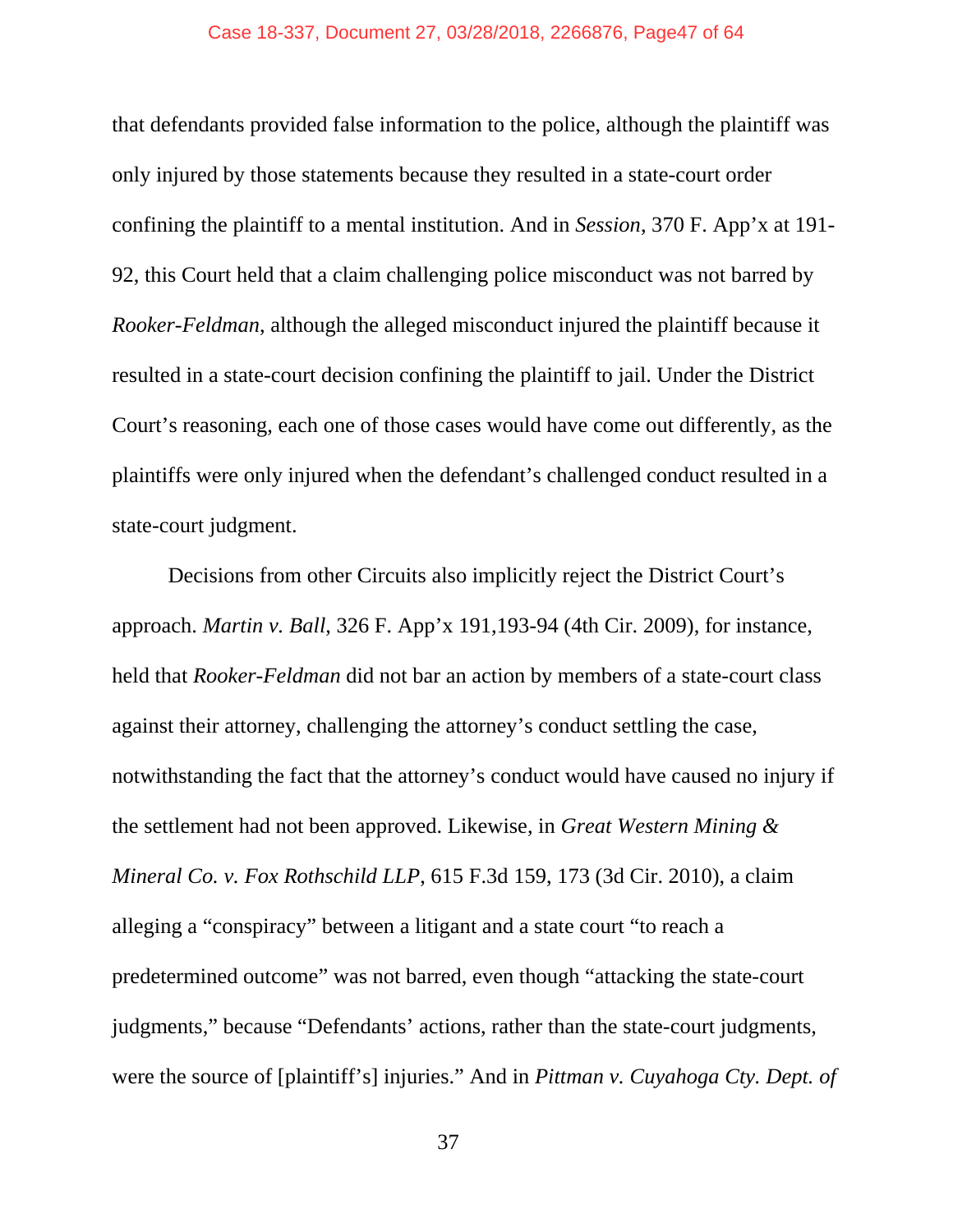*Children and Family Servs.*, 241 F. App'x 285, 288 (6th Cir. 2007), a claim against a state agency for its conduct in state-court child custody proceedings was not barred, even though that conduct produced injury when it resulted in an adverse custody decision, as "decisions confirm that *Rooker-Feldman* does not bar a federal-court challenge to an individual's improper conduct during a prior state court proceeding." These cases cannot be reconciled with the reasoning of the District Court below. Likewise, in this case, *Rooker-Feldman* does not apply because Plaintiffs' injuries were caused by the City's conduct extracting the challenged settlement terms, not by the state-court judgments that ratified the agreements.

## **B. Plaintiffs Are Not "State-Court Losers," As Plaintiffs Were Never In A Position To Appeal The State-Court Judgments.**

This Court need go no further than the issue of causation to resolve this appeal, as a case must satisfy *each* of the four requirements for *Rooker-Feldman* to apply. *See Hoblock*, 422 F.3d at 85. However, the lack of causation is not the only reason that *Rooker-Feldman* does not apply. *Rooker-Feldman* is inapplicable for another reason, as well, as Plaintiffs were never in a position to appeal the statecourt judgments and so do not qualify as "state-court losers."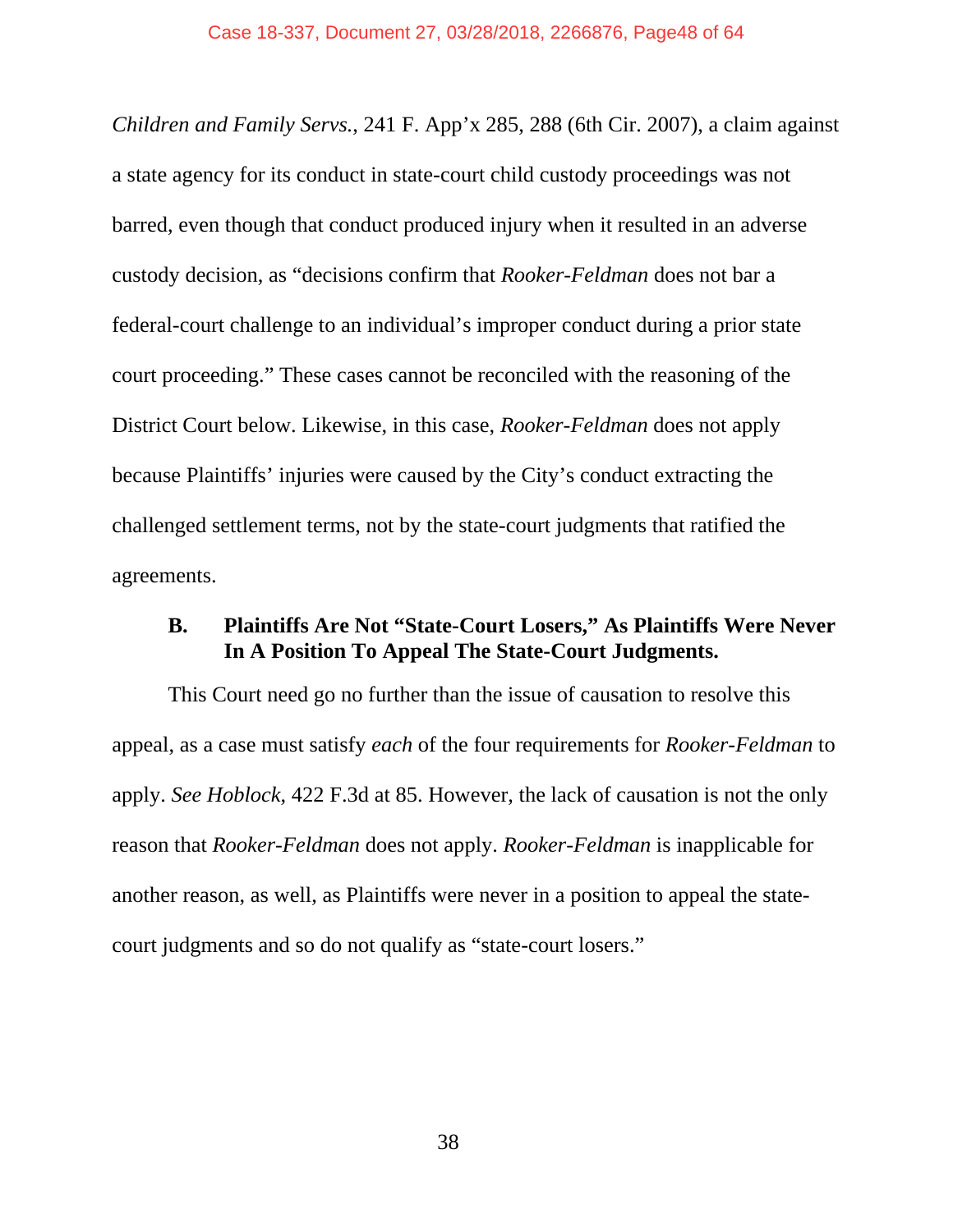## 1. A Party Qualifies As A "State-Court Loser" Only If The Party Was In A Position To Appeal A State Court Judgment.

Decisions from the Supreme Court and this Court establish that *Rooker-Feldman* does not apply to a party who was never in a position to appeal from a state-court judgment. These decisions point to a functional definition of a "statecourt loser" as a party who was in a position to appeal the state-court judgment that would be called into question by the federal case.

The Supreme Court reached this conclusion in *Lance v. Dennis*, 546 U.S. 459, 465 (2006), as the Court refused to apply *Rooker-Feldman* to a party who was never in a position to appeal a state-court judgment. The question in that case was whether *Rooker-Feldman* ought to apply to a plaintiff who was "in privity" with a party to a state-court case; the Court held that it did not, as the plaintiffs, both nonparties, were not in a "position to ask [the Supreme Court] to review the state court's judgment." *Id.* (quoting *Johnson v. De Grandy*, 512 U.S. 997, 1006 (1994)). The Court explained that *Rooker-Feldman* "applies only in 'limited circumstances' where a party in effect seeks to take an appeal of an unfavorable state-court decision," and that the rationale underlying the doctrine could not be applied to a party who was never in a position to file an appeal in the state-court system. *Id.* at 466.

This Court reached the same conclusion in *Green v. Mattingly*, 585 F.3d 97, 102-03 (2d Cir. 2009). There, this Court refused to apply *Rooker-Feldman* to a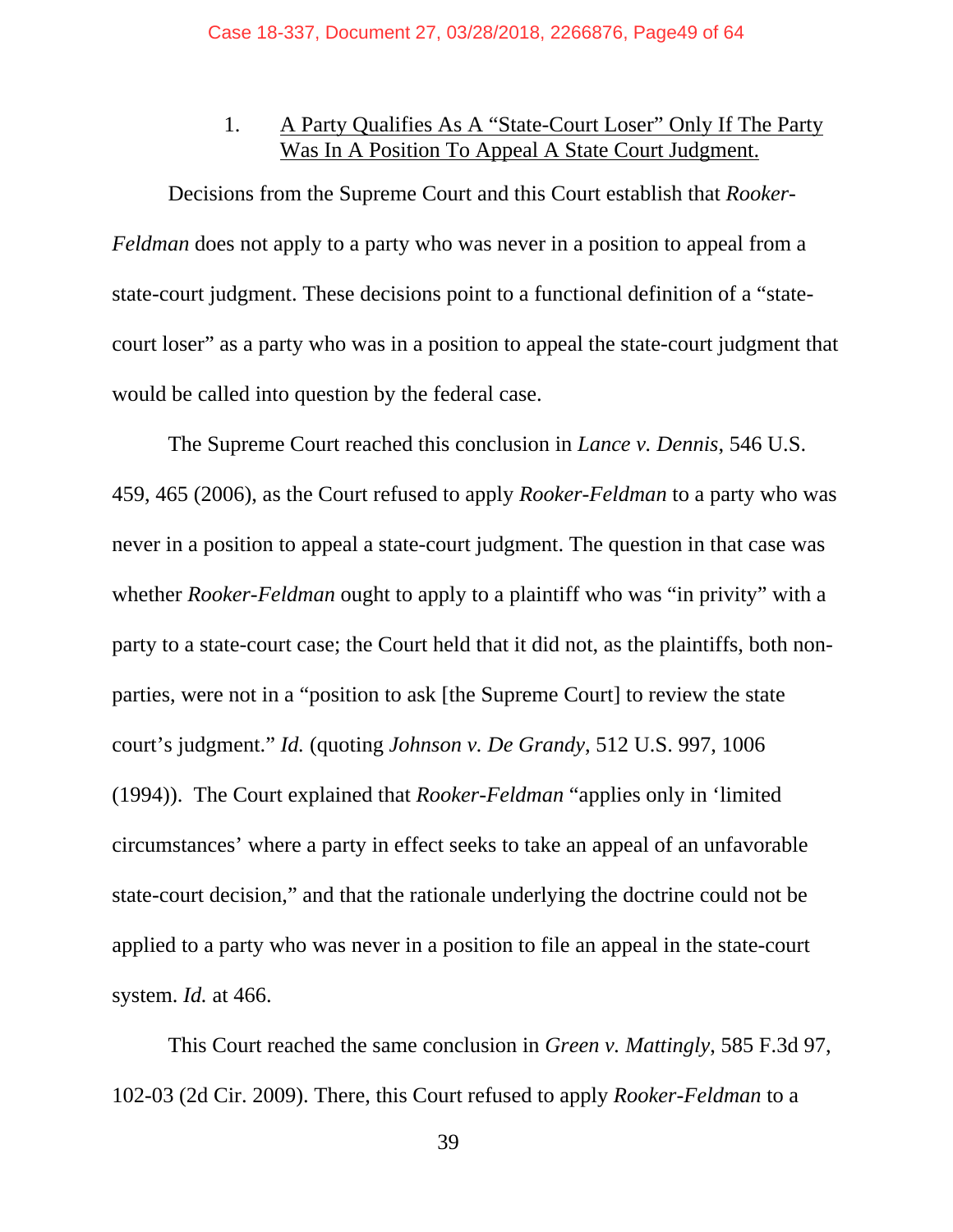claim complaining of injury caused by an interlocutory and unappealable statecourt order removing a child from a parent's custody pending further proceedings in family court. The Court concluded that the "rationale underlying" the doctrine does not apply "if plaintiff had neither a practical reason nor a legal basis to appeal the state-court decision that caused her alleged injuries." *Id.* Like the Supreme Court's decision in *Lance*, this Court's decision in *Green* points to a definition of a "state-court loser" as a party who was in a position to appeal the state-court judgment that would be called into question by the federal case.

## 2. Plaintiffs Were Never In A Position To Appeal From The Judgments Entered In Their Nuisance Cases.

Plaintiffs in this case do not qualify as "state-court losers," as they were never in a position to appeal from the state-court judgments effectuating their settlement agreements.

As noted above, *supra* p. 27, a party who wishes to challenge a stipulated settlement in New York state court does so by returning to the trial courts, not by filing an appeal. In fact, had Plaintiffs appealed from the judgments so-ordering their settlements on the grounds that the settlements violated the unconstitutional conditions doctrine, the appeal would have been dismissed. For instance, in *Gaudette v. Gaudette*, 234 A.D.2d 619, 621 (N.Y. App. Div. 1996), a party to a divorce proceeding appealed from a judgment of divorce on the grounds that the settlement resolving the divorce proceeding was the product of coercion, and the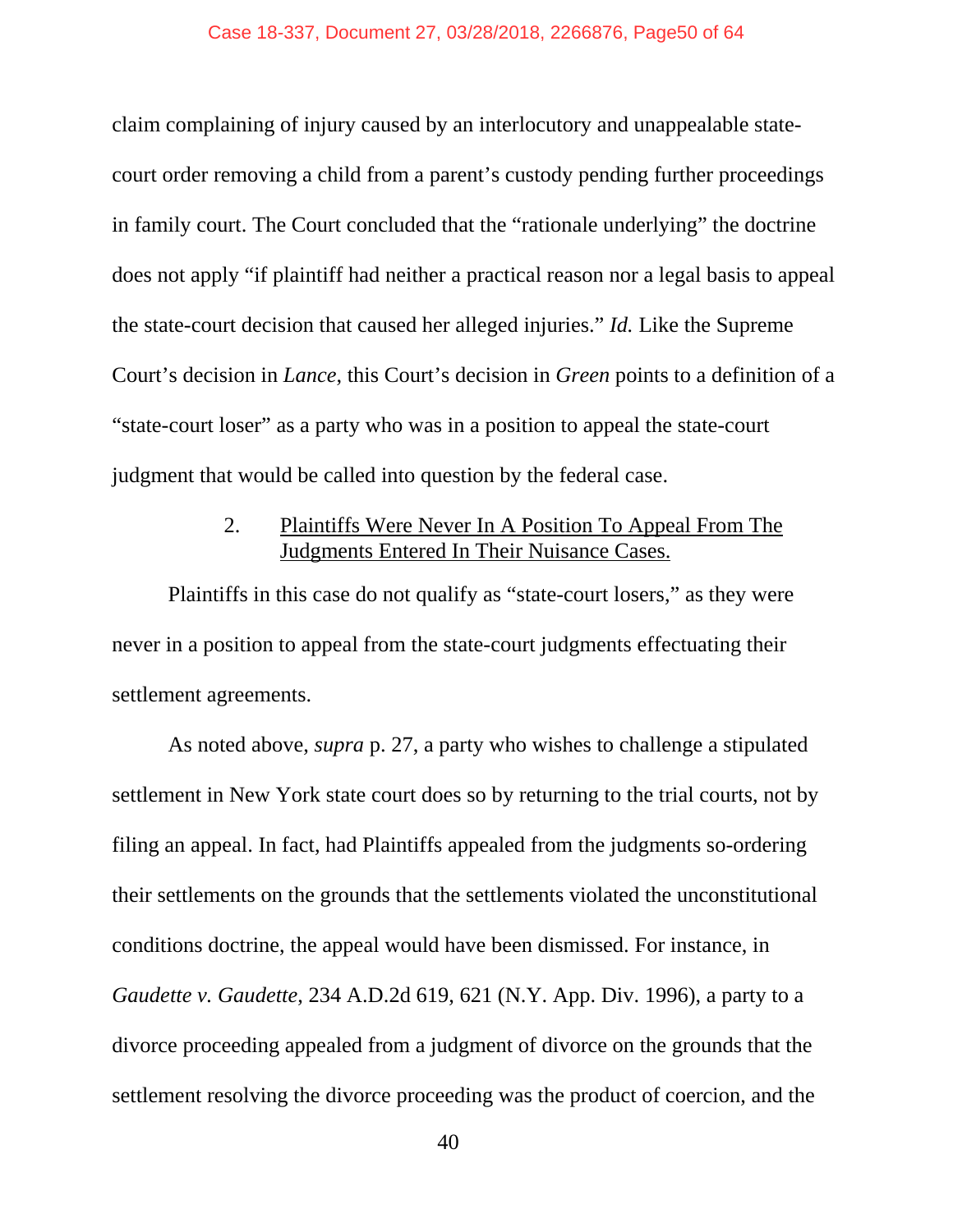#### Case 18-337, Document 27, 03/28/2018, 2266876, Page51 of 64

appellate court dismissed—explaining that the challenge to the settlement ought to be raised in the trial court in the first instance. *See also Garrison v. Garrison*, 52 A.D.3d 927, 928 (N.Y. App. Div. 2008) (dismissing appeal because "challenges to the stipulation of settlement" had to be raised in the first instance in the trial court). Plaintiffs' claims cannot possibly invade the exclusive appellate jurisdiction of the Supreme Court, when the relevant appellate courts would have lacked the authority to consider Plaintiffs' challenge on appeal.

This case is therefore akin to *Hege v. Aegon USA, LLC*, 780 F. Supp. 2d 416 (D.S.C. 2011), which held that *Rooker-Feldman* did not bar a federal-court challenge to a state-court settlement. *Id.* at 422. The plaintiff in that case objected to a state class-action settlement in state court and then—after the state court overruled his objection—sued in federal court claiming that the settlement violated due process. *Id.* at 420-21. The court concluded that this action was not barred by *Rooker-Feldman* because, under the relevant state law, an absent class member who objected to a settlement could not appeal the decision approving the settlement and instead had to challenge the settlement by filing a new case in trial court. *Id.* at 422-23. The court explained that "where, as here, the losing party cannot directly appeal a decision, the rationale underlying [*Rooker-Feldman*] is inapposite, and applying the rule would not further its purpose." *Id.* at 423. The same reasoning applies here. Just like the plaintiffs in *Lance*, *Green*, and *Hege*,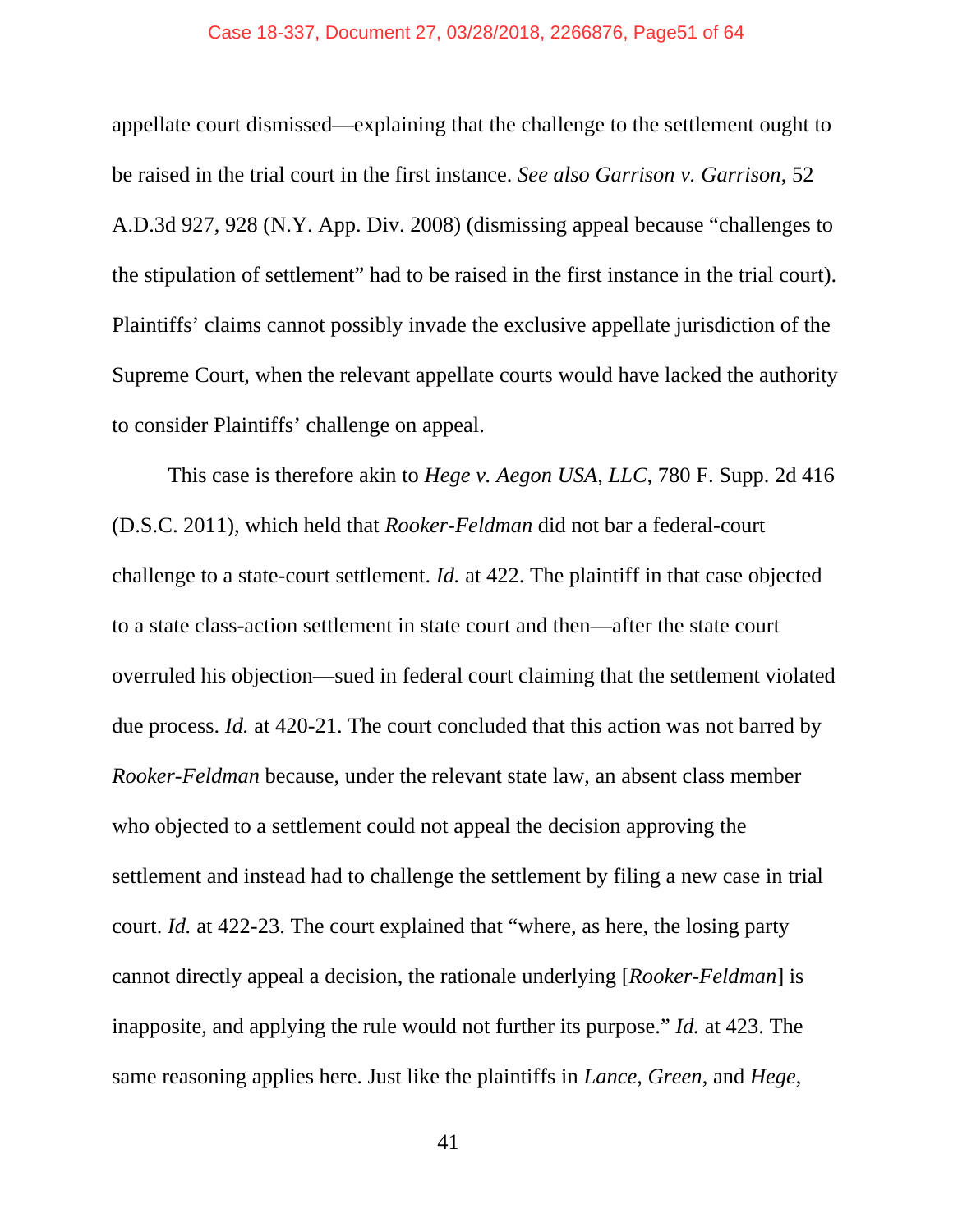#### Case 18-337, Document 27, 03/28/2018, 2266876, Page52 of 64

Plaintiffs in this case were never in a position to file a state-court appeal, so it makes no sense to say that their claims fall within the Supreme Court's exclusive appellate jurisdiction.

The District Court reached a contrary conclusion because it applied a different test for whether Plaintiffs are "state-court losers," reasoning that *anyone*  who is subject to a state-court settlement should be deemed a state-court loser. *See*  J.A. 265-66. It is true that the Eastern District of New York articulated such a rule in *Green v. City of New York*, 438 F. Supp. 2d at 119, stating that it is "sufficient for plaintiffs to allege that the court-approved settlements somehow violated their rights," but the court reached this issue only in *dicta*, as the court ultimately held that *Rooker-Feldman* did not apply because the plaintiff's injuries were not caused by the state court's approval of the settlement. *See supra* pp. 30-31. The conclusion that the plaintiff qualified as a state-court loser played no role in the decision.6 Meanwhile, the Supreme Court in *Lance* and this Court in *Green v. Mattingly*  actually held that *Rooker-Feldman* does not apply to a plaintiff who was never in a position to appeal, and those holdings should control the outcome here.

 <sup>6</sup> The District Court also cited *Johnson v. Orr*, 551 F.3d 564, 568 (7th Cir. 2008), and *Allianz Ins. Co. v. Cavagnuolo*, No. 03-cv-1636, 2004 WL 1048243, at \*6 (S.D.N.Y. May 7, 2004), for the proposition that a so-ordered settlement agreement can qualify as a "judgment" for purposes of *Rooker-Feldman*. That, however, is a separate question from whether a party to a settlement is a "statecourt loser." Even if an order approving a settlement constitutes a "judgment," it does not follow that every party to the settlement is a "state-court loser." *See also infra* pp. 48-50 (distinguishing *Johnson* and *Allianz* on their facts).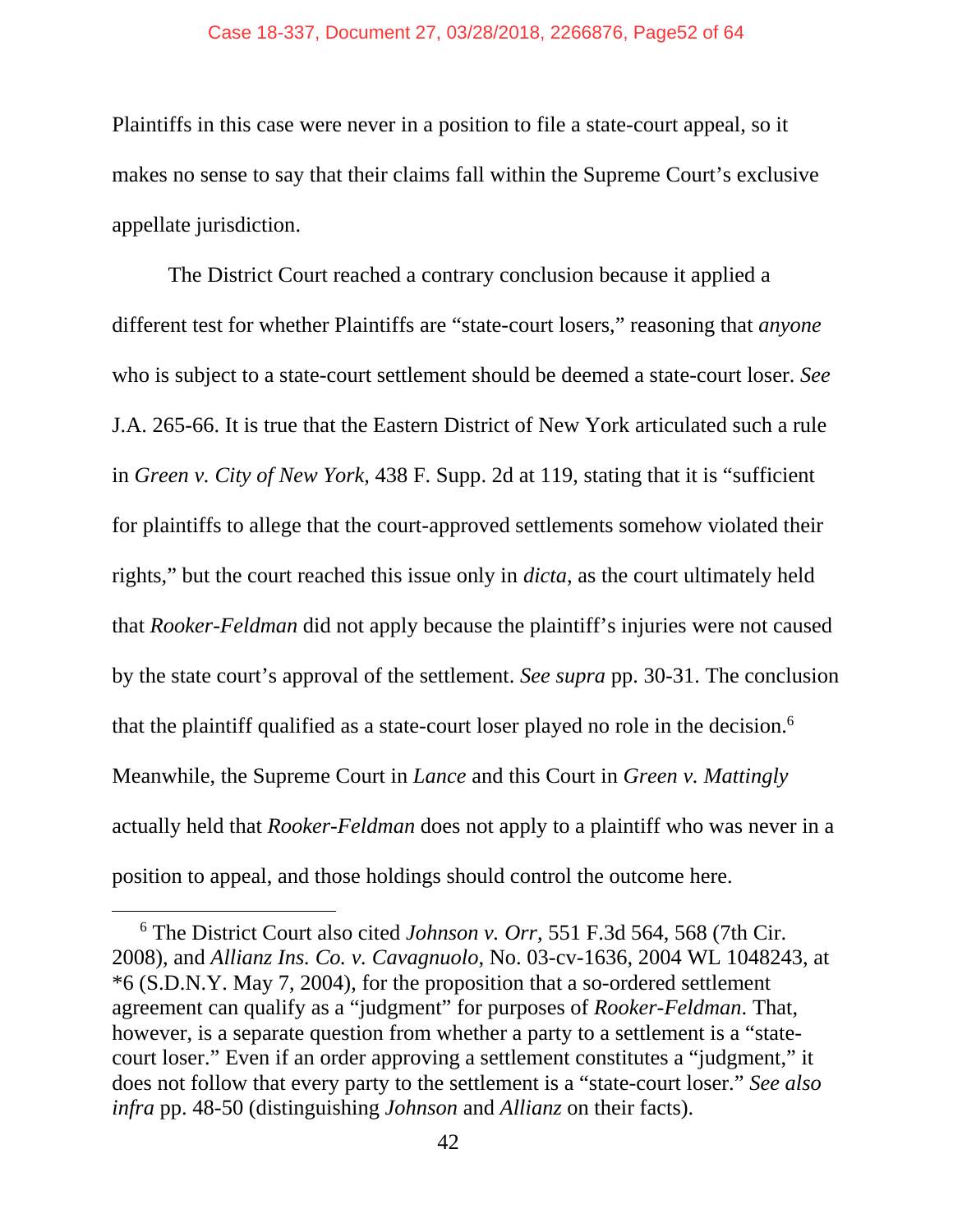## **C. Plaintiffs Do Not Seek Review And Rejection Of A State-Court Judgment.**

Finally, while this Court need not go beyond the foregoing to resolve this appeal, *Rooker-Feldman* is inapplicable for a third reason. Plaintiffs do not seek "review and rejection" of a state-court judgment, *Hoblock*, 422 F.3d at 85, as Plaintiffs do not claim that the state courts erred by approving the settlements and do not seek to vacate the orders dismissing the underlying nuisance suits.

Plaintiffs do not seek "review" of state-court judgments, as Plaintiffs do not claim the state courts erred by approving the settlements. To the contrary, refusal to effectuate the settlements would not have remedied the constitutional violations at issue. Recall that Plaintiffs assert the City violated the unconstitutional conditions doctrine by conditioning a benefit—settlement—on agreements to waive constitutional rights. *See supra* pp. 16-17. Courts remedy an unconstitutional conditions violation by restoring the rights that were waived, *not* by taking away the benefit that was used to extract the waiver; for example, where government improperly conditions a building permit on an agreement to provide an easement, the remedy is to invalidate the easement, not to take away the building permit. *See, e.g., Nollan v. Cal. Coastal Comm'n*, 483 U.S. 825, 837, 860-61 (1987). By contrast, if the state courts had refused to so-order the settlements at issue here, they would have taken away the benefit of settlement. That "remedy" would have placed Plaintiffs in an even worse position than the one they occupy now, as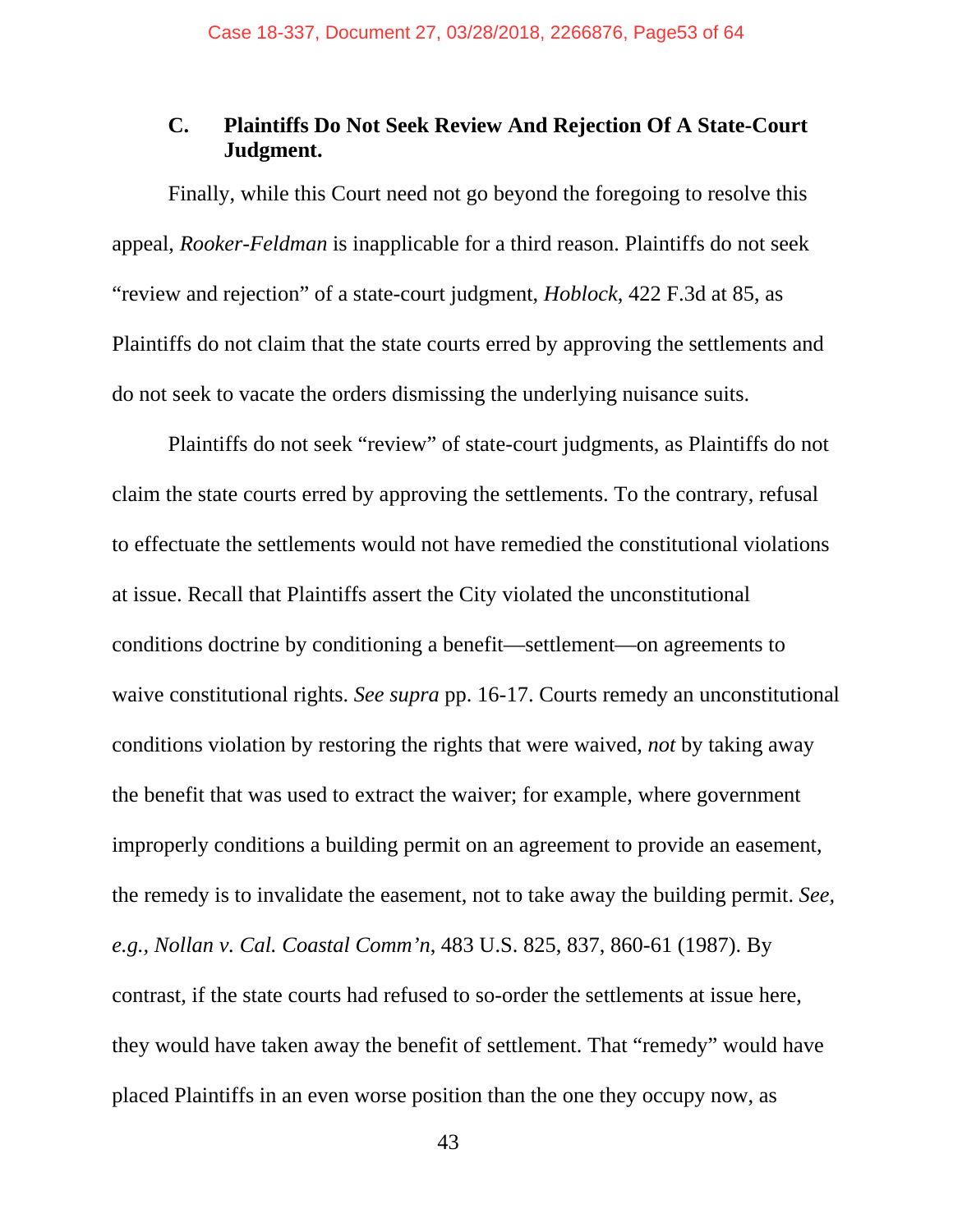Plaintiffs would be left facing the risk of eviction from their homes and businesses. Plaintiffs do not argue—and have never argued—that the settlements should have been rejected.

Plaintiffs also do not seek "rejection" of state-court judgments, as they do not seek to undo the state-court orders effectuating the settlements. Plaintiffs emphatically do not want to see the underlying nuisance cases reopened; Plaintiff have no interest whatsoever in being thrust into a position where they are at risk of being evicted from their homes and businesses. Instead, Plaintiffs seek a judgment barring the City from enforcing particular provisions of the settlement agreements on the grounds that those particular provisions violate the unconstitutional conditions doctrine. *See* J.A. 66-67 ¶ E. That remedy would leave in place the state-court judgment effectuating the settlements and dismissing the City's nuisance suits; the state courts would not be forced to take any further action in the nuisance suits, and the state-court judgments would not be vacated or otherwise disturbed. That remedy also would not have to render the *entire* settlement agreement unenforceable. For example:

 All three Plaintiffs agreed that they would be subject to permanent injunctions prohibiting them from violating New York's Nuisance Abatement Law. *See* J.A. 141 ¶ 1; J.A. 199 ¶ 3; J.A. 251 ¶ 2-3. Plaintiffs are not challenging those provisions of the agreements.

44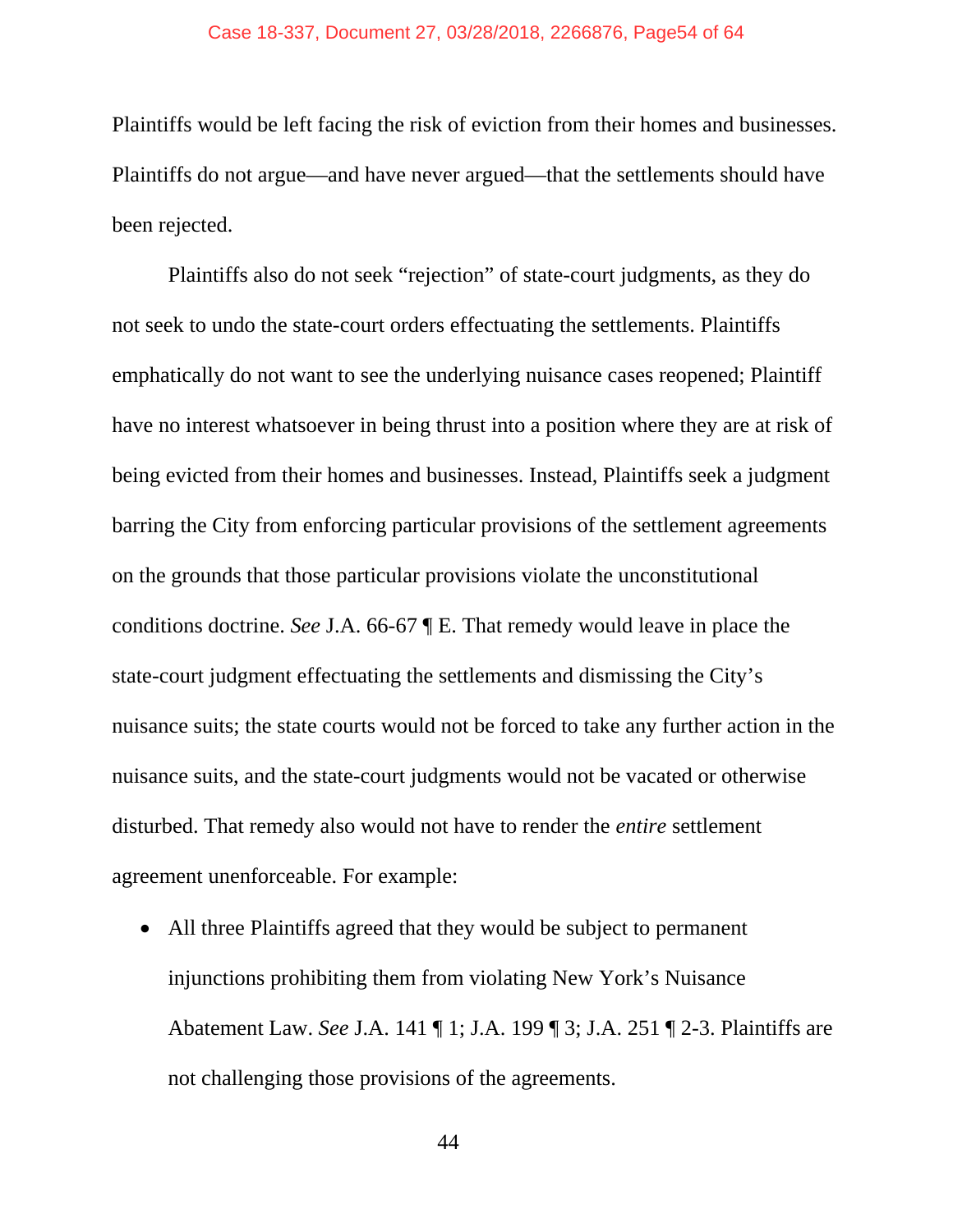- All three Plaintiffs agreed to release any claim for damage to personal property located at their home or business caused by the closure of the premises. *See* J.A. 142 ¶ 6; J.A. 199 ¶ 7; J.A. 254 ¶ 9. Except to the extent the City invokes those releases to bar the claims at issue, Plaintiffs are not seeking to challenge those provisions.
- Plaintiff Sung Cho agreed to pay \$2,000 as part of the settlement of his nuisance case and does not seek to recoup that amount. J.A. 254 ¶ 8.

In short, the remedy Plaintiffs seek would not undo the state-court judgments dismissing the underlying nuisance eviction suits. The remedy would simply bar the City from enforcing waivers of constitutional rights that it obtained in settlement negotiations.

*In re Chinin USA, Inc.*, 327 B.R. 325, 335 (N.D. Ill. 2005), found *Rooker-Feldman* inapplicable to a federal-court challenge to a state-court settlement on precisely these grounds. The plaintiff in *In re Chinin* challenged a settlement as a fraudulent transfer in violation of federal bankruptcy law, and, as noted above, *supra* p. 33, the court found *Rooker-Feldman* inapplicable because the challenged injury was caused by the agreement rather than its ratification by the state courts. In addition, however, the court also reasoned that the plaintiff's claims "accept the state court finding that a valid settlement agreement exists" and "go beyond that by alleging that part of that agreement, the transfer of claims, gives rise to a new and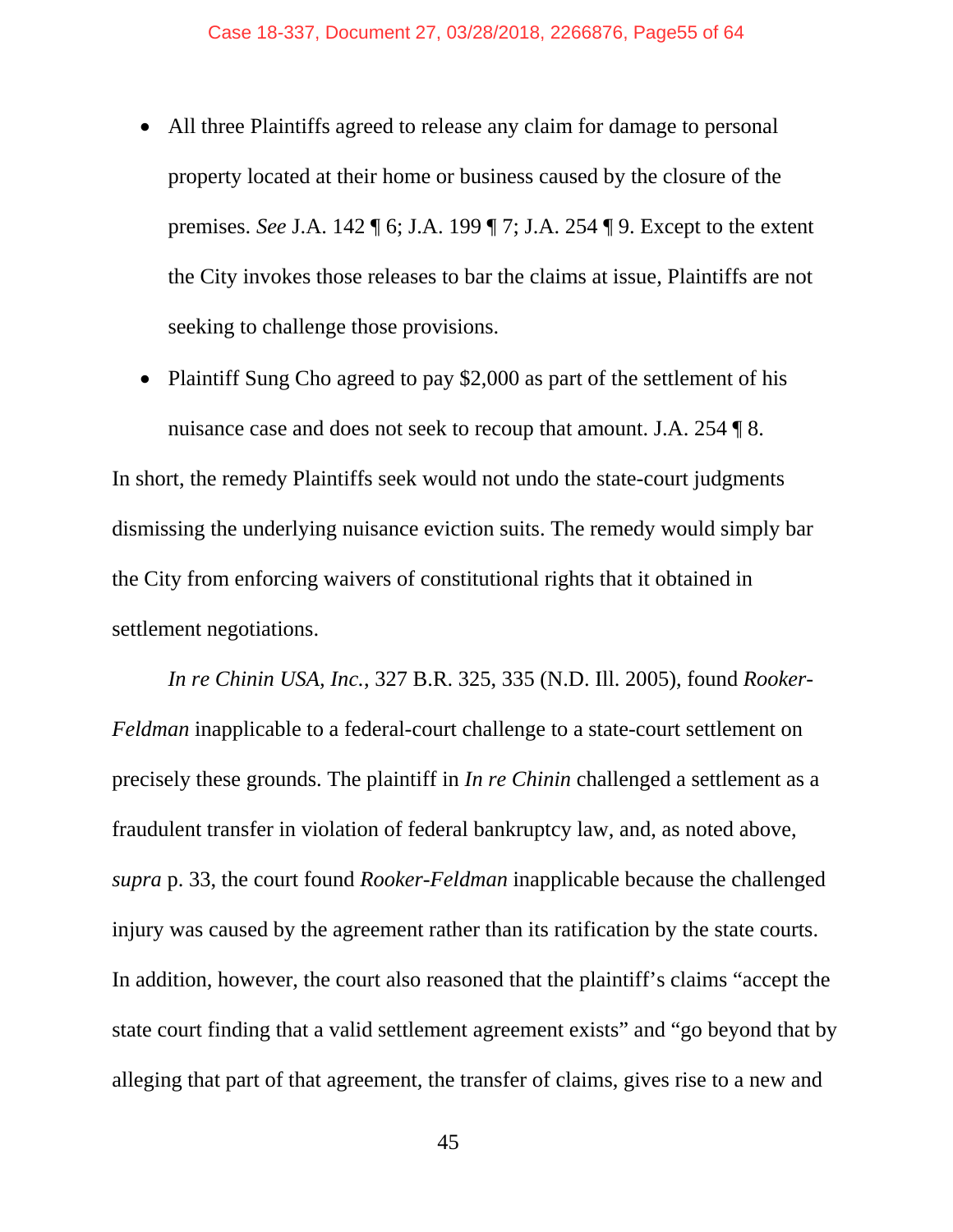different cause of action." 327 B.R. at 335. For that reason, the court held that a "judgment in this court that the settlement agreement may not be enforced . . . is permitted under *Rooker-Feldman*." *Id.* Likewise, here, Plaintiffs accept the state court's ratification of the settlement agreements and claim that the agreements give rise to "a new and different cause of action" under the Constitution.

Beyond the settlement context, courts likewise hold that a plaintiff does not seek "review and rejection" of a state-court judgment simply because the plaintiff seeks relief that might interfere with enforcement of the judgment in some respects. In *McCrobie v. Palisades Acquisition XVI, LLC*, 664 F. App'x 81, 83 (2d Cir. 2016), for instance, this Court held that *Rooker-Feldman* did not apply to a case raising federal challenges to a party's enforcement of a state-court judgment, as the challenge to the party's enforcement was "not the same as questioning whether the state court's original default judgment has continuing legal validity." Likewise, in *MSK Eyes Ltd. v. Wells Fargo Bank, N.A.*, 546 F.3d 533, 539 (8th Cir. 2008), the Eighth Circuit allowed a plaintiff to pursue a claim challenging a defendant's conduct enforcing a default judgment on the grounds that the claim would not actually "overturn the state court's order." *See also Iqbal v. Patel*, 780 F.3d 728, 730 (7th Cir. 2015) (while a plaintiff generally "cannot have [state-court] judgments annulled," a plaintiff may nonetheless obtain relief that is "intertwined" with a state-court judgment). Because Plaintiffs do not seek to undo the dismissal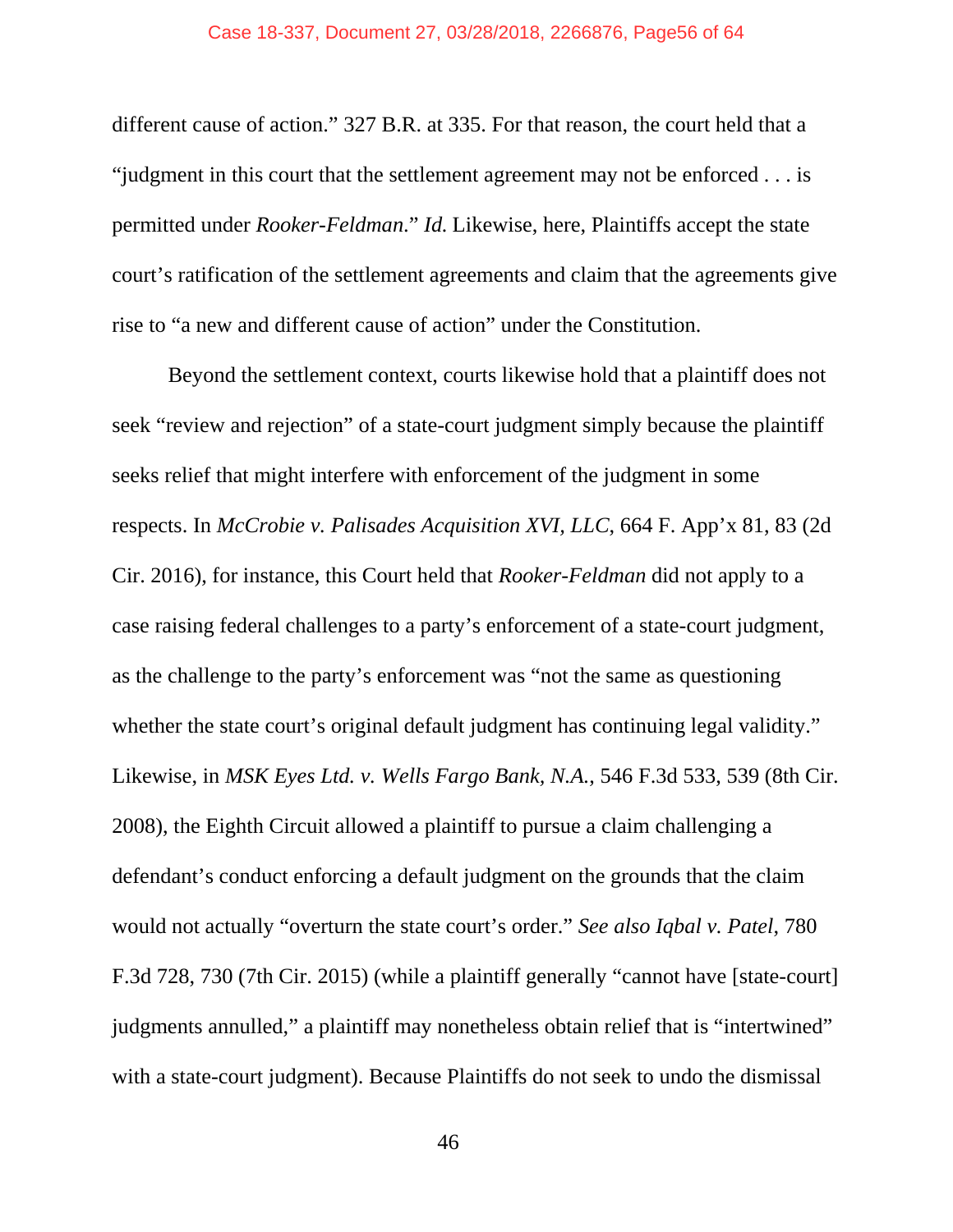of the underlying nuisance suits, they do not seek "review and rejection" of the state court's orders in any real sense.

#### **D. Cases Cited By The District Court Are Easily Distinguished.**

 Against all the foregoing, the District Court cited several decisions that applied *Rooker-Feldman* to plaintiffs who had entered a state-court settlement. Those cases, however, are readily distinguished, as they involve plaintiffs who claimed to have been injured by the legal rulings of state-court judges and who sought federal-court review of those state-court decisions.

 For instance, the District Court relied on *Fraccola v. Grow*, 670 F. App'x 34 (2d Cir. 2016) (summary order), although the plaintiff in that case had actually sued a state-court judge for making erroneous legal rulings. Whereas Plaintiffs in this case challenge the conduct of the City in settlement negotiations, and do not claim that the state courts erred by so-ordering the settlements, the plaintiff in *Fraccola* asserted that a state-court judge "violated his rights by so-ordering a stipulated settlement." *Id.* at 35. In addition, while Plaintiffs in this case were never in a position to appeal the judgments so-ordering their settlements, the plaintiff in *Fraccola* had repeatedly challenged the settlement in state court and could have appealed the decisions refusing to provide that relief. *See Fraccola v. Grow*, No. 15-cv-847, 2016 WL 344972, at \*1 (N.D.N.Y. Jan. 27, 2016). And finally, while Plaintiffs in this case do not seek to disturb the judgments dismissing the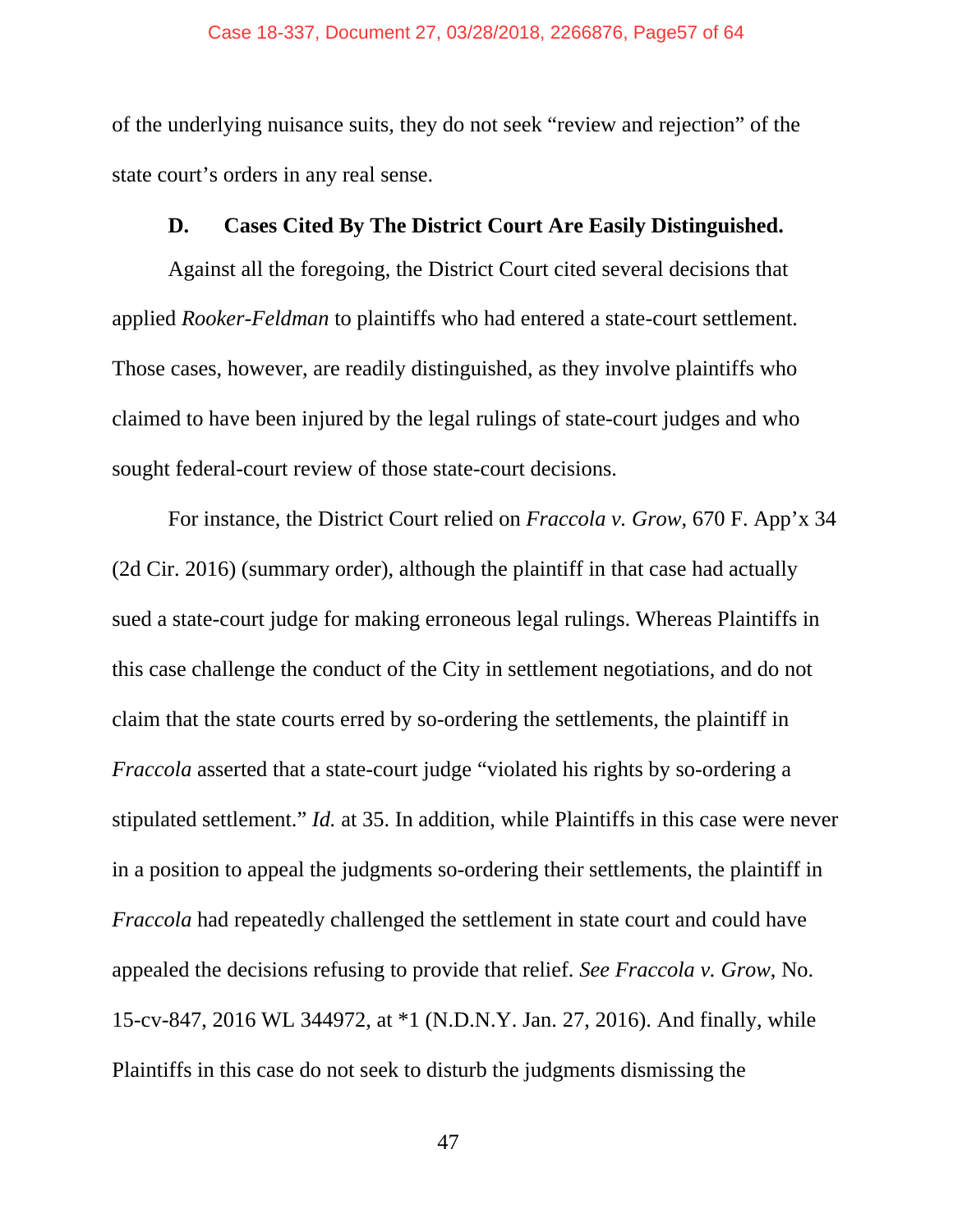#### Case 18-337, Document 27, 03/28/2018, 2266876, Page58 of 64

underlying nuisance suits, the plaintiff in *Fraccola* sought a declaratory judgment that the state courts acted without "Subject Matter Jurisdiction" in order to "effectively void every judgment . . . previously decided." *Id.* at \*4. These cases are distinct in almost every respect: The plaintiff in *Fraccola* claimed to have been injured by state-court judgments, could have raised that claim through a state-court appeal, and sought an order that would undo the state-court judgments.

The District Court also cited *Johnson v. Orr*, 551 F.3d 564 (7th Cir. 2008), but that case is similarly distinct. In that case, a plaintiff purchased a property at a tax sale, consented to a state-court judgment cancelling the sale, and then returned to state court in an unsuccessful attempt to force the county clerk to issue him a deed for the property. *Id.* at 566. The plaintiff's injuries were caused by a state court judgment because he "alleges that he has been injured by the court's failure to issue him a tax deed." *Id.* at 568. The plaintiff was in a position to appeal from a state-court judgment because, at a minimum, he could have appealed the second state-court judgment declining to issue him a deed. *Id.* at 567. And, perhaps most importantly, whereas the Plaintiffs here do not seek to set aside the state court judgments dismissing the underlying nuisance suits, the plaintiff in *Orr* sought to undo the state-court judgment cancelling the tax sale. *Id.* at 569. Indeed, whereas Plaintiffs in this case do not actually argue that the state courts erred by approving the settlements, the plaintiff in *Orr* argued "that the state court's judgment was in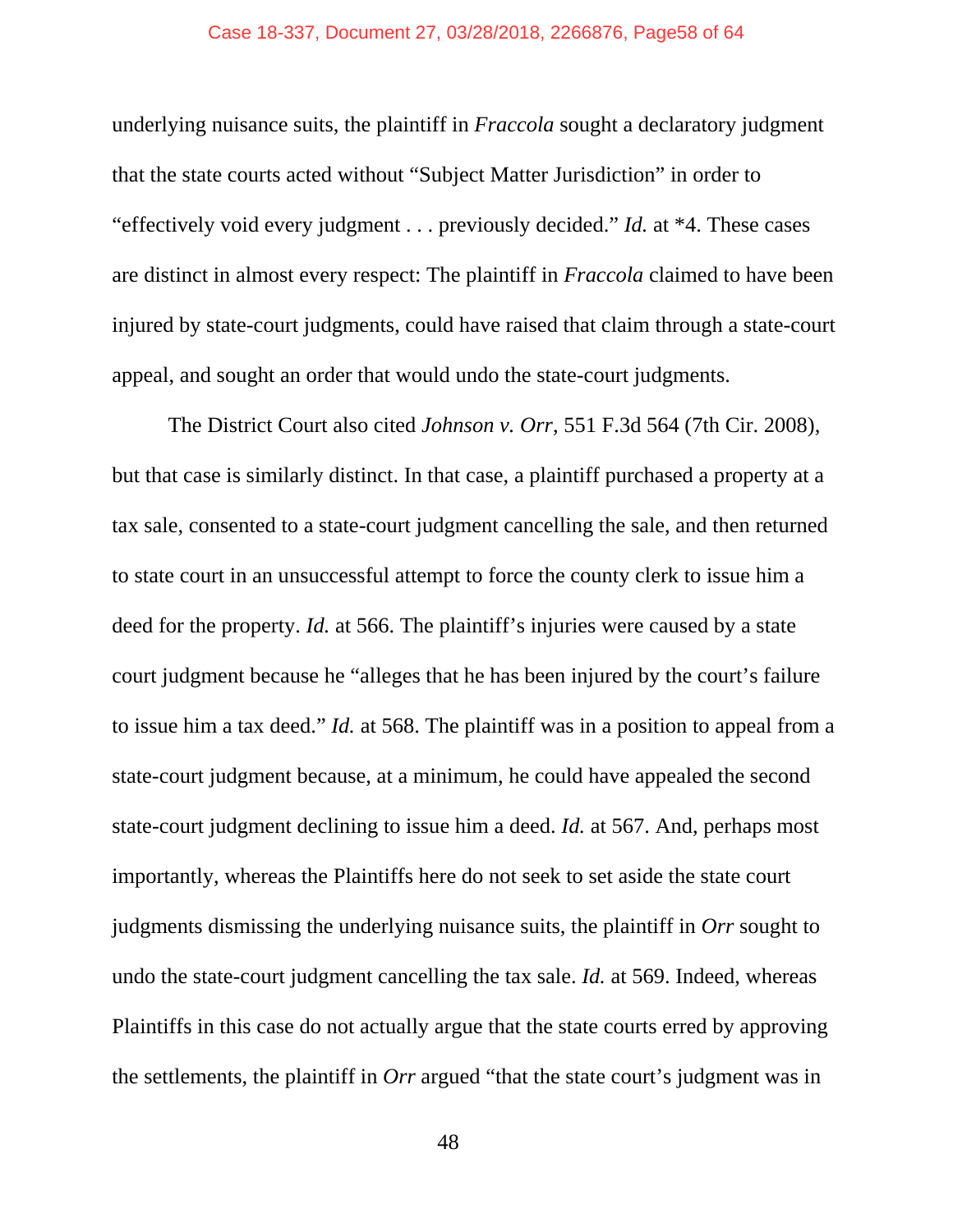#### Case 18-337, Document 27, 03/28/2018, 2266876, Page59 of 64

error" because "the property is not tax exempt." *Id.* In other words, whereas Plaintiffs here challenge the conduct of the City in negotiating particular waivers of constitutional rights, the plaintiff in *Orr* challenged the merits of state court judgments and sought to undo those judgments completely.

*Thompson v. Donovan*, No. 13-cv-2988, 2014 WL 5149037 (S.D.N.Y. Oct. 14, 2014), is also readily distinguished, as that case involved a challenge to a statecourt merits decision. In *Thompson*, a state trial court entered a decision on the merits ordering tenants evicted, and the tenants appealed from that decision. *Id.* at \*3-4. Rather than pursue the state-court appeal, however, the tenants decided to enter a settlement dismissing the appeal and file a new suit in federal court arguing that their eviction would violate federal housing law. *Id.* at \*4-5. The plaintiffs in *Thompson* alleged injuries that were caused by the trial court decision ordering their eviction; they were undoubtedly in a position to appeal that decision and did in fact file an appeal before voluntarily dismissing it; and their federal case sought to undo the state-court judgment of eviction. For all those reasons, the case amounted to a request for *de facto* appellate review of the state trial court. *Id.* at \*12 ("Here Plaintiffs attempt to challenge the decision, *reached by the Yonkers City Court*, that Landlord could evict Plaintiffs." (emphasis added)). That case has nothing in common with Plaintiffs' claims here, as Plaintiffs allege that they were injured by the City's conduct in settlement negotiations, were never in a position to

49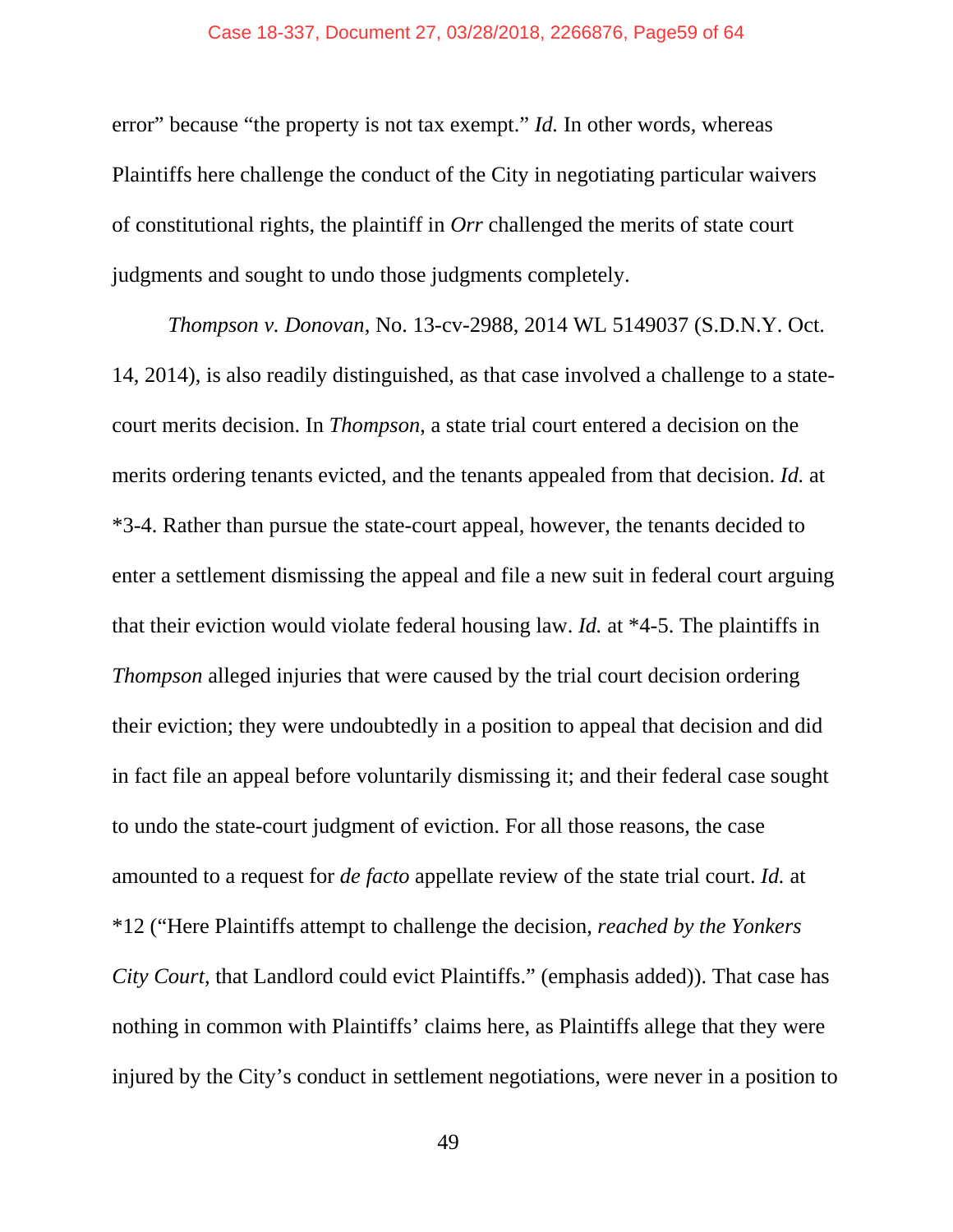appeal from the state court orders ratifying the settlements, and do not seek to undo the state court judgments dismissing the underlying nuisance eviction suits.

Finally, the District Court's reliance on *Allianz Ins. Co. v. Cavagnuolo*, No. 03-cv-1636, 2004 WL 1048243 (S.D.N.Y. May 7, 2004), is misplaced, as that case predates the Supreme Court's narrowing of the *Rooker-Feldman* doctrine in *Exxon Mobil*. In fact, *Allianz* is a prime example of the kind of overly-broad application of *Rooker-Feldman* that the Supreme Court disapproved: An insurance company sued for indemnification after paying a state-court settlement; the defendant sought to argue that indemnification was improper because the case was not settled on reasonable terms; and the court held that defense to indemnification was barred by *Rooker-Feldman* because any consideration of the fairness of the settlement would "entail review of a state court judgment." *Id.* at \*5. That holding—applying *Rooker-Feldman* to bar a defense to a claim raised by a defendant who was simply seeking to preserve the status quo—cannot be squared with *Exxon Mobil*.<sup>7</sup> The District Court's reliance on case law that predates *Exxon Mobil*—and that applies an outdated, overly-broad version of *Rooker-Feldman*—only serves to show how far the District Court strayed from a proper application of *Rooker-Feldman*.

 <sup>7</sup> *See Exxon Mobil*, 544 U.S. at 284 (holding that *Rooker-Feldman* applies to "cases *brought by* state-court losers complaining of injuries caused by state-court judgments"); *see also Hoblock*, 422 F.3d at 85 (for *Rooker-Feldman* to apply, "the federal-court plaintiff must have lost in state court").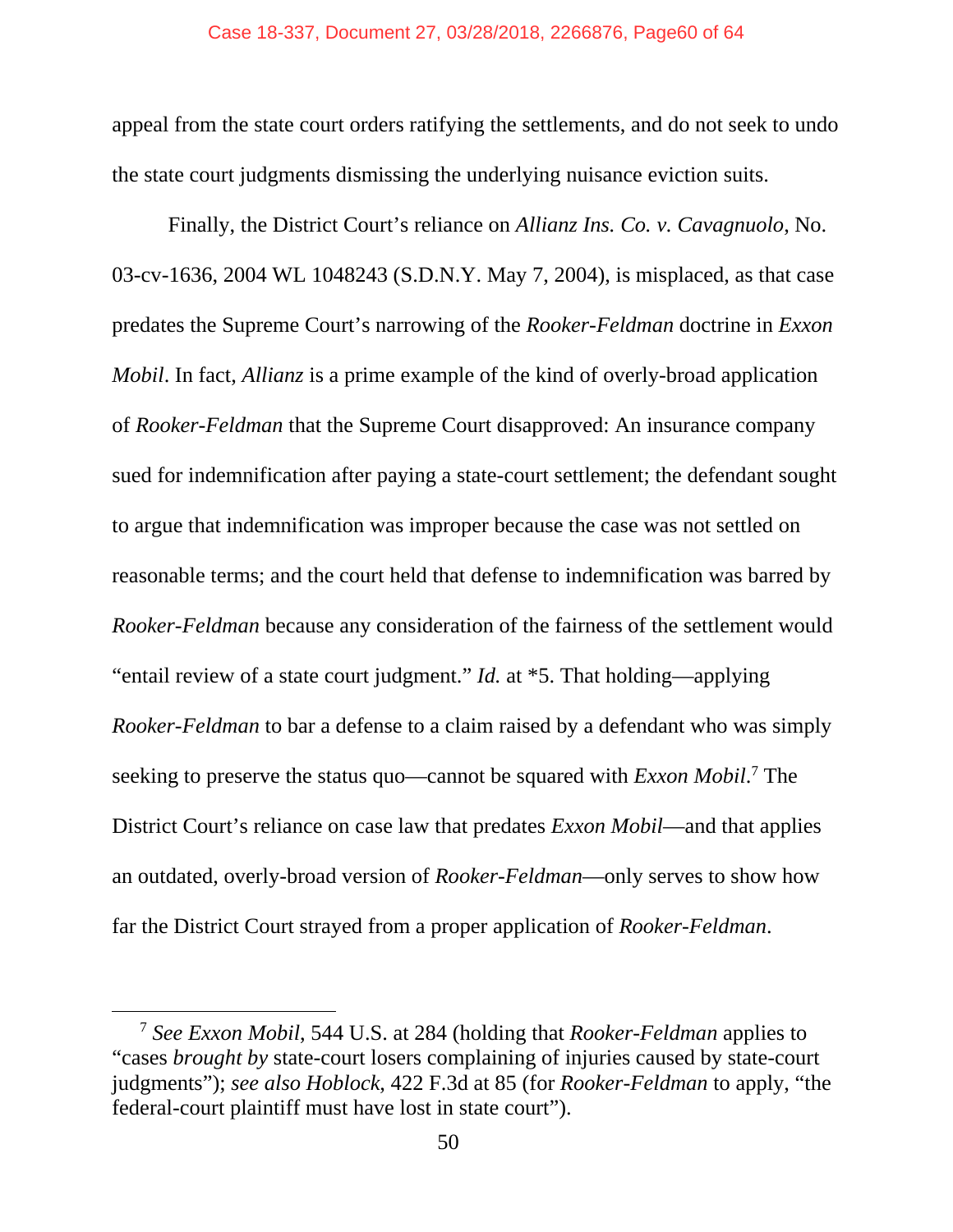## **III. The Decision Below Improperly Supplants State Preclusion Doctrine And Inappropriately Limits The Jurisdiction Of The Federal Courts.**

The District Court's broad view of *Rooker-Feldman* is not just contrary to precedent, but would also result in precisely the error that the Supreme Court warned against in *Exxon Mobil*. The Supreme Court explained that, unless appropriately confined, *Rooker-Feldman* threatens to "supplant preclusion doctrine" and "overrid[e] Congress' conferral of federal-court jurisdiction concurrent with jurisdiction exercised by state courts." *Exxon Mobil*, 544 U.S. at 284. The decision below has precisely that effect.

The decision below upends the general rule of preclusion doctrine, which affords state-court judgments the *same* preclusive effect in federal court that they enjoy in the state court system. *See, e.g.*, *Johnson v. De Grandy*, 512 U.S. 997, 1005 (1994). In the court below, the City readily acknowledged that the settlements could be challenged in state trial court, as the City informed the court that "[u]nder New York law, a court may vacate a stipulation of settlement upon a showing of good cause" and stated that Plaintiffs' "allegations could fit into the cognizable grounds for vacatur under New York law." D.E. 46 at 24. If the judgments so-ordering the stipulations would not preclude a state court from granting the relief that Plaintiffs seek, then Plaintiffs should be allowed to seek that relief in federal court as well.

51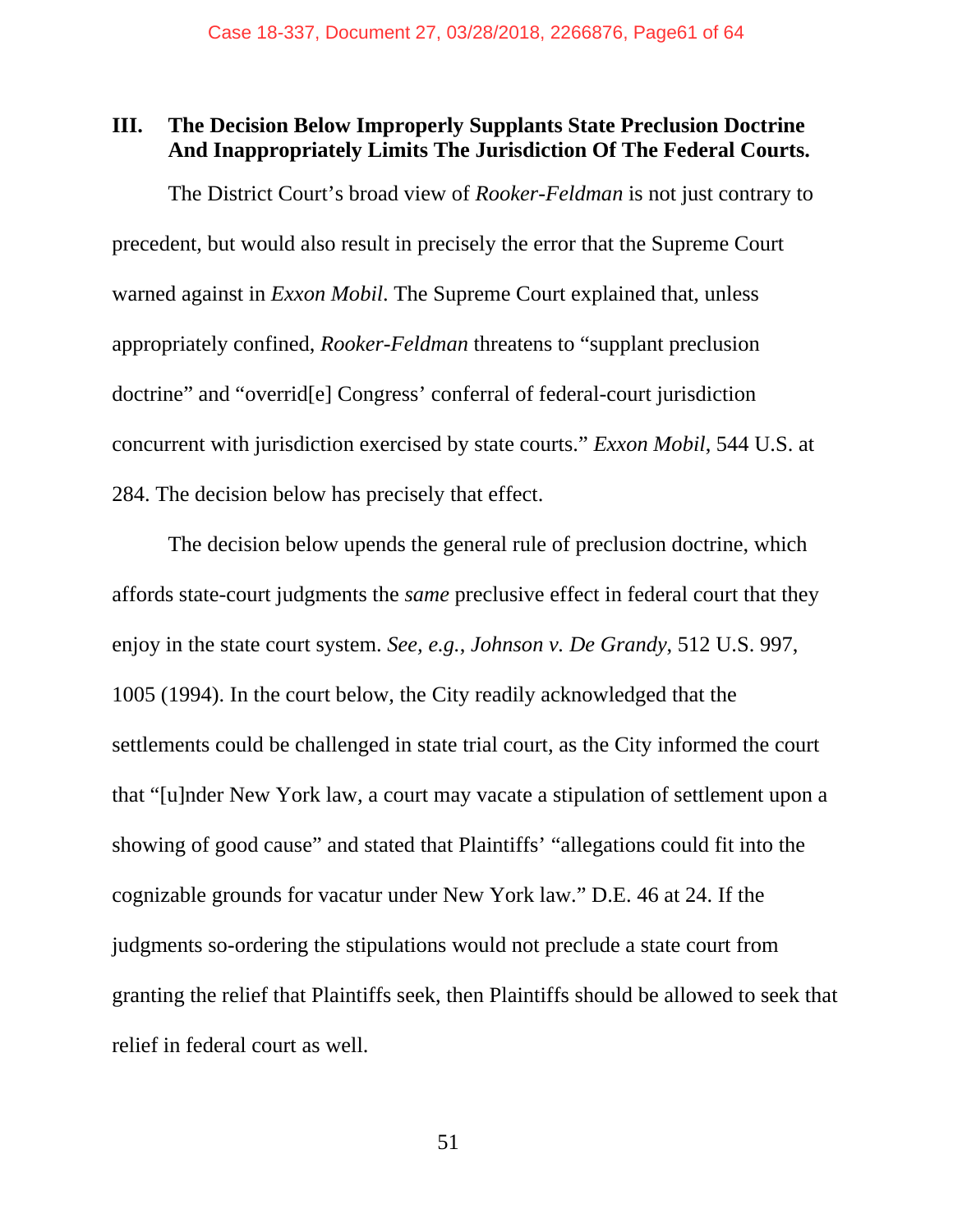This rule of preclusion doctrine accords with a more general principle, running through the cases, that courts allow plaintiffs to pursue federal claims in federal courts. For instance, in *Patsy v. Board of Regents*, 457 U.S. 496, 504, 507 (1982), the Supreme Court held that there is no requirement to exhaust state-court remedies before bringing a federal-court action under Section 1983 and explained that Section 1983 was intended to "'throw open the doors of the United States courts'" to federal constitutional claims. Other cases recognize that "the federal courts have a virtually unflagging obligation . . . to exercise the jurisdiction given them." *In re Joint E. and S. Dist. Asbestos Litig.*, 78 F.3d 764, 775 (2d Cir. 1996) (citation and quotation marks omitted); *see also Kanciper v. Suffolk Cty. Soc'y for the Prevention of Cruelty to Animals, Inc.*, 722 F.3d 88, 92 (2d Cir. 2013). Cases where federal constitutional claims can be pursued only in state court are the exception, not the rule.

The District Court's contrary decision has the peculiar effect of creating a class of federal constitutional claims that can only be raised in state trial court. There is no question that Plaintiffs could return to state trial court to challenge their settlement agreements. Yet the court below held that Plaintiffs cannot bring that very same type of claim in federal court, despite the fact that Plaintiffs allege a violation of the federal constitution. This is exactly the result *Exxon Mobil* warned against, "overriding Congress' conferral of federal-court jurisdiction concurrent

52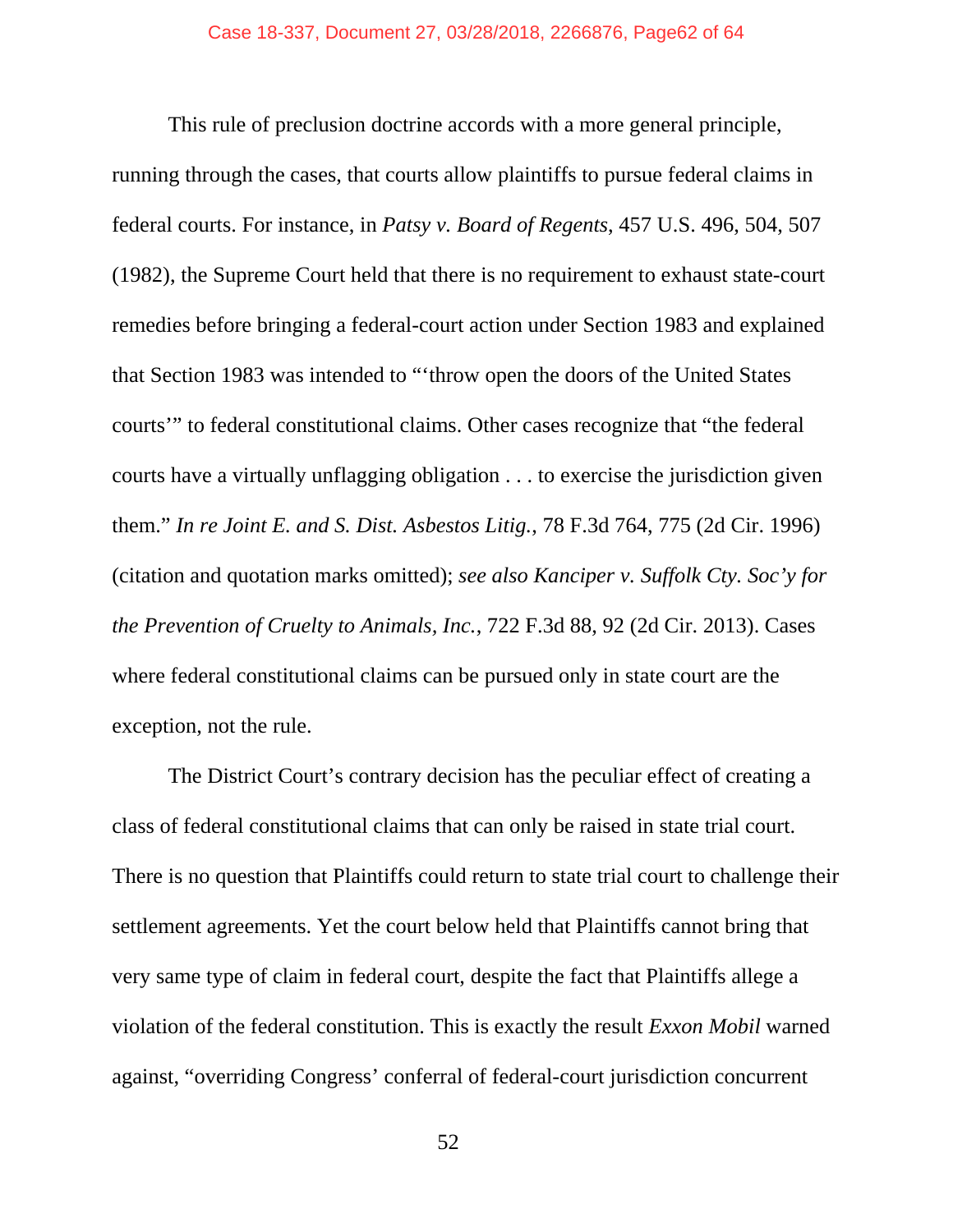with jurisdiction exercised by state courts." 544 U.S. at 283. Plaintiffs should not

be denied a federal forum for these federal claims.

## **CONCLUSION**

For the foregoing reasons, the decision and order of the court below should

be reversed.

Dated: March 28, 2018 Respectfully submitted,

/s/ Robert Everett Johnson

Robert Everett Johnson Darpana M. Sheth INSTITUTE FOR JUSTICE 901 North Glebe Road, Suite 900 Arlington, VA 22203 Tel: (703) 682-9320 Fax: (703) 682-9321 rjohnson@ij.org dsheth@ij.org

*Counsel for Appellants*